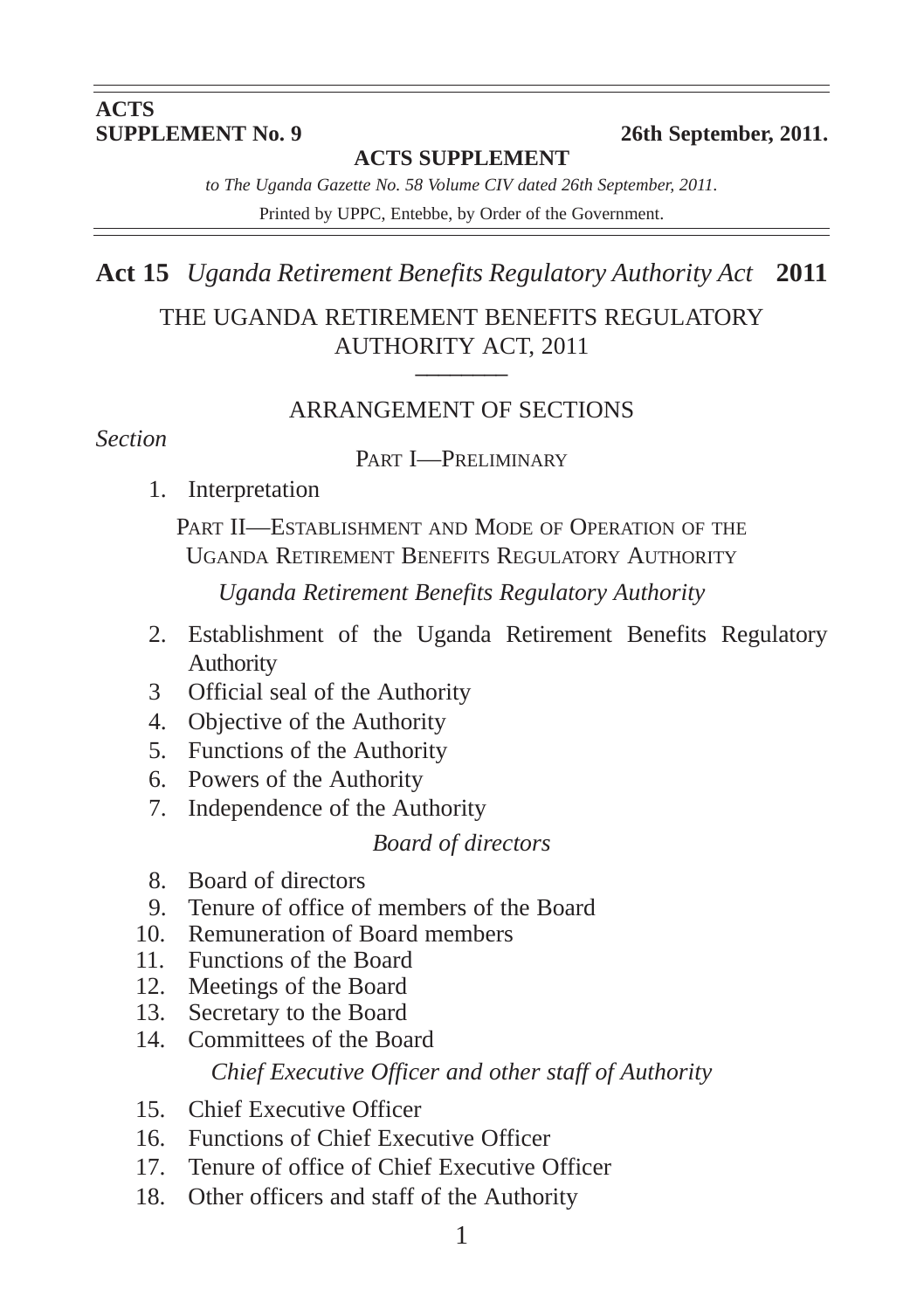*Section*

PART III—FINANCES AND EXPENSES OF THE AUTHORITY

- 19. Funds of the Authority
- 20. Retirement Benefits Regulatory Authority Fund
- 21. Bank accounts
- 22. Borrowing powers
- 23. Investment of surplus funds
- 24. Estimates
- 25. Financial year of the Authority
- 26. Audit of accounts
- 27. Annual and other reports

PART IV—ESTABLISHMENT OF A RETIREMENT BENEFITS SCHEME

- 28. Establishment of a retirement benefits scheme
- 29. Application for a licence to establish a retirement benefits scheme
- 30. Grant of licence to operate a retirement benefits scheme
- 31. Validity of licence
- 32. Revocation of licence

PART V—LICENSING OF CUSTODIAN, TRUSTEE, ADMINSTRATOR AND FUND MANAGER

33. Custodian, trustee, administrator and fund manager

## *Custodians*

- 34. Licensing of custodian
- 35. Application and grant of licence of custodian
- 36. Refusal of licence of custodian
- 37. Validity of licence of custodian
- 38. Revocation of licence of custodian
- 39. Functions of custodian

#### *Trustees*

- 40. Licensing of trustee
- 41. Application and grant of licence of trustee
- 42. Refusal of licence of trustee
- 43. Restriction on licence of trustee
- 44. Validity of licence of trustee
- 45. Revocation of licence of trustee
- 46. Functions of trustee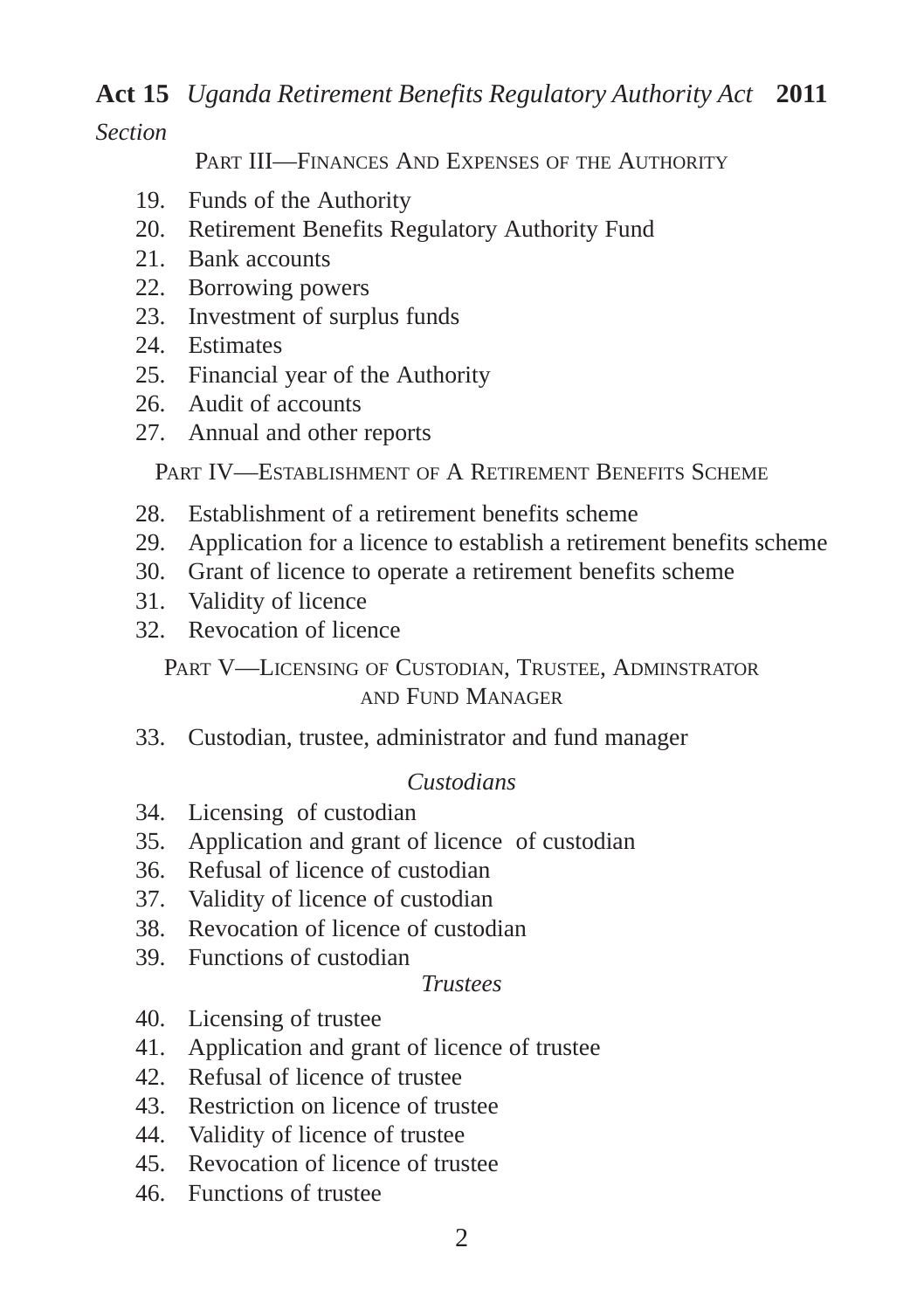#### *Section*

#### *Administrators*

- 47. Licensing of administrator
- 48. Application and grant of licence of administrator
- 49. Refusal of licence of administrator
- 50. Restriction on licence of administrator
- 51. Validity of licence of administrator
- 52. Revocation of licence of administrator
- 53. Functions of administrator

#### *Fund managers*

- 54. Licensing of fund manager
- 55. Application and grant of licence of fund manger
- 56. Refusal of licence of fund manager
- 57. Restriction on licence of fund manager
- 58. Validity of licence of fund manager
- 59. Revocation of licence of fund manager
- 60. Functions of fund manager
- 61. General obligations of custodian, trustee, administrator and fund manager

#### *Register*

62. Register

#### PART VI—ACCOUNTS, RECORDS AND INVESTMENT OF FUNDS OF RETIREMENT BENEFITS SCHEMES

- 63. Bank accounts
- 64. Audit of accounts
- 65. Publication of audited accounts
- 66. Records and annual report
- 67. Investment of funds
- 68. Restriction on use of scheme funds

#### PART VII—PAYMENT OF CONTRIBUTION, ACTURIAL VALUATION AND FIDUCIARY

- 69. Payment of contribution
- 70. Protection of member's contribution
- 71. Actuarial valuation
- 72. Fiduciary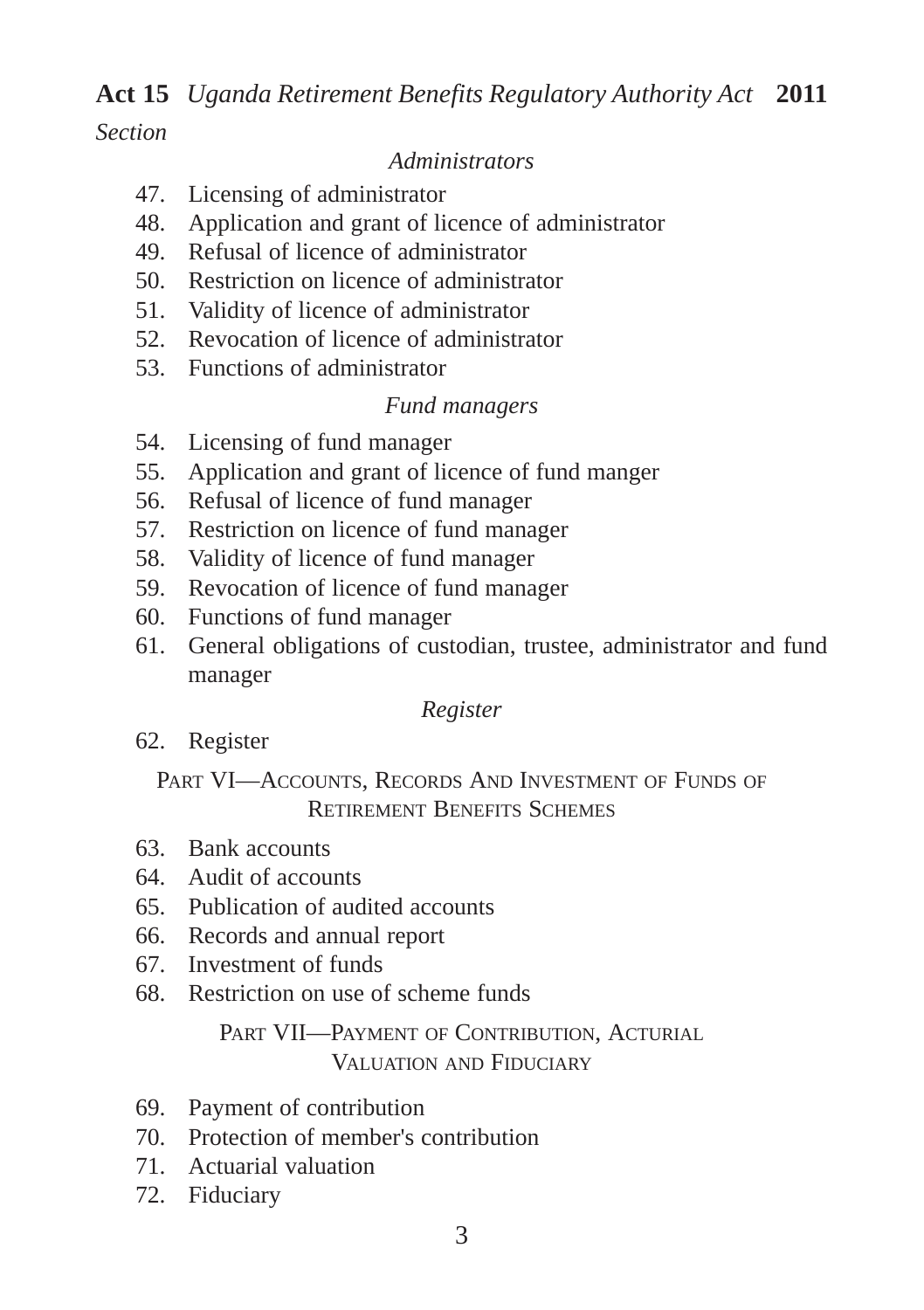#### *Section*

- 73. Duties of a fiduciary
- 74. Unsafe and unsound practices

#### PART VIII—APPOINTMENT OF INSPECTOR AND INTERIM ADMINSTRATOR

#### *Inspector*

- 75. Appointment of inspector
- 76. Powers of inspector
- 77. Report of inspector

#### *Interim administrator*

- 78. Appointment of interim administrator
- 79. Duties of interim administrator
- 80. Report of interim administrator
- 81. Protection of interim administrator from liability

PART IX—RETIREMENT BENEFITS APPEALS TRIBUNAL

- 82. Appeals.
- 83. Establishment of the Retirement Benefits Appeals Tribunal
- 84. Powers of the Tribunal
- 85. Appeals to the High Court from decisions of the Tribunal.
- 86. Rules.

#### PART **X-OFFENCES** AND PENALTIES

- 87. Offences and penalties
- 88. General penalty

#### PART XI—MISCELLENEOUS

- 89. Protection from liability
- 90. Service of documents
- 91. Regulations
- 92. Amendment of Schedules
- 93. Guidelines
- 94. Protection of existing pension rights or other retirement benefit
- 95. Supremacy of this Act
- 96. Licensing of existing retirement benefits schemes, custodian, trustee, administrator or fund manager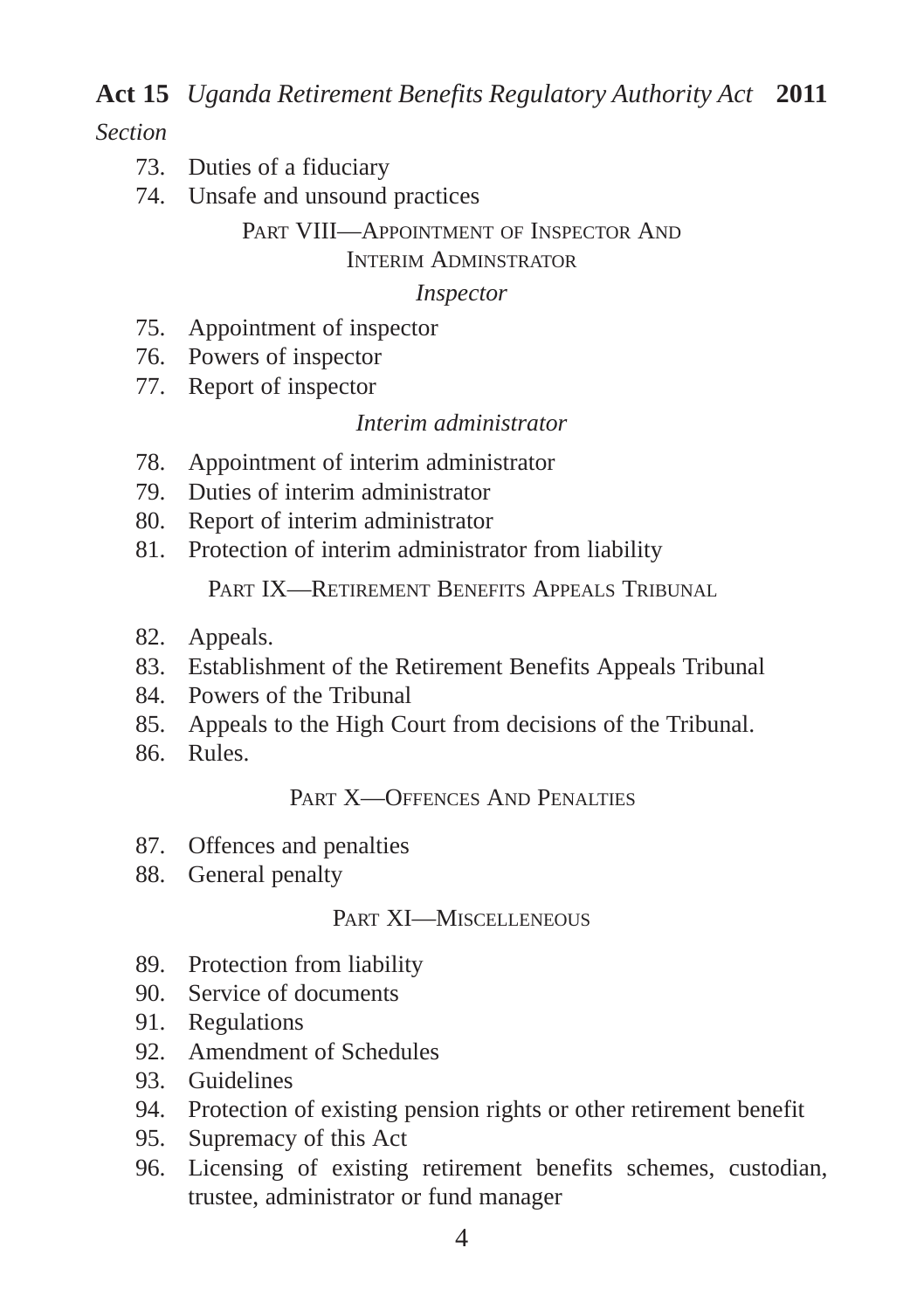SCHEDULE 1 Currency Point

SCHEDULE 2 Meetings of The Board

SCHEDULE 3 Criteria For Determining A Fit And Proper Person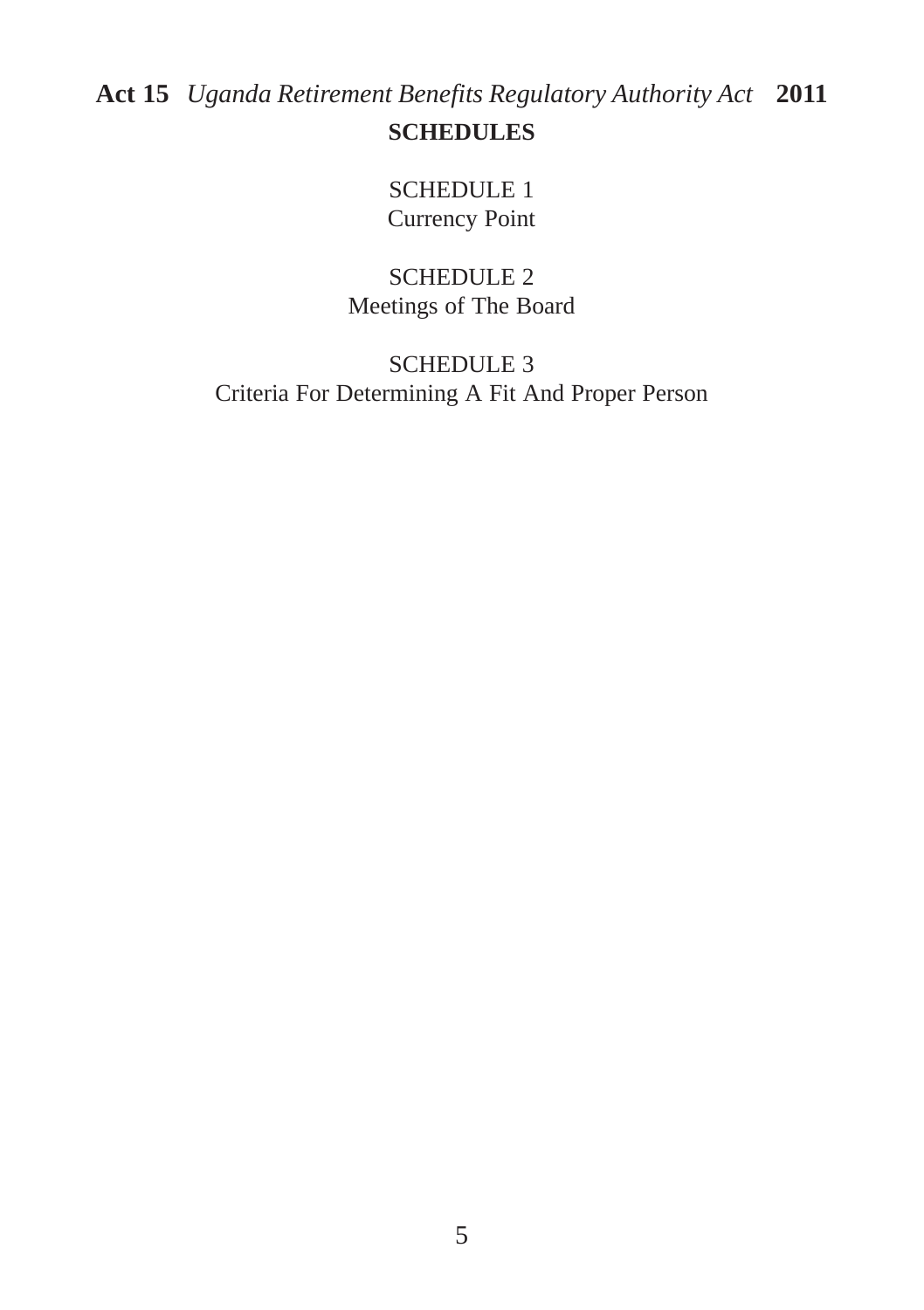## **THE UGANDA RETIREMENT BENEFITS REGULATORY AUTHORITY ACT, 2011.**

**An Act to establish a Retirement Benefits Regulatory Authority to regulate the establishment, management and operation of retirement benefits schemes in Uganda in both the private and public sectors; to supervise institutions which provide retirement benefits products and services; to protect the interests of members and beneficiaries of retirement benefits schemes; to establish a Fund into which shall be paid all moneys for defraying the expenses of the Uganda Retirement Benefits Regulatory Authority; to promote the development of the retirement benefits sector; to provide for the licensing of custodians, trustees, administrators and fund managers of retirement benefits schemes; the appointment of inspectors and interim administrators; to provide for the establishment of a retirement Benefits Appeals Tribunal and for related matters.**

DATE OF ASSENT: 28th June, 2011.

*Date of Commencement:* 26th September, 2011.

BE IT ENACTED by Parliament as follows:

PART I—PRELIMINARY

#### **1. Interpretation**

In this Act, unless the context otherwise requires—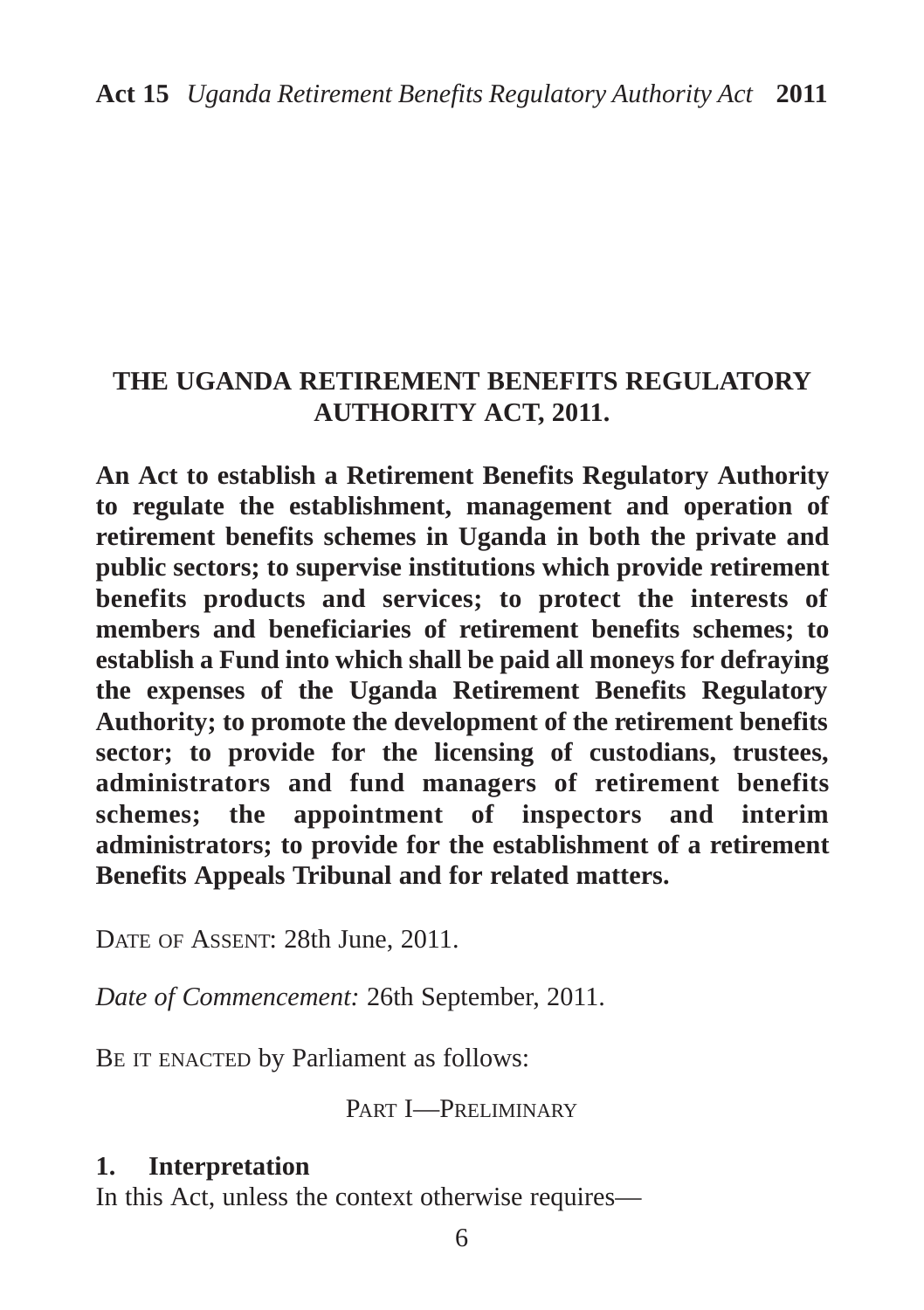- "Actuary" means a person recognized as such by the Institute of Actuaries in England, the Faculty of Actuaries in Scotland, the Canadian Institute of Actuaries, the Society of Actuaries of the United States of America, the Institute of the Actuaries of Australia or a person holding such equivalent qualification as the Board may, by notice in the Gazette, prescribe;
- "actuarial valuation" means an analysis made of the cash value equivalent to a benefit, calculated by reference to appropriate financial assumptions and assumptions regarding normal life expectancy;
- "administrator" means a person appointed by trustees to administer a scheme in accordance with such terms and conditions of service as may be specified in the instrument of appointment and licensed under this Act;
- "annuity" means a schedule of regular payments made to a member of a retirement benefits scheme or to his or her beneficiary according to the terms of payment of the scheme;
- "Auditor" means a person registered by the Institute of Certified Public Accountants Uganda (ICPAU) and approved by the Authority;
- "Authority" means the Uganda Retirement Benefits Regulatory Authority established by section 2;
- "beneficiary" means a person designated by a member of a retirement benefits scheme, or by the rules of the scheme to benefit under the scheme;
- "Board" means the Board of Directors of the Authority appointed under section 8;
- "Chairperson" means the chairperson of the Board;
- "Chief Executive Officer" means the Chief Executive Officer of the Authority appointed under section 15;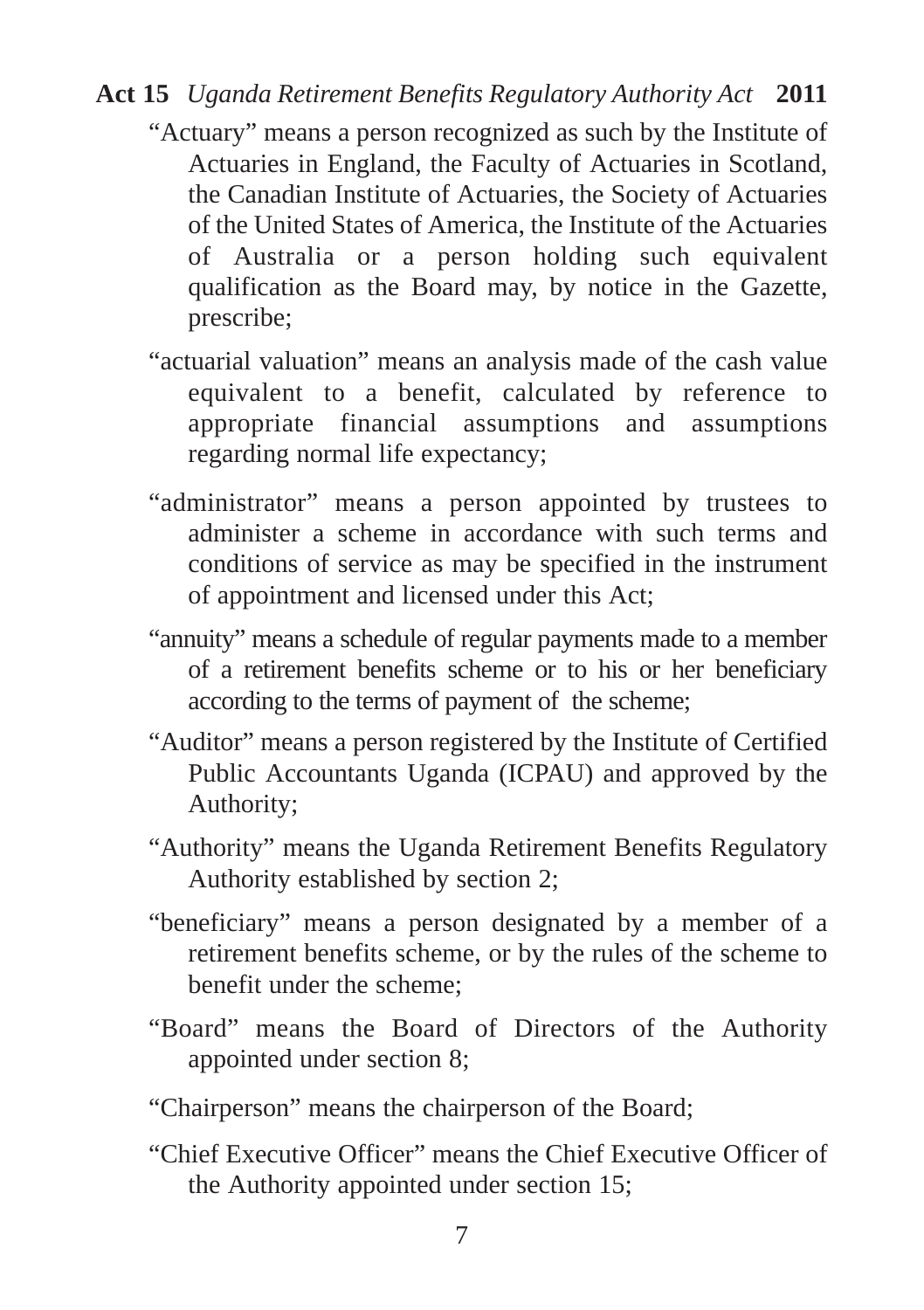"currency point" has the value given to it in Schedule 1;

- "custodian" means a Financial Institution whose business includes taking responsibility for the safe custody of the funds, securities, financial instruments and documents of title of the assets of scheme funds and licensed under this Act;
- "defined retirement benefits scheme" means a retirement benefits scheme in which a sponsor undertakes to provide benefits expressed in the form of annuity or lump sum calculation, based on work history and guaranteed return on contribution account regardless of the investment performance of the fund associated with the scheme and accordingly constitutes a contingent liability for the sponsor;
- "fiduciary" has the meaning given to it by section 72;
- "Fund" means the Retirement Benefits Regulatory Authority Fund established by section 20;
- "fund manager" means a person appointed by the trustees to advice on the investment of the assets of the scheme in accordance with such terms and conditions of service as may be specified in the instrument of appointment and licensed under this Act;
- "inspector" means a person appointed by the Board under section 75 to inspect and examine the books of accounts, records, returns or documents of a retirement benefits scheme;
- "interim administrator" means a person appointed by the Chief Executive Officer under section 78 to assume the management, control and conduct of the affairs of a retirement benefits scheme in place of the trustee, custodian or fund manager of the retirement benefits scheme;
- "irrevocable trust" means a legal entity created for the benefit of designated beneficiaries which shall not be revoked or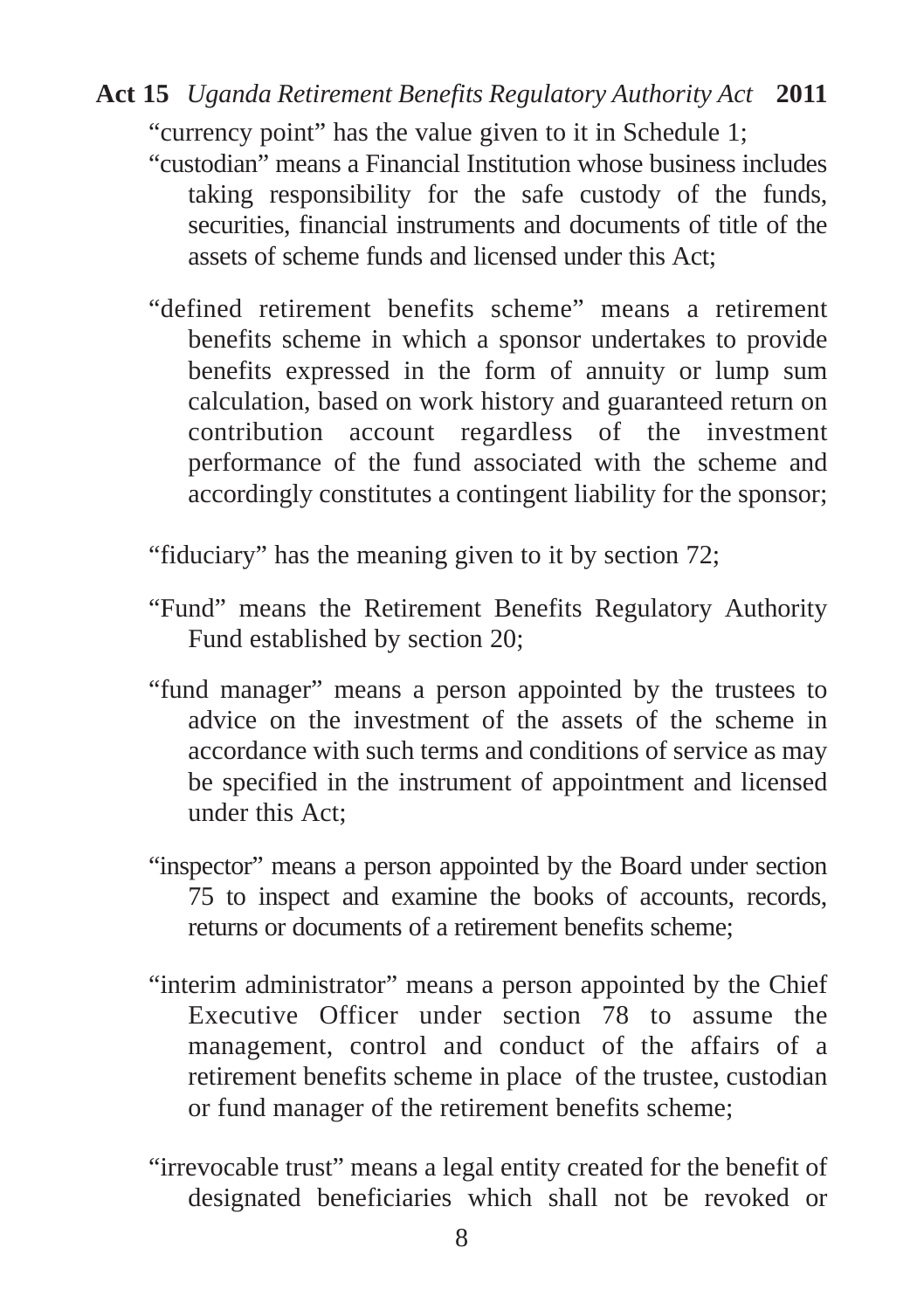- "member" means a person who is admitted to the membership of a retirement benefits scheme, who makes contributions, or in respect of whom contributions are made to a retirement benefits scheme;
- "Minister" means the Minister responsible for finance;
- "retirement benefits scheme" means a legally binding agreement or arrangement other than a contract for life assurance whether established by a written law or by any other instrument , under which members are entitled to benefits in the form of annuity or a lump sum payable upon retirement, or upon death, termination of service or upon the occurrence of an event specified in the written law, agreement or arrangement;
- "scheme rules" means the rules specifically governing the constitution, administration and management of a retirement benefits scheme;
- "secretary" means the secretary to the Board appointed under section 13;
- "sponsor" means a person who establishes a retirement benefits scheme;
- "Tribunal" means the Retirement Benefits Appeals Tribunal established under this Act;
- "trustee" means a person responsible for managing a retirement benefits scheme in accordance with the scheme rules and legal requirements under this Act.
- PART II—ESTABLISHMENT AND MODE OF OPERATION OF THE UGANDA RETIREMENT BENEFITS REGULATORY AUTHORITY

*Uganda Retirement Benefits Regulatory Authority*

## **2. Establishment of the Uganda Retirement Benefits Regulatory Authority**

(1) There is established an Authority to be known as the Uganda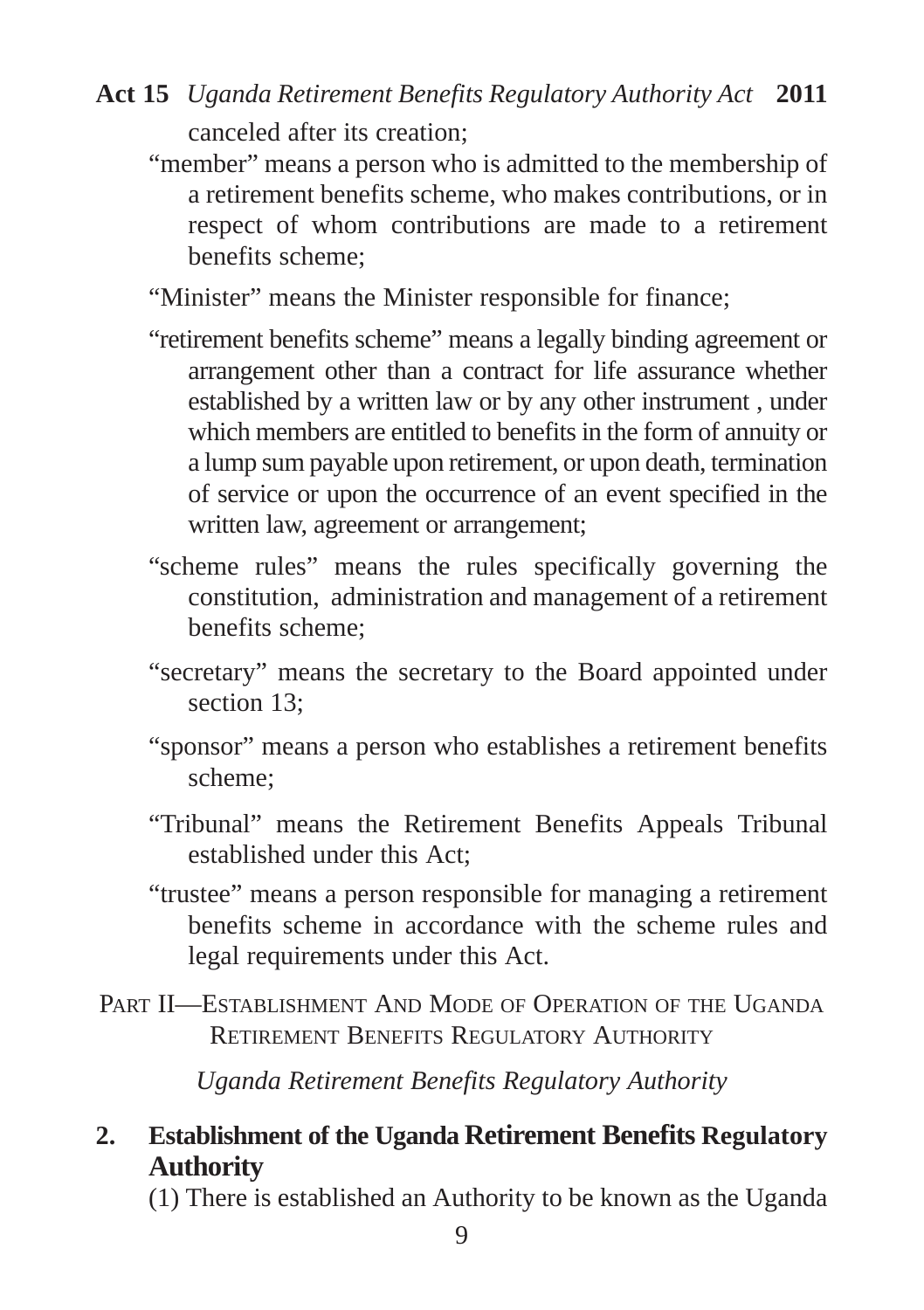## Retirement Benefits Regulatory Authority. **Act 15** *Uganda Retirement Benefits Regulatory Authority Act* **2011**

(2) The Authority shall be a body corporate with perpetual succession and a common seal and may for the discharge of its function under this Act—

- (a) sue and be sued in its corporate name;
- (b) acquire, hold, manage and dispose of movable and immovable property; and
- (c) do all acts and things a body corporate may lawfully do.

## **3. Official seal of the Authority**

(1) The official seal of the Authority shall be in a form determined by the Board.

(2) The official seal shall, when affixed to any document, be authenticated by the signatures of the Chief Executive Officer and the Secretary to the Board.

(3) In the absence of the Chief Executive Officer, the person performing the functions of the Chief Executive Officer shall sign in his or her place.

(4) In the absence of the Secretary a person performing the functions of the Secretary shall sign in the place of the Secretary.

(5) An instrument or contract which if executed or entered into by a person other than a body corporate would not require to be under seal, may be executed or entered into on behalf of the Authority by the Chief Executive Officer or the Secretary to the Board or a person duly authorised by resolution of the Board.

(6) Every document purporting to be an instrument or contract executed or issued by or on behalf of the Authority in accordance with this section shall be deemed to be so executed or issued until the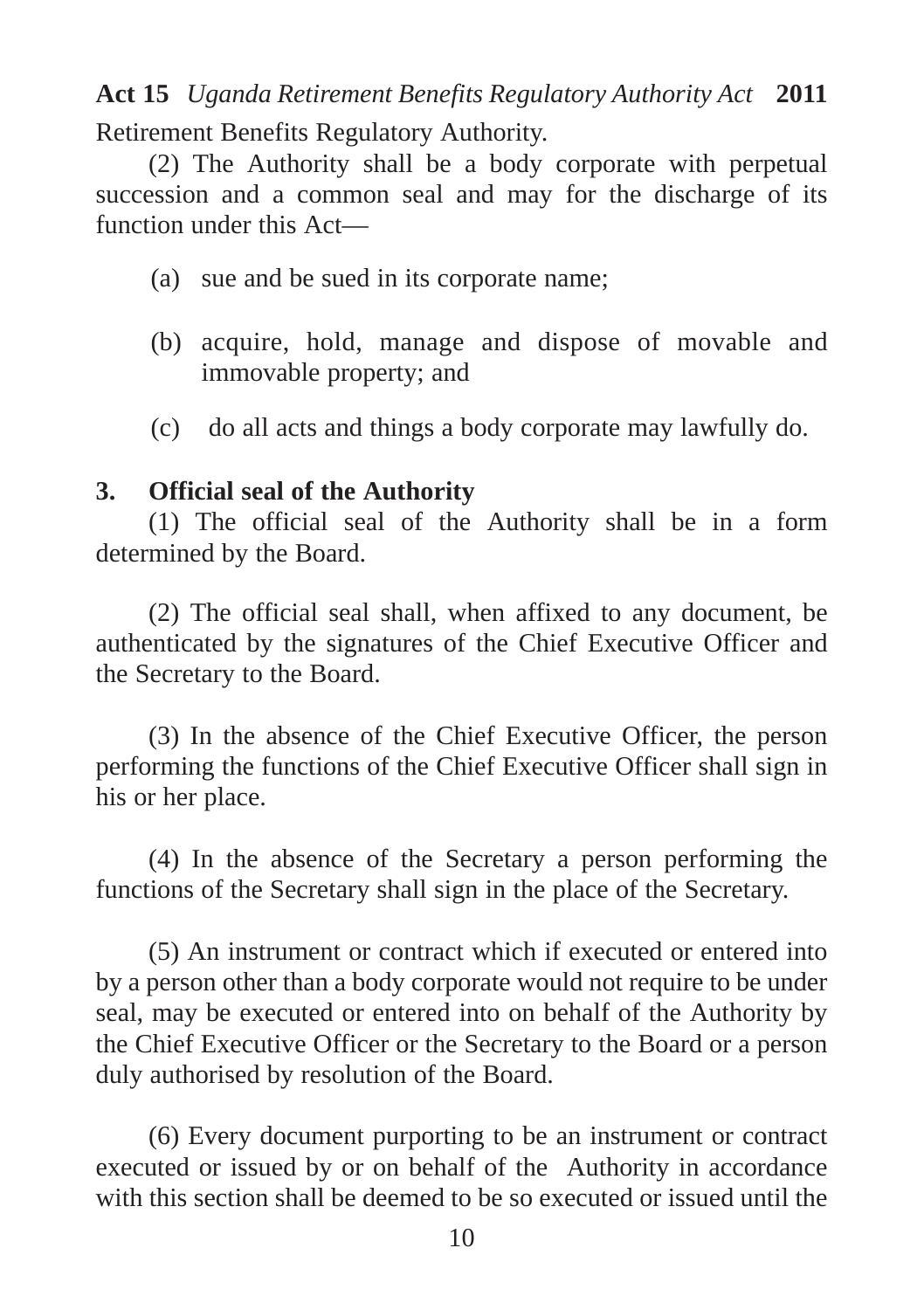contrary is proved.

# **4. Objective of the Authority**

The objective of the Authority is to supervise and regulate the establishment, management and operation of retirement benefits schemes, and to protect the interests of members and beneficiaries of retirement benefits schemes in Uganda.

# **5. Functions of the Authority**

(1) The functions of the Authority are to—

- (a) regulate and supervise the establishment, management and operation of retirement benefits schemes in Uganda, in both the public and private sectors ;
- (b) license retirement benefits schemes in Uganda;
- (c) license custodians, trustees, administrators and fund managers of retirement benefits schemes;
- (d) approve an actuary or auditor of any retirement benefit scheme;
- (e) protect the interests of members and beneficiaries of retirement benefits schemes including the promotion of transparency and accountability;
- (f) improve understanding and promote the development of the retirement benefits sector;
- (g) promote the stability and integrity of the financial sector through ensuring stability and security of retirement benefits schemes;
- (h) ensure sustainability of the retirement benefits sector with a view to promoting long term capital development;
- (i) advise the Minister on all matters relating to the development and operation of the retirement benefits sector;
- (j) implement Government policy relating to retirement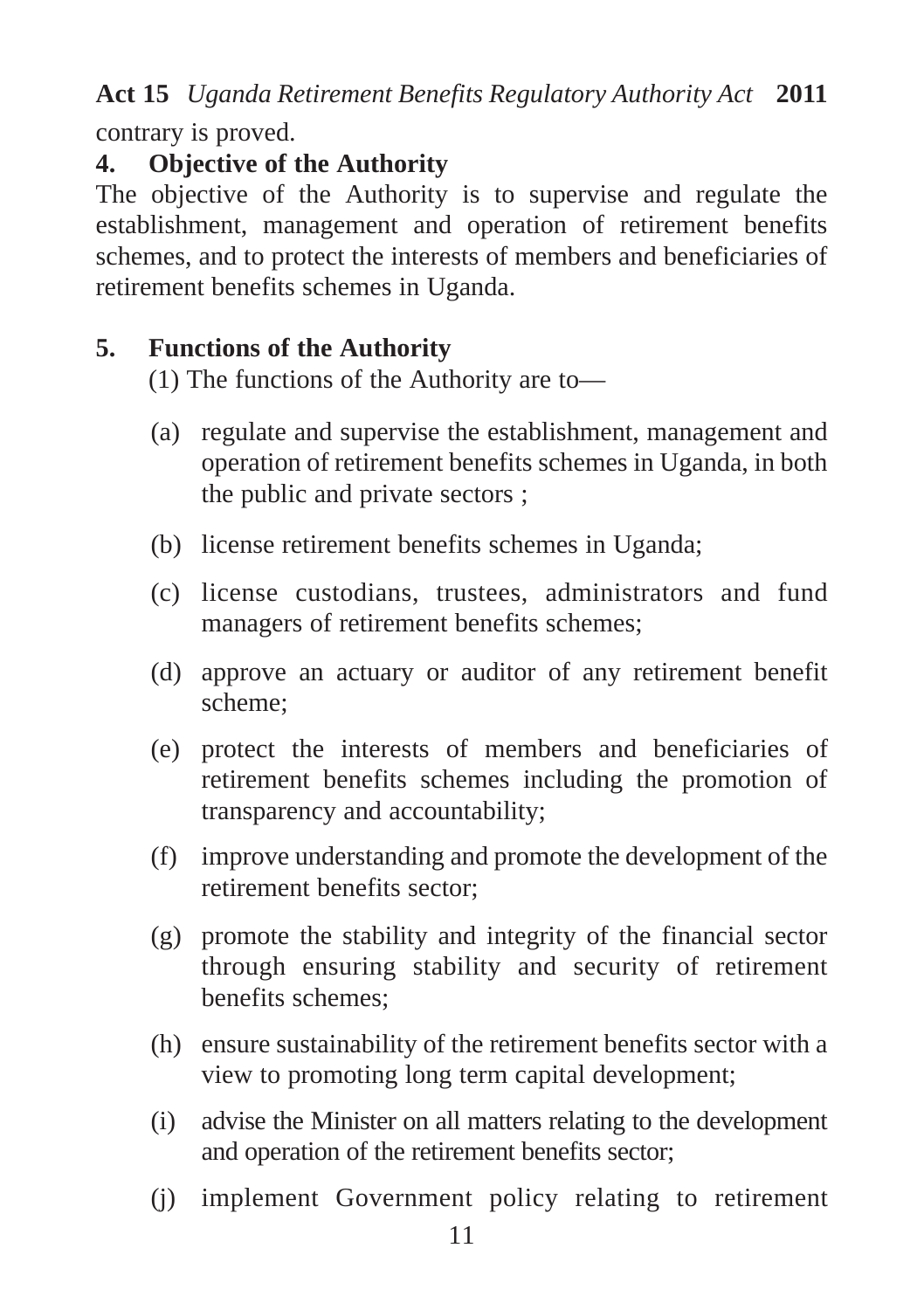- benefits schemes; **Act 15** *Uganda Retirement Benefits Regulatory Authority Act* **2011**
	- (k) promote public awareness of the retirement benefits sector; and
	- (l) any other function conferred upon it under this Act.
	- (2) In the exercise of its functions, the Authority shall—
	- (a) adopt a clear, transparent and consistent supervisory process to regulate the establishment, management and operation of retirement benefits schemes in Uganda in both the public and private sectors;
	- (b) issue guidelines and prudential norms for the proper management and operation of retirement benefits schemes;
	- (c) adopt measures to minimise any conflict of interest that may arise between the members of a retirement benefits scheme and the trustees, custodians or fund managers of the retirement benefits scheme;
	- (d) create the necessary environment for the orderly growth and development of retirement benefits schemes;
	- (e) ensure fairness in the execution of its functions under this Act; and
	- (f) undertake any activity that is necessary to facilitate the discharge of its functions for giving full effect to the provisions of this Act.

## **6. Powers of the Authority**

For the purpose of carrying out its objectives, the Authority may exercise, perform and discharge any of the following powers—

- (a) control, supervise and administer the assets of the Authority in such manner and for such purposes to promote the purpose for which the Authority is established;
- (b) conduct any investigation or inquiry relevant to the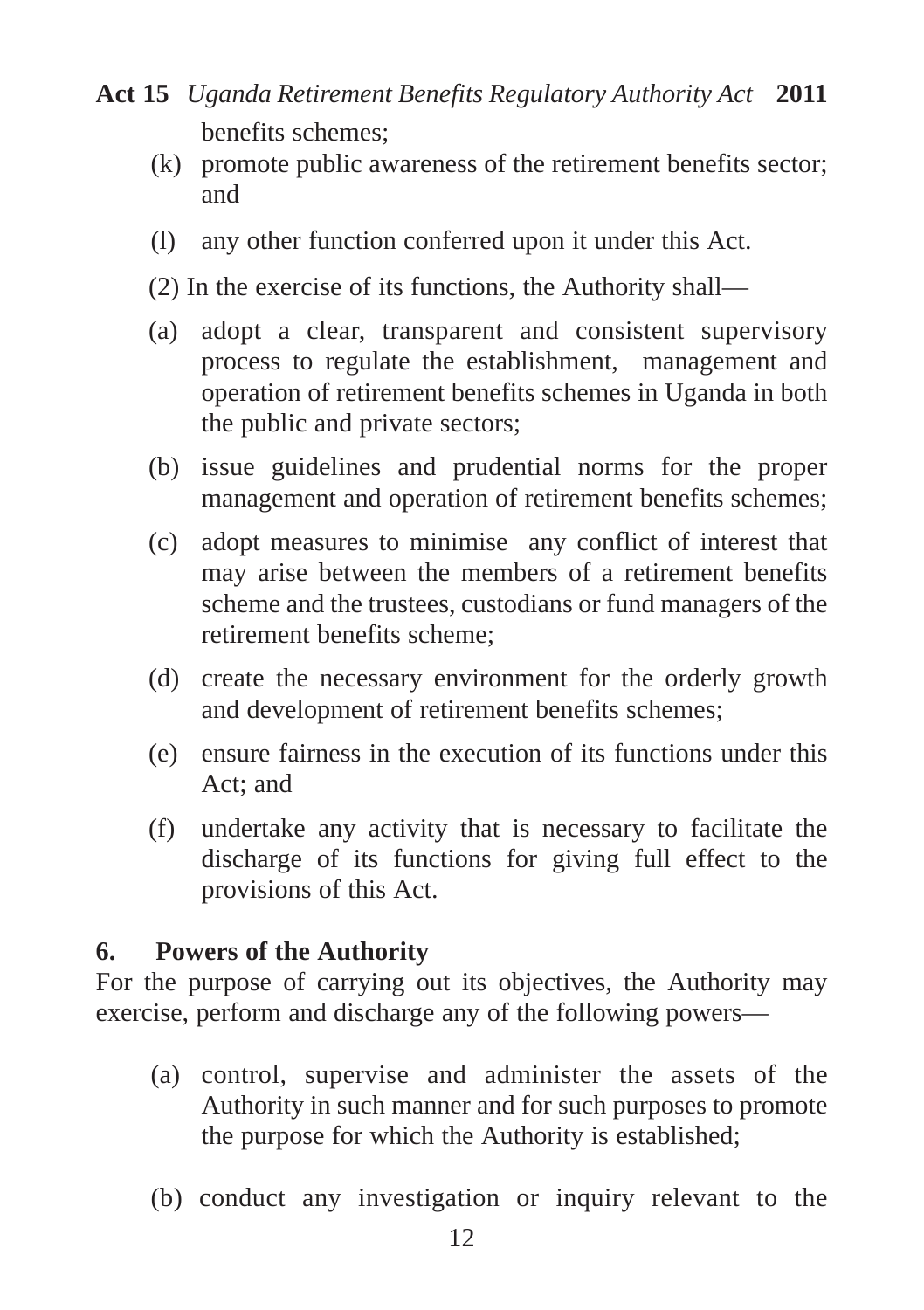# retirement benefits industry in Uganda; **Act 15** *Uganda Retirement Benefits Regulatory Authority Act* **2011**

- (c) conduct any inspection and examination of books of accounts, records, returns and any document or premises of a licensed person or scheme;
- (d) issue guidelines, directives or instructions to any licensed person for the proper management of a retirement benefit scheme;
- (e) search the premises of any licensed person in accordance with this Act;
- (f) delegate any of its powers other than the powers of revocation, licensing, delegation or variation of such delegation; and
- (g) do such other things to ensure efficiency in the management of retirement benefit schemes.

## **7. Independence of the Authority**

(1) The Authority shall be independent in the performance of its functions and shall not be subject to the direction, instruction or control of any person or authority.

(2) Notwithstanding subsection (1), the Minister may give the Authority policy guidelines.

## *Board of directors*

## **8. Board of Directors of the Authority**

(1) The Authority shall have a Board of Directors appointed by the Minister which shall comprise of—

- (a) the Permanent Secretary of the Ministry responsible for finance or his or her representative authorised in writing;
- (b) the Permanent Secretary of the Ministry responsible for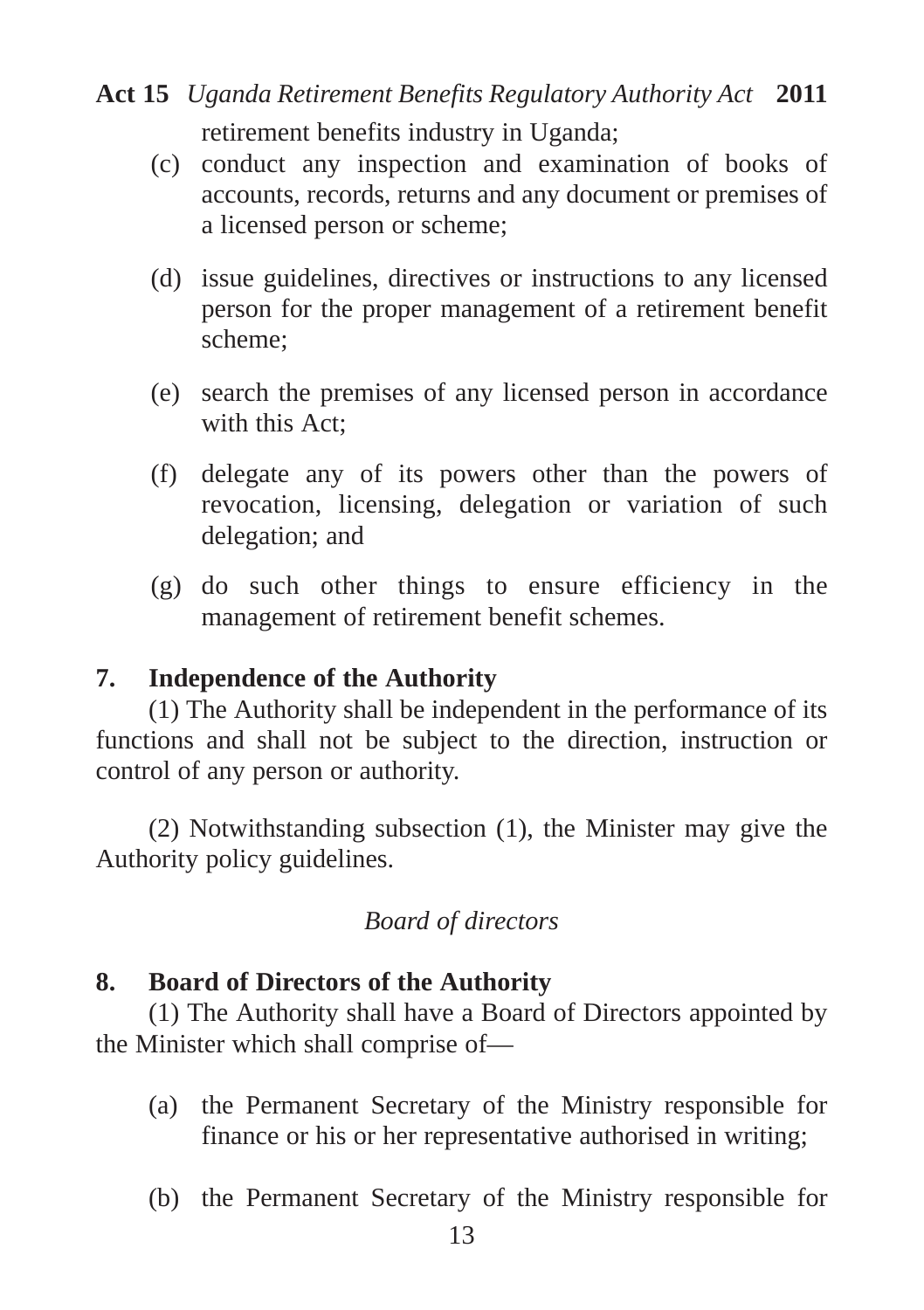## labour or his or her representative authorised in writing; **Act 15** *Uganda Retirement Benefits Regulatory Authority Act* **2011**

- (c) the Permanent Secretary of the Ministry responsible for public service or his or her representative authorised in writing;
- (d) four persons, not being public officers who are knowledgeable or experienced in matters relating to the administration of retirement benefits schemes, banking, insurance, finance, law accounting, economic or actuarial studies; and

(e) the Chief Executive Officer appointed under section 15.

(2) A person shall not be eligible for appointment under paragraph (d) if such person is an employee or director of any company, firm or institution where such employment or directorship may lead to a conflict of interest.

(3) The Minister shall appoint a Chairperson from among the members appointed under subsection(1) (d).

(4) The members of the Board shall hold office on terms and conditions specified in their instruments of appointment.

(5) The Minister shall, in appointing the members of the Board, ensure that there is a balance of gender, skills and experience among the members of the Board.

(6) The members of the Board shall be persons of high moral character, proven integrity and shall be fit and proper persons as prescribed in Part I of Schedule 3.

#### **9. Tenure of office of members of the Board**

(1) A member of the Board, other than the Chief Executive Officer shall hold office for five years and is eligible for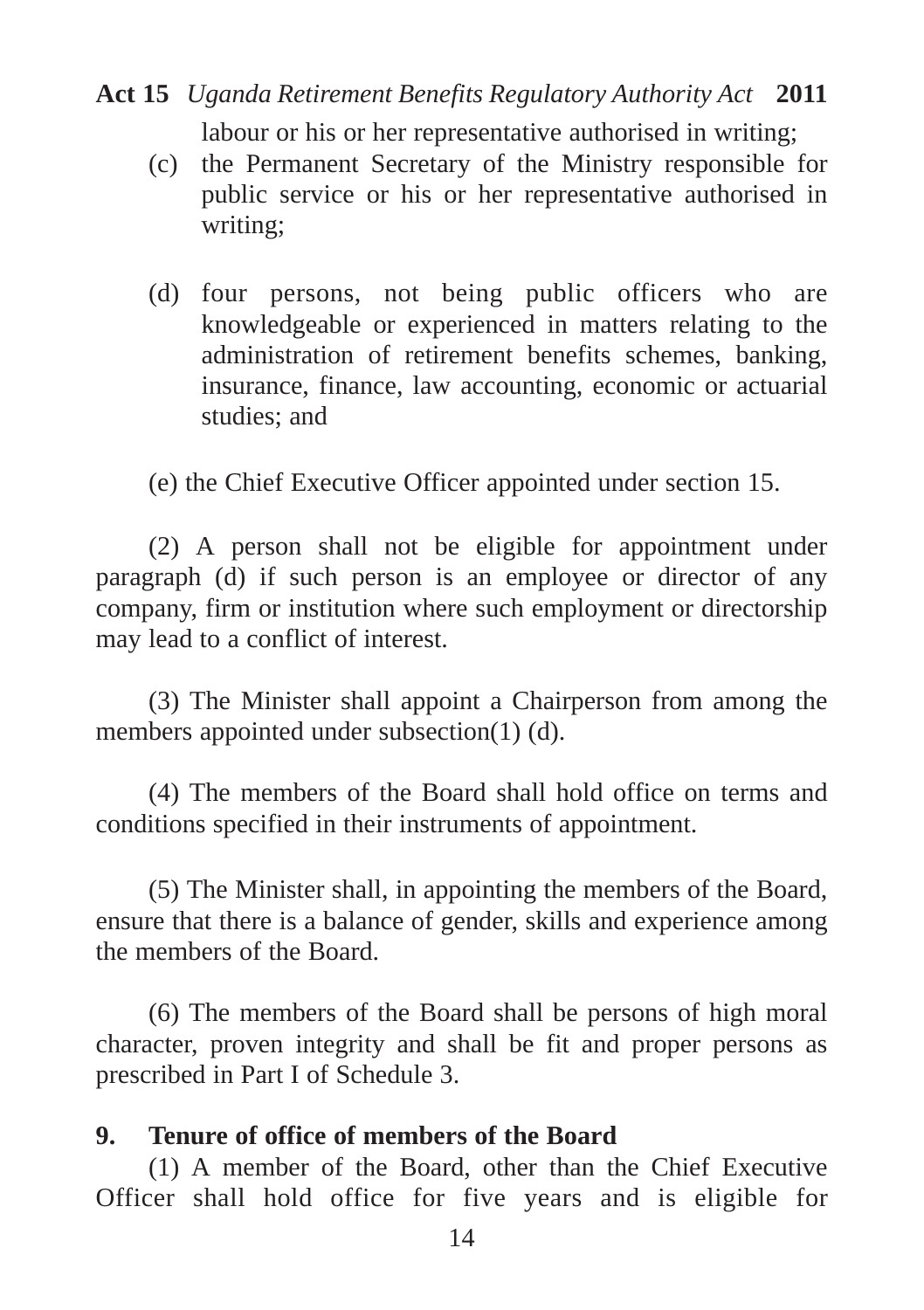reappointment for only one more term. **Act 15** *Uganda Retirement Benefits Regulatory Authority Act* **2011**

(2) A member of the Board may, at any time, resign his or her office in writing addressed to the Minster.

(3) A member of the Board may be removed from office by the Minister—

- (a) for inability to perform the functions of his or her office arising from infirmity of body or mind;
- (b) for misbehaviour or misconduct;
- (c) for incompetence;
- (d) for conflict of interest;
- (e) if the member is bankrupt or insolvent or enters into a composition scheme with his or her creditors;
- (f) if a member is convicted of an offence involving dishonesty, fraud or moral turpitude; or
- (g) if the member is absent without prior permission of the Chairperson, or without reasonable cause to the satisfaction of the Minister, for more than four consecutive meetings of the Board, or is absent from Uganda for more than twelve consecutive months.

(4) Where a member of the Board resigns, dies, is removed from office, ceases to be a member of the institution or body which he or she represents on the Board, the Chairperson shall notify the Minister of the vacancy and the Minister shall appoint another person to hold the office for the unexpired portion of the member's term of office.

(5) Where the member of the Board referred to in subsection (4) is the Chairperson, the Secretary to the Board shall notify the Minister of the vacancy and the Minister shall appoint another person, being a member of the Board, to hold office for the unexpired portion of the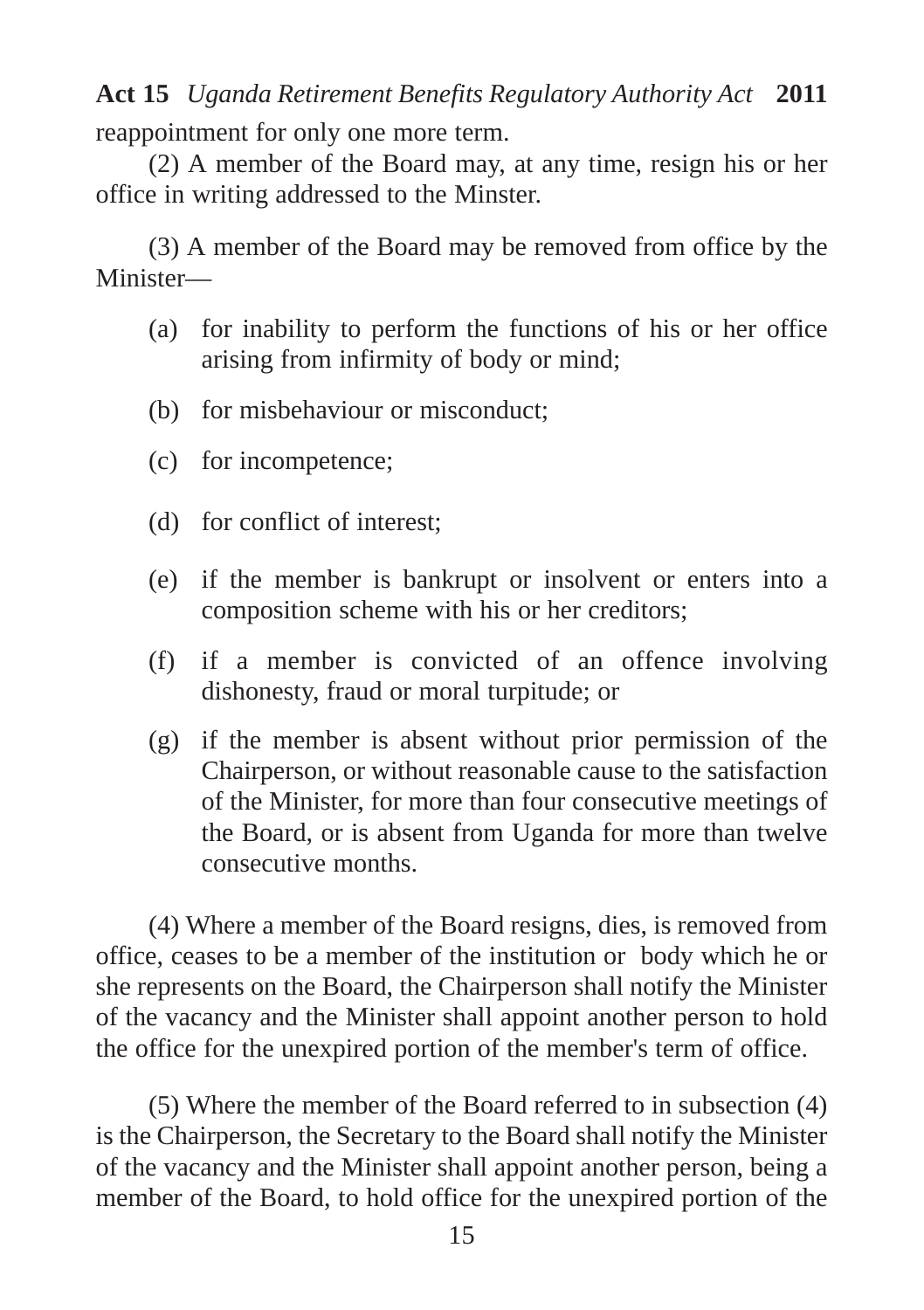Chairperson's term of office.

(6) Where a member of the Board is under investigation for an offence involving dishonesty, fraud or moral turpitude, the member shall not perform his or her duties as a Board member until investigations are concluded.

## **10. Remuneration of Board members**

The Chairperson and members of the Board shall be paid such remuneration and allowances as may be determined by the Minister.

## **11. Functions of the Board**

(1) The Board is responsible for the general direction and supervision of the Authority.

(2) For the purpose of subsection (1), the Board shall—

- (a) review and approve strategic and operating plans, budgets, reports and audited financial statements of the Authority;
- (b) oversee the operations of the Authority;
- (c) control, supervise and administer the assets of the Authority;
- (d) approve organisational structures of the Authority;
- (e) establish and approve rules of procedure for appointment, termination, discipline and terms and conditions of staff of the Authority;
- (f) monitor and supervise the implementation of the Act;
- (g) advise the Minister on all matters in relation to the Act and developments in the retirement benefits sector; and
- (h) perform any other function incidental to the functions prescribed in paragraphs (a) to (g).
- (3) The Board is, in the performance of its functions responsible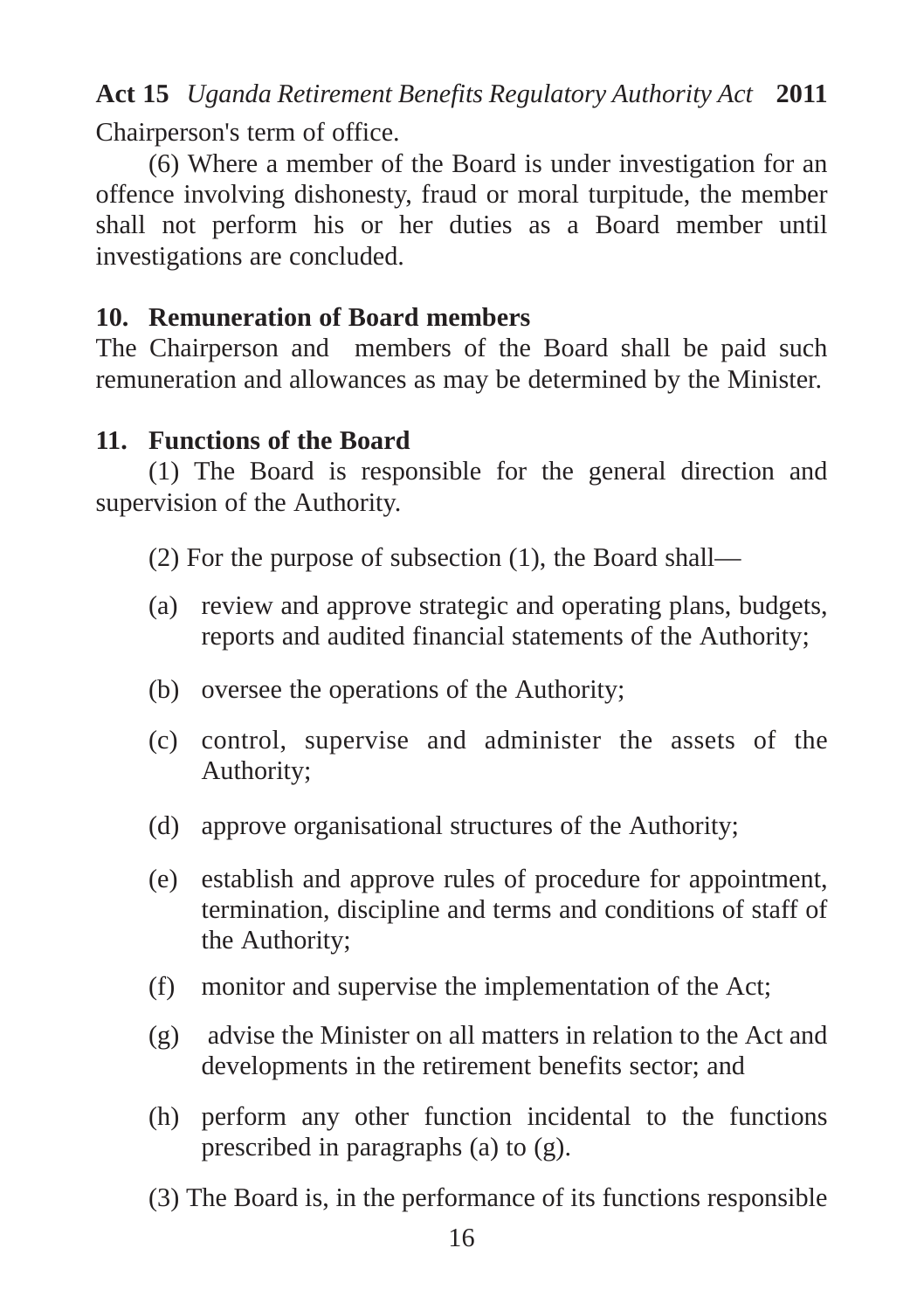to the Minister.

(4) The Board shall perform its functions in accordance with sound financial principles and shall ensure, as far as possible, that the revenue of the Authority is sufficient to meet expenditure properly charged to revenue.

## **12. Meetings of the Board**

The meetings of the Board shall be conducted in the manner prescribed in schedule 2 to this Act.

# **13. Secretary to the Board**

(1) The Board shall appoint a secretary to the Board on terms and conditions as the Board may determine.

(2) The secretary shall report to the Board through the Chief Executive Officer.

## **14. Committees of the Board**

(1) The Board may appoint committees of the Board to advise it on any matter concerning the functions of the Board as it may determine.

(2) A committee appointed under subsection (1) shall consist of a Chairperson who shall be a member of the Board and such other persons, whether members of the Board or not, as the Board may determine.

(3) The Board shall, in writing, specify the terms and conditions of service of the members of a committee appointed under subsection (1).

(4) The Board may delegate any of its functions under this Act to a committee appointed under this section.

(5) The Board may require a committee appointed under this section to act jointly or in co-operation with any other committee.

(6) Members of a committee appointed under this section may be paid such allowances as the Minister may determine.

(7) Subject to any direction given by the Board, a committee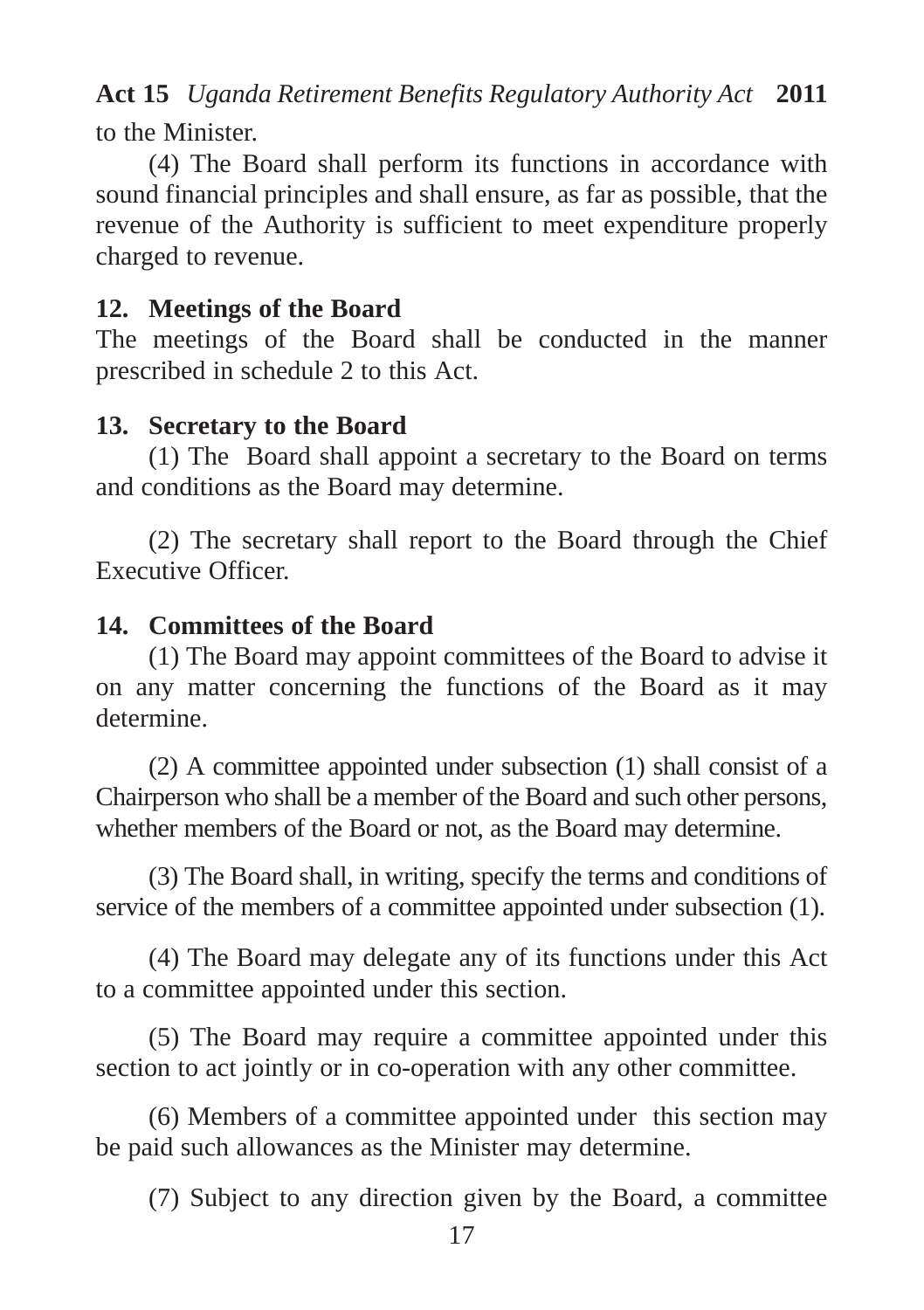appointed under this section may regulate its own procedure. *Chief Executive Officer and other staff of the Authority*

## **15. Chief Executive Officer**

(1) The Authority shall have a Chief Executive Officer who shall be appointed by the Minister on recommendation of the Board, on terms and conditions specified in the instrument of appointment.

(2) A person shall not be appointed Chief Executive Officer unless that person—

- (a) has academic or professional qualifications in accounting, finance, economics, insurance, law or banking with experience and competence to manage the affairs of the Authority; and
- (b) is a person of high moral character and proven integrity.

(3) The Chief Executive Officer shall be an ex officio member of the Board and shall attend all meetings of the Board with no right to vote at any meeting of the Board.

## **16. Functions of Chief Executive Officer**

(1) The Chief Executive Officer is responsible for the day to day operations and administration of the Authority.

(2) Subject to this Act and to the general supervision and control of the Board, the Chief Executive Officer is responsible for—

- (a) implementing the objectives, policies and programmes of the Authority and reporting on them to the Board;
- (b) the proper management of the funds and property of the Authority;
- (c) the organization, control and discipline of the staff of the Authority;
- (d) the development of an operating plan to guide the Authority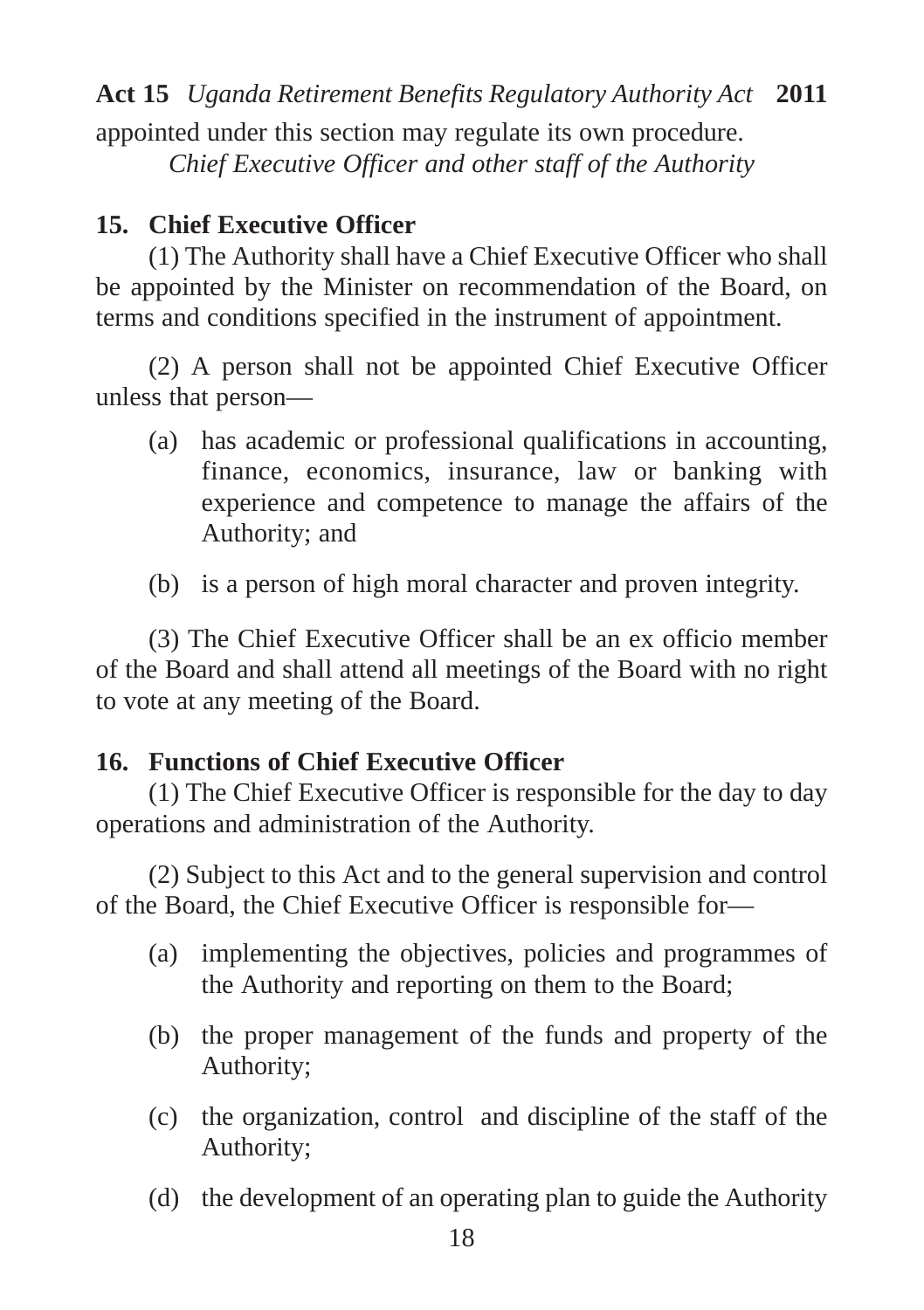- in achieving its objectives; **Act 15** *Uganda Retirement Benefits Regulatory Authority Act* **2011**
	- (e) the development of an economic, efficient and cost effective internal management structure; and
	- (f) performing any other function which may be assigned to him or her by the Board.

(3) The Chief Executive Officer is, in the performance of his or her functions answerable to the Board.

## **17. Tenure of office and remuneration of Chief Executive Officer**

(1) The Chief Executive Officer shall hold office for five years and is eligible for re-appointment for only one more term.

(2) The Chief Executive Officer shall cease to hold office if—

- (a) he or she resigns;
- (b) he or she is declared bankrupt or insolvent, or has made an arrangement with his or her creditors;
- (c) he or she is convicted of an offence involving dishonesty, fraud or moral turpitude;
- (d) he or she is removed from office by the Minister on the recommendation of the Board for—
	- (i) inability to perform the functions of his or her office arising from infirmity of body or mind;
	- (ii) misbehaviour or misconduct; or
	- (iii) incompetence.

## **18. Staff of the Authority**

(1) The Board may on the advice of the Chief Executive Officer appoint staff of the Authority as may be necessary for the effective performance of the functions of the Authority.

(2) The staff appointed under this section shall hold office on such terms and conditions as may be specified in their instruments of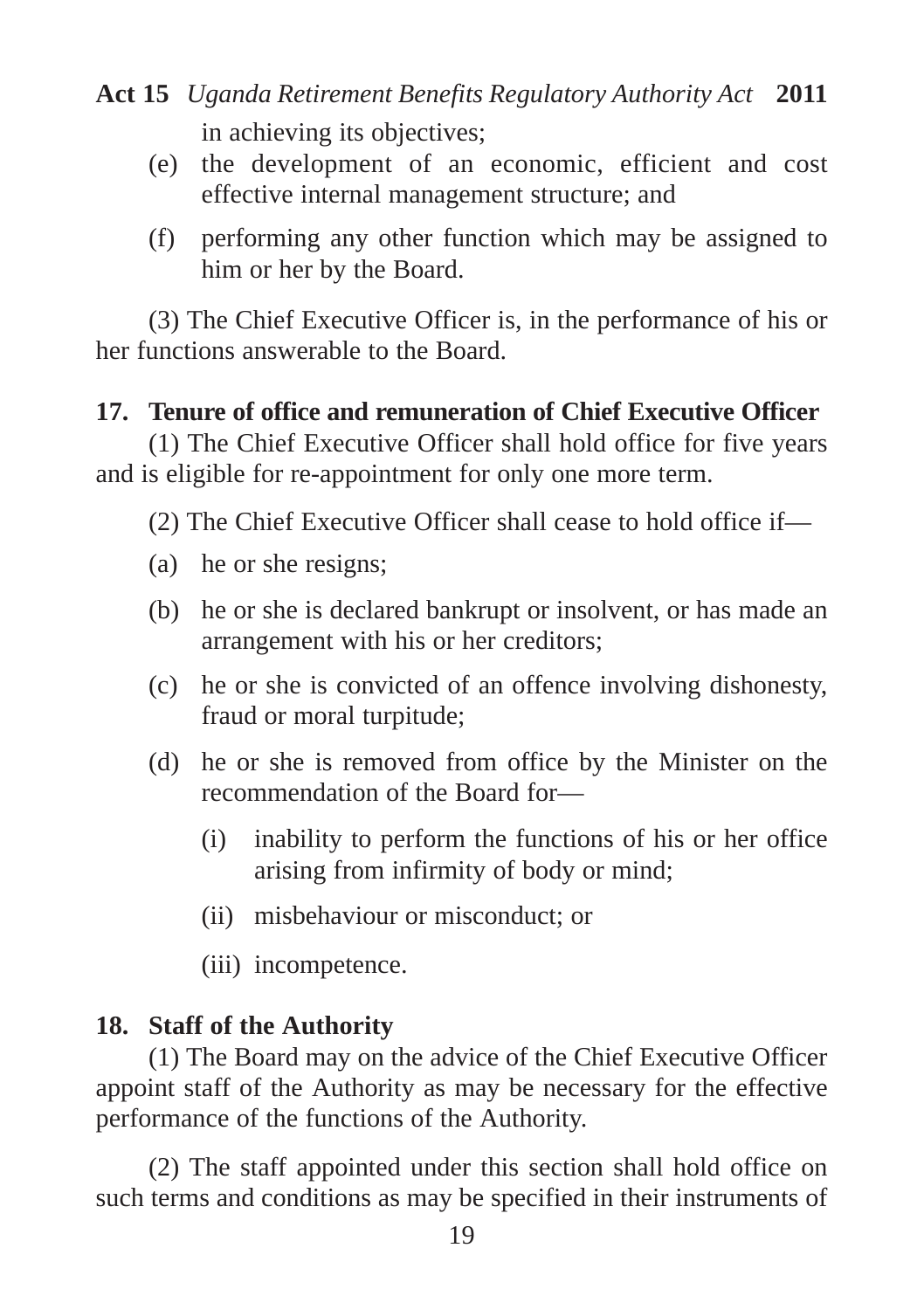PART III—FUNDS AND EXPENSES OF THE AUTHORITY

# **19. Funds of the Authority**

(1) The funds of the Authority shall consist of—

- (a) compulsory levies; and
- (b) license fees.
- (c) money appropriated by Parliament for the purposes of the Authority;
- (d) grants, gifts or donations from Government or other sources made with the approval of the Minister; or
- (e) any other fees charged for services and activities rendered by the Authority under this Act.
- (2) The funds of the Authority may be applied—
- (a) for payment or discharge of its expenses, obligations or liabilities incurred in connection with the performance of its functions or exercise of its powers under this Act; and
- (b) for the payment of any remuneration or allowances payable under this Act.

## **20. Retirement Benefits Regulatory Authority Fund**

(1) There is established a Retirement Benefits Regulatory Authority Fund into which shall be paid all monies referred to in section 19(1).

(2) The Fund shall be managed and controlled by the Authority for the purposes of defraying the expenses of the Authority.

## **21. Bank accounts**

The Board shall open and maintain such bank accounts as are necessary for the exercise of the functions of the Authority and shall pay into them—

(a) all monies received from Government for the purposes of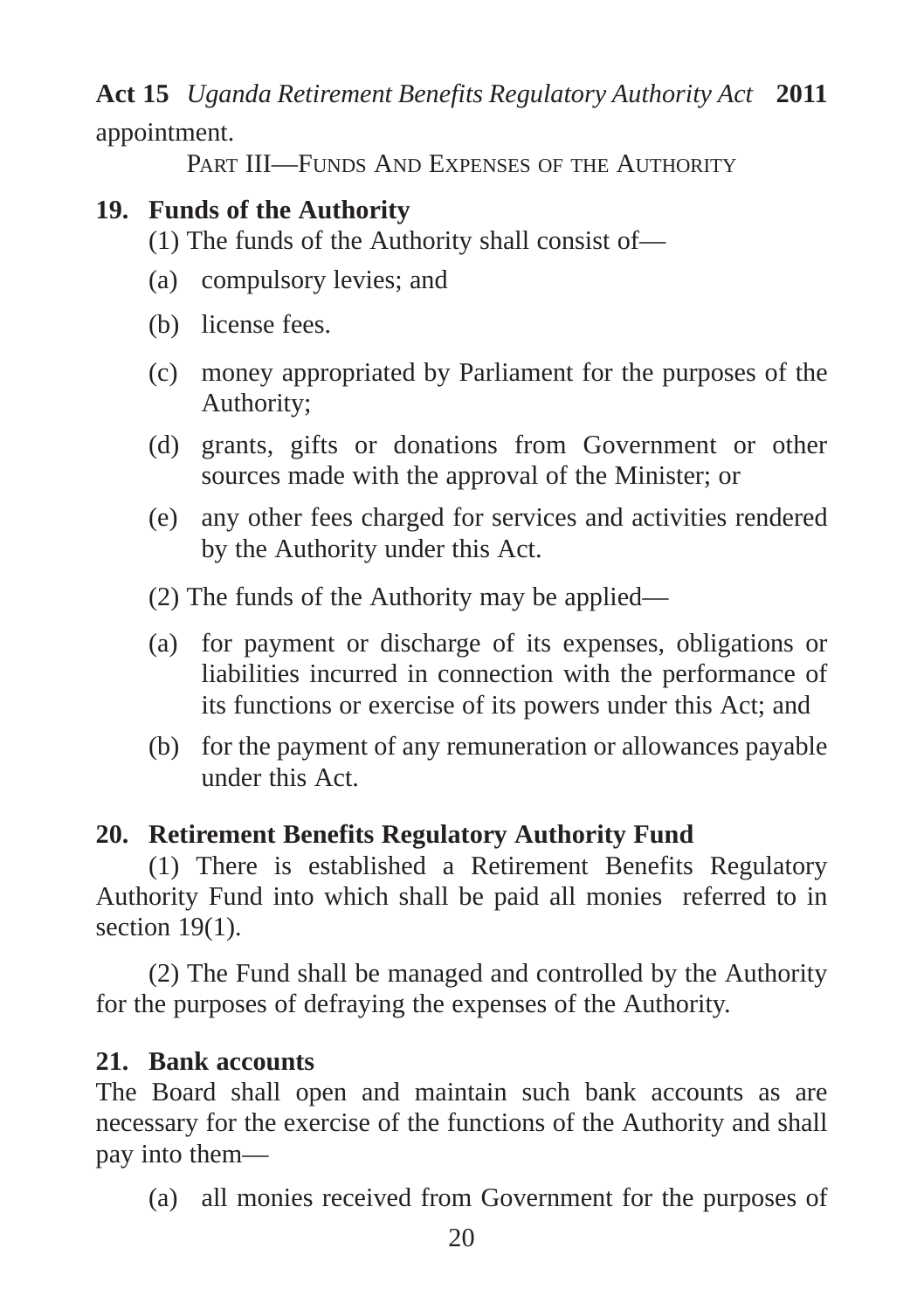this Act; and

(b) all other monies received by the Authority in the exercise of its functions under this Act.

## **22. Borrowing powers**

The Board may, with the approval of the Minister, borrow money from any source as may be required for meeting the obligations, or discharging the functions of the Authority under this Act.

## **23. Investment of surplus funds**

Funds of the Authority not immediately required for any purpose under this Act may in consultation with the Minister be invested in secure investments in a manner determined by the Board, in accordance with the Public Finance and Accountability Act, 2003.

## **24. Estimates**

(1) The Chief Executive Officer shall within three months before the end of each financial year, cause to be prepared and submitted to the Board for its approval, estimates of income and expenditure and the operating plan of the Authority for the next financial year.

(2) The Board shall, within two months after receiving the estimates referred to in subsection (1), cause to be submitted to the Minister for his or her approval, the estimates of income and expenditure of the Authority.

## **25. Financial year of Authority**

The financial year of the Authority shall be the same as the financial year of the Government.

## **26. Audit of accounts**

(1) The accounts of the Authority shall be audited by the Auditor General or an auditor appointed by the Auditor General.

(2) The Board shall, within three months after the end of each financial year, submit the accounts and estimates of income and expenditure of the Authority to the Auditor General or an auditor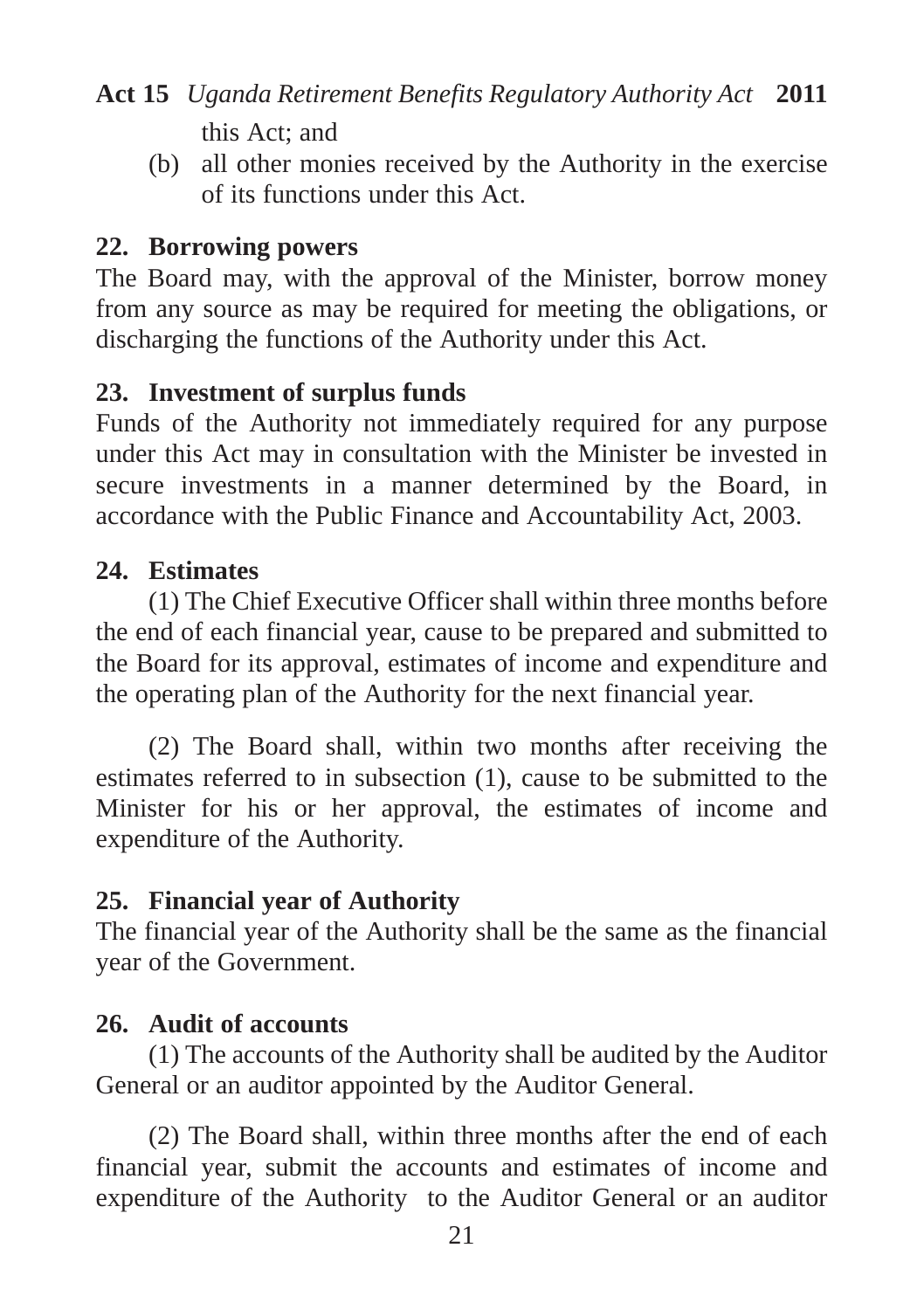appointed by him or her.

## **27. Annual and other reports**

(1) The Board shall, within one month of receipt of the Audited Accounts referred to in section 26, submit to the Minister, an annual report on the operations of the Authority during the preceding year, which shall include, an audited financial statement.

(2) The Minister, shall submit to Parliament bi-annual reports on the operations of the Authority.

PART IV—ESTABLISHMENT OF RETIREMENT BENEFITS SCHEMES

# **28. Establishment of a retirement benefits scheme**

(1) A person shall not establish or operate a retirement benefits scheme except under a licence issued by the Authority in accordance with this Act.

(2) For the avoidance of doubt, all existing retirement benefits schemes established by a written law shall be required to obtain a licence issued in accordance with this Act.

# **29. Application for a licence to establish a retirement benefits scheme**

(1) An application for a licence to establish a retirement benefits scheme shall be in the prescribed form and shall be accompanied by the prescribed fee.

(2) An application for a licence to establish a retirement benefits scheme shall state—

- (a) the name and address of the applicant;
- (b) the name of the proposed retirement benefits scheme;
- (c) names and addresses of the custodian, trustee, administrator and fund manager of the retirement benefits scheme;
- (d) the status of the retirement benefits scheme in respect of—
	- (i) the names of members admitted into the retirement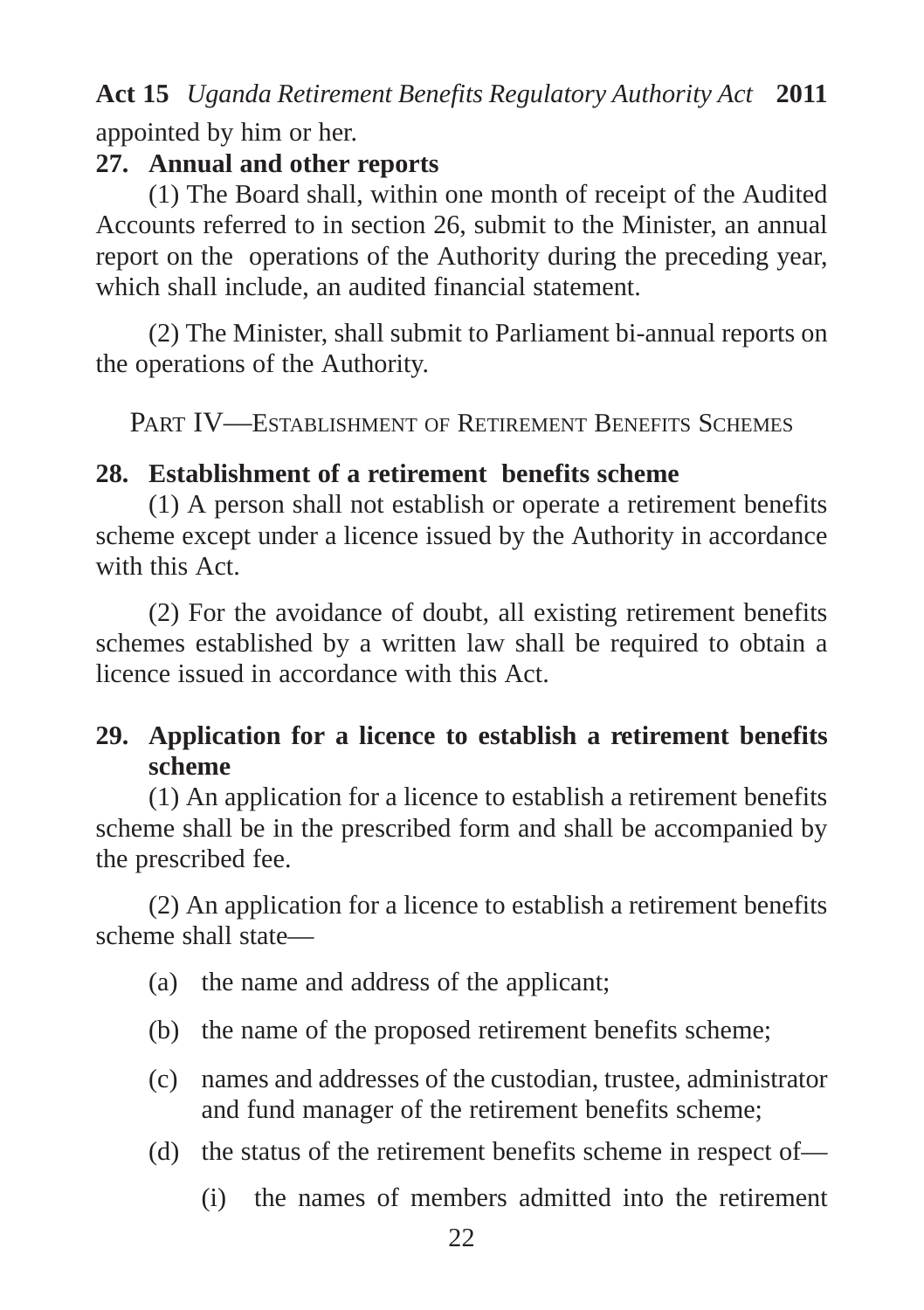benefits scheme and their contribution;

- (ii) benefits that accrue to members under the retirement benefits scheme;
- (iii) whether any members of the scheme are active members or not;
- (e) the proposed scheme rules which shall adequately protect the interests of members and beneficiaries of the scheme;
- (f) the address of a place in Uganda for the service on the applicant of any notice or document required or authorised to be served on the applicant under this Act; and
- (g) any other information which the Authority considers necessary for the purposes of determining the application.

(3) A person who establishes or operates a retirement benefits scheme without a licence commits an offence and is liable on conviction to a fine not exceeding one thousand five hundred currency points or imprisonment not exceeding twelve years, or both.

## **30. Grant of licence to operate a retirement benefits scheme**

(1) The Authority may grant a licence to operate a retirement benefits scheme, if the Authority is satisfied that—

- (a) the proposed retirement benefits scheme is established as an irrevocable trust under this Act and Regulations made under this Act;
- (b) the scheme rules of the proposed retirement benefits scheme adequately protect the rights and interests of the members and beneficiaries of the scheme; and
- (c) the custodian, trustee, administrator and fund manager of the proposed retirement benefits scheme are licensed in accordance with this Act.

(2) The Authority shall publish in the Gazette and in a newspaper of wide circulation in Uganda, a list of all retirement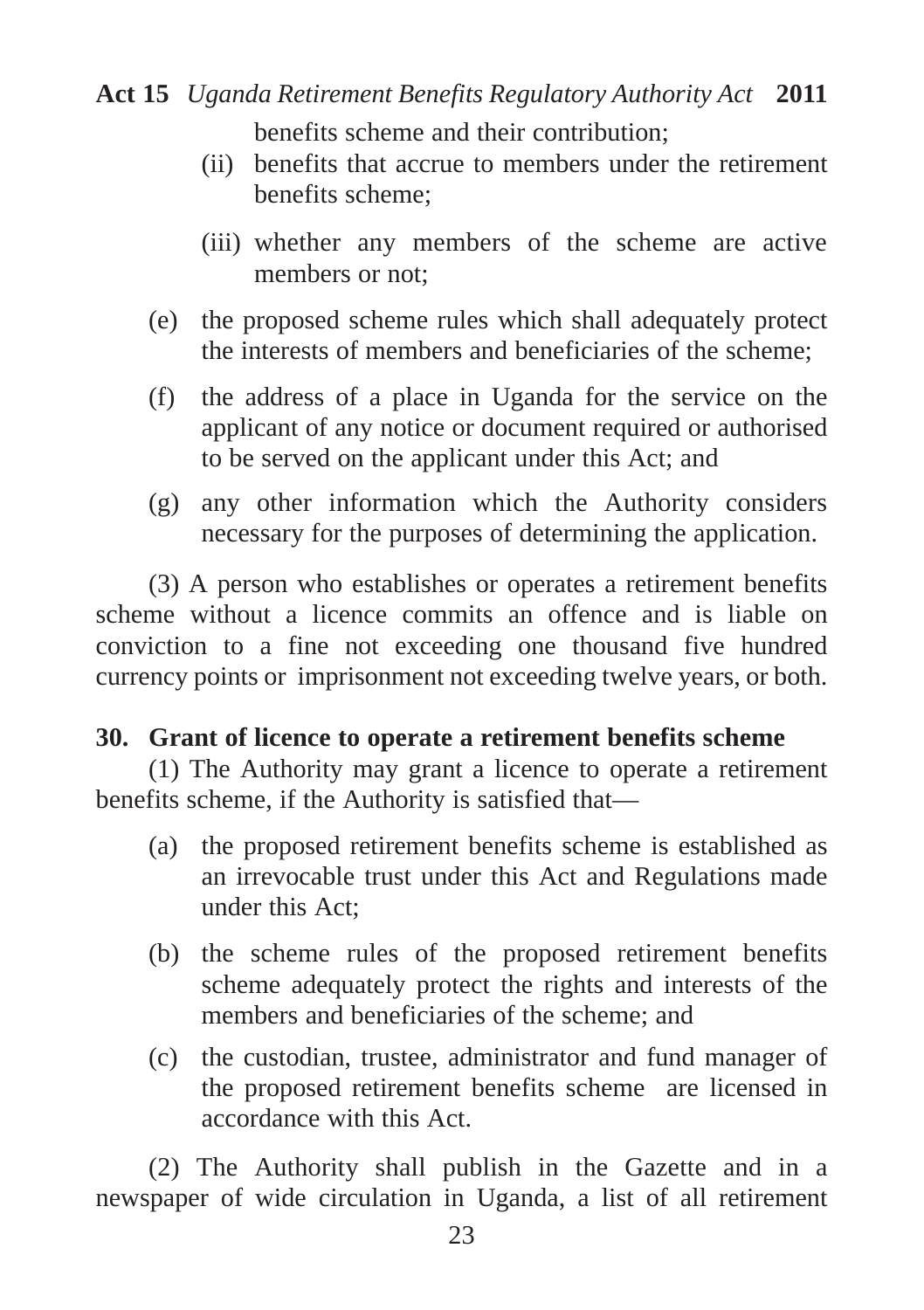benefits schemes licensed under this Act at least once in every year.

(3) The Authority may refuse to grant a licence to an applicant, if the Authority is satisfied that—

- (a) the information contained in the application is false in any material particular;
- (b) the applicant does not meet the requirements specified in section 29 (2) and subsection 30 (1); or
- (c) the applicant is not a fit and proper person as prescribed in Schedule 3.

(4) Where the Authority refuses to grant a licence to an applicant, the Authority shall notify the applicant of its decision and specify the reasons for the refusal in writing.

## **31. Validity of licence**

A licence issued to a retirement benefits scheme shall be valid from the date of issue and shall remain in force until the scheme is wound up in accordance with the scheme rules or the law under which the scheme is established or until the licence is revoked under this Act.

## **32. Revocation of licence**

(1) The Authority may revoke the licence of a retirement benefits scheme if—

- (a) the Authority discovers that the applicant made a false statement in the application, which he or she knew to be false in any material particular;
- (b) the retirement benefits scheme is merged, wound up or dissolved;
- (c) the retirement benefits scheme breaches the conditions of its licence;
- (d) the licence expires; or
- (e) the retirement benefits scheme contravenes any provision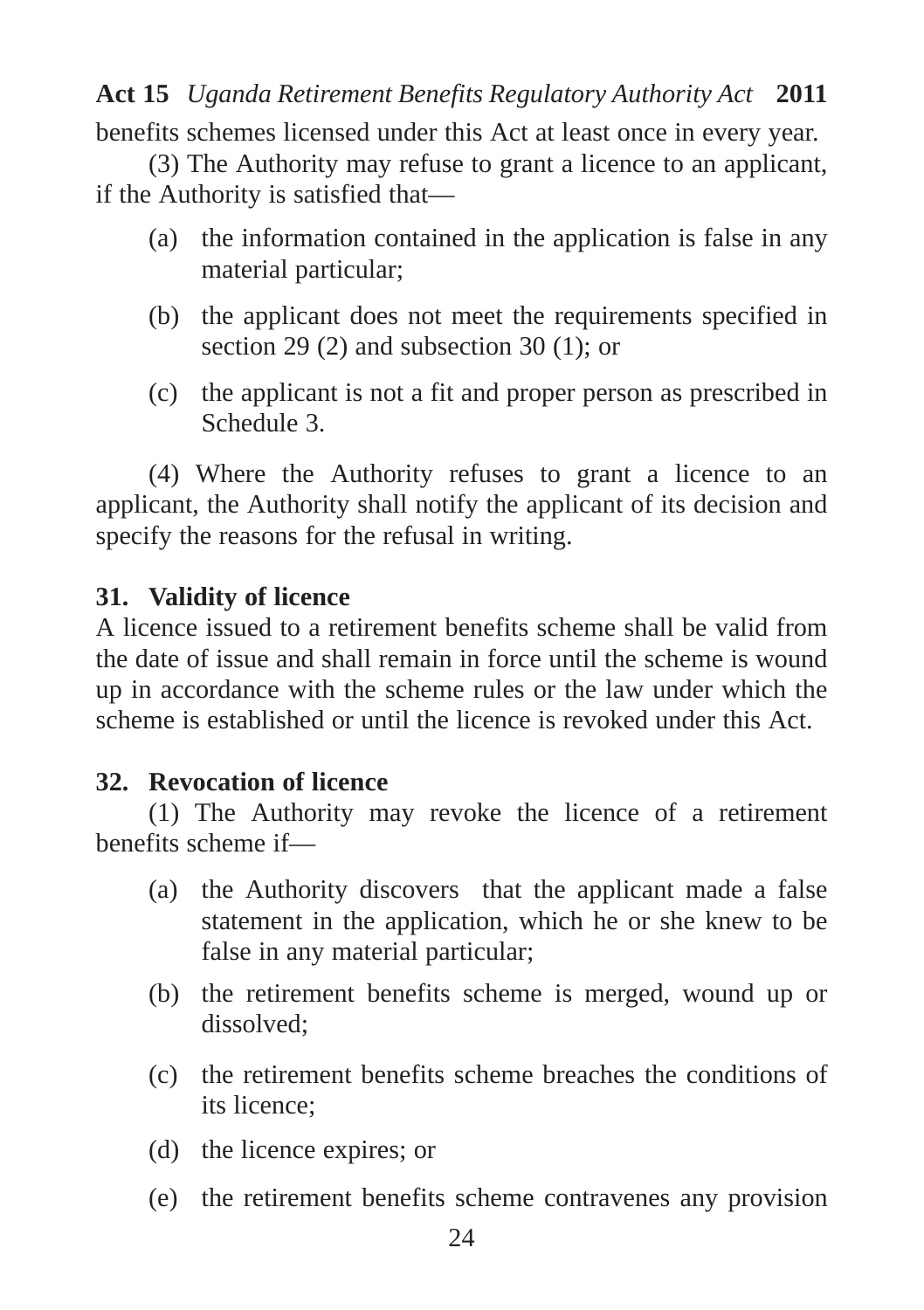of this Act or any regulations made under this Act.

(2) The Authority shall give the trustee of a retirement benefits scheme at least thirty days notice in writing specifying the reasons for the intended revocation of the licence.

(3) The Authority shall, before revoking a licence of a retirement benefits scheme, consider any representations made in writing by the sponsor opposing the revocation.

(4) The Authority shall revoke the licence of a retirement benefits scheme if—

- (a) within thirty days after issuing the notice, the trustee of the retirement benefits scheme has not opposed the revocation, or
- (b) the Authority is not satisfied by the representation made by the trustee under subsection (3).

(5) The revocation of a licence of a retirement benefits scheme shall not in any way prejudice the rights of members and beneficiaries under the retirement benefits scheme.

(6) Where the licence of a retirement benefits scheme is revoked, the Authority may, subject to the approval of the Board in consultation with the Minister, take over the distribution of the assets and the supervision of the retirement benefits scheme or appoint an interim administrator in order to protect the interests of members and beneficiaries of the retirement benefits scheme.

PART V—LICENSING OF CUSTODIANS, TRUSTEES, ADMINSTRATORS AND FUND MANAGERS.

## **33. Custodian, trustee, administrator and fund manager**

Every retirement benefits scheme shall have a custodian, trustee, administrator and fund manager licensed in accordance with this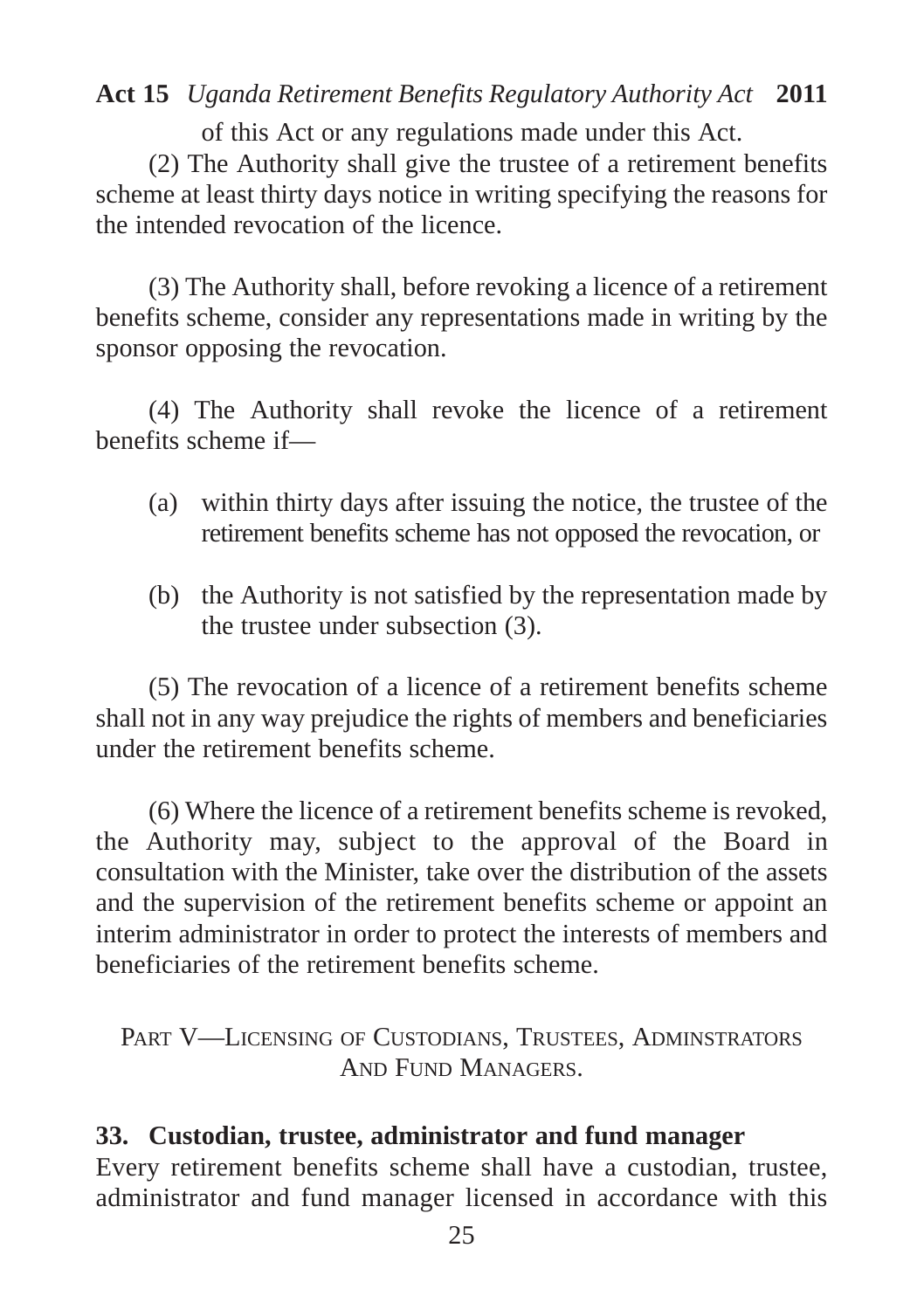Act.

# *Custodians*

# **34. Licensing of custodian**

An applicantion for a licence as a custodian of a retirement benefits scheme shall not be granted—

- (a) unless the applicant is a financial institution licensed under the Financial Institutions Act, 2004;
- (b) if the applicant does not have the adequate professional, technical and operational systems to perform the functions of a custodian of a retirement benefits scheme;
- (c) if the applicant has been a custodian of a retirement benefits scheme whose licence was revoked by the Authority due to any fault either fully or partially of the custodian; and
- (d) if the applicant does not meet any additional requirements as may be prescribed by this Act or regulations made under this Act.

# **35. Application and grant of licence of custodian**

(1) An application for a licence to act as a custodian shall be in the prescribed form and shall—

- (a) contain or be accompanied by any other information that the Authority may require for the purpose of determining the application;
- (b) contain the address of a place in Uganda for the service on the applicant of any notice or document required or authorised to be served on the applicant under this Act; and
- (c) be accompanied by the prescribed fee.

(2) The Authority shall grant a licence to an applicant which meets the requirements specified in section 34 and subsection 35(1).

(3) The Authority shall publish in the Gazette and a newspaper with wide circulation, a list of all licensed custodians at least once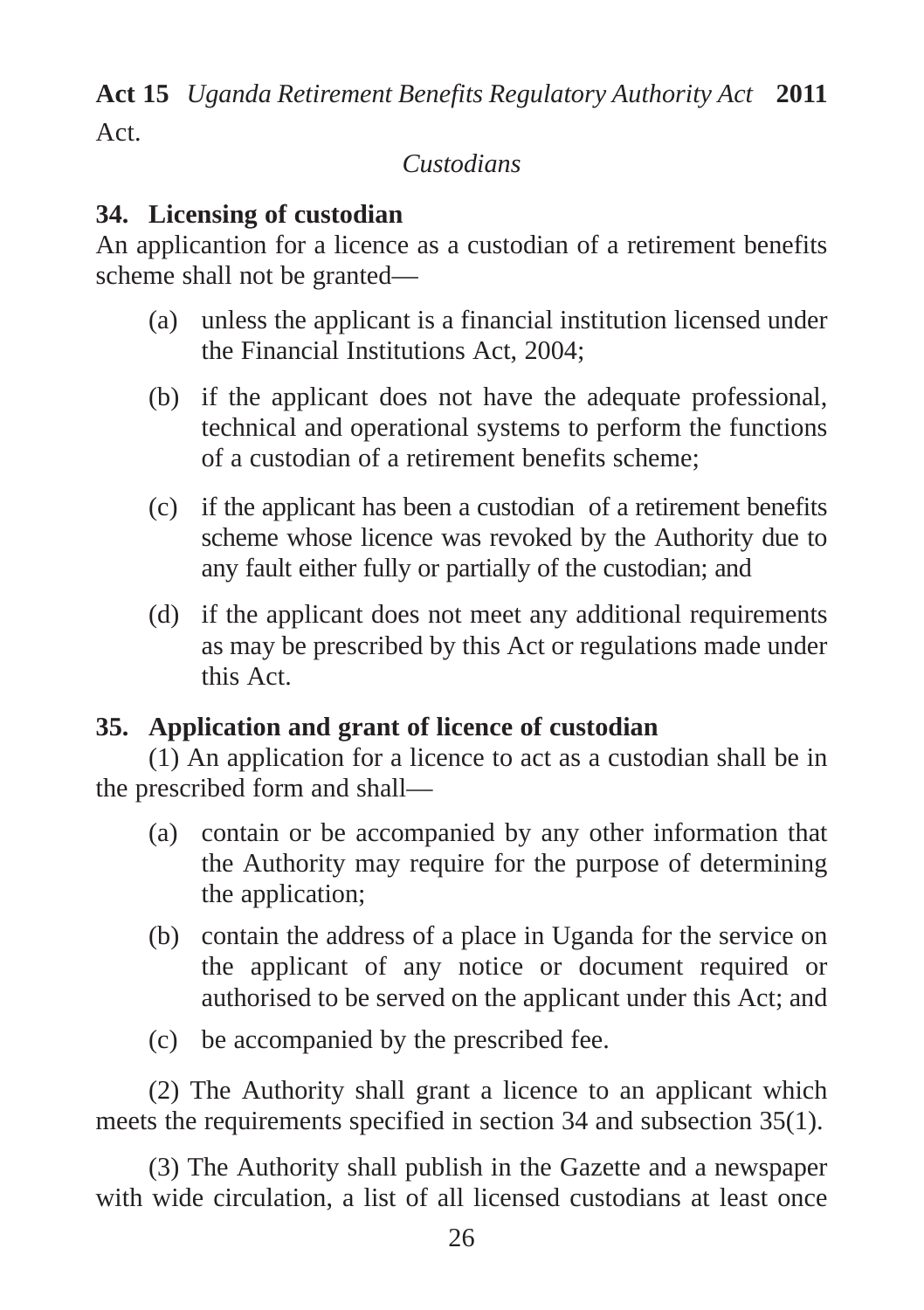every year.

(4) A financial institution which acts as a custodian of a retirement benefits scheme without a licence issued under this Act commits an offence and is liable on conviction to a fine not exceeding one thousand currency points.

# **36. Refusal of licence of custodian**

(1) The Authority may refuse to grant a licence to an applicant, if the Authority is satisfied that—

- (a) the information contained in the application is false in any material particular; or
- (b) the applicant does not meet the requirements specified in section 34 and subsection 35 (1).

(2) Where the Authority refuses to grant a licence to an applicant, the Authority shall notify the applicant of its decision and specify the reasons for the refusal in writing.

# **37. Validity of licence of custodian**

(1) A licence issued to a custodian shall be valid for one year and may be renewed upon payment of the prescribed fee.

(2) An application for the renewal of a licence under subsection (1) shall be made at least three months before the expiry of the licence.

# **38. Revocation of licence of custodian**

(1) The Authority may revoke the licence of a custodian if—

- (a) the Authority discovers after the licence has been issued, that the custodian made a false statement in relation to the application;
- (b) any event occurs which renders the custodian ineligible to provide custodial services to the retirement benefits scheme;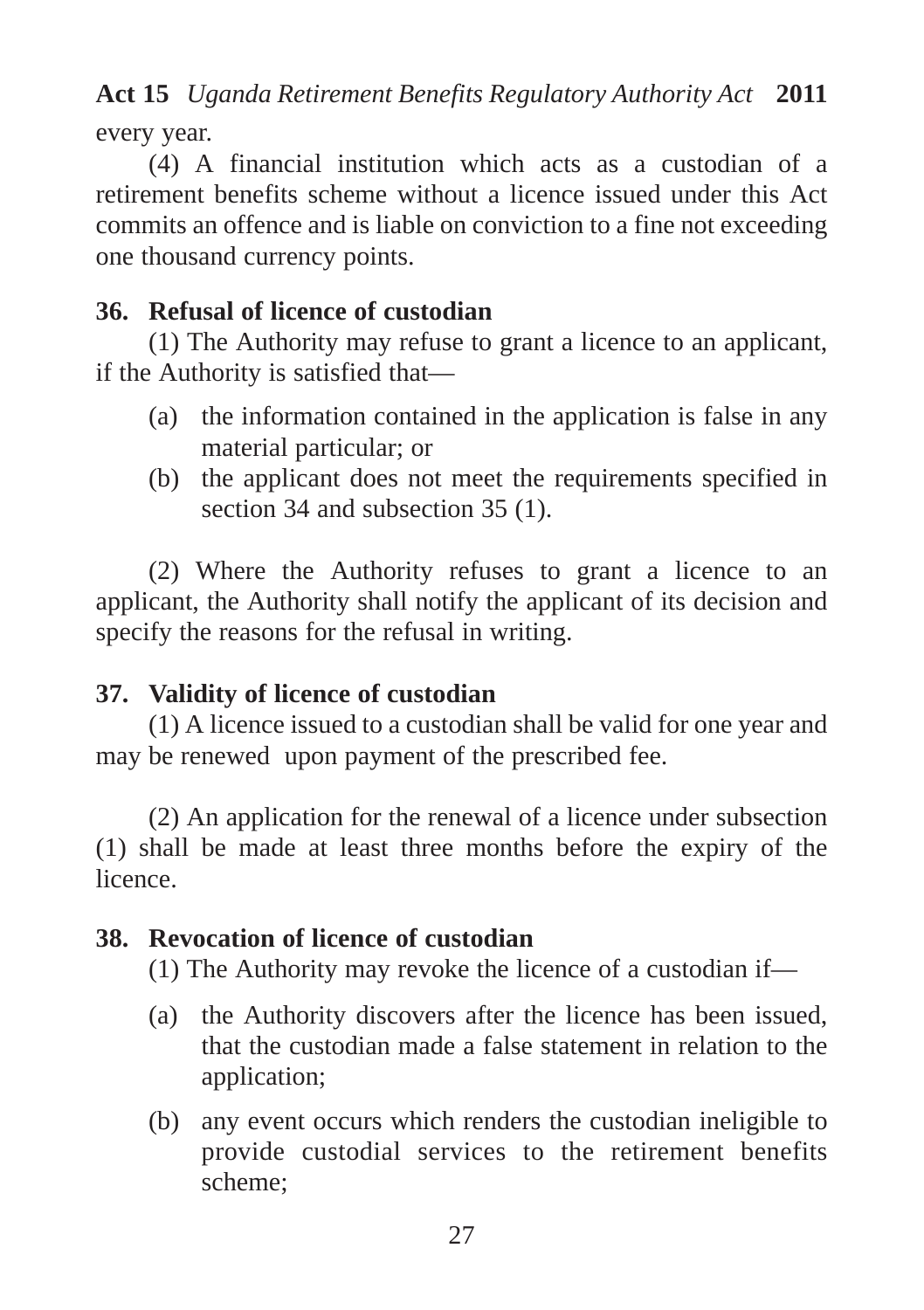- (c) the custodian's business is wound up;
- (d) the custodian is in breach of any condition of the licence;
- (e) the custodian ceases to be a licensed financial institution under the Financial Institutions Act,2004; or
- (f) the custodian does not comply with any provision of this Act or regulations made under this Act.

(2) The Authority shall give the custodian at least thirty days notice in writing specifying the reasons for the intended revocation of the licence.

(3) The Authority shall, before revoking a licence of a custodian, consider any representations made in writing by the custodian opposing the revocation.

(4) The Authority shall revoke the licence of a custodian if—

- (a) within thirty days after issuing the notice, the custodian has not opposed the revocation, or
- (b) the Authority is not satisfied by the representation made by the custodian under subsection (3).

## **39. Functions of a custodian**

(1) A custodian of a retirement benefits scheme shall—

- (a) hold the funds, assets and investments of the retirement benefits scheme in safe custody for the members and beneficiaries of the scheme;
- (b) receive contributions made to the scheme;
- (c) notify the administrator and fund manager of the receipt of contributions;
- (d) be responsible for collecting of dividends and income in relation to the investments of the scheme;
- (e) be responsible for processing and transferring documents;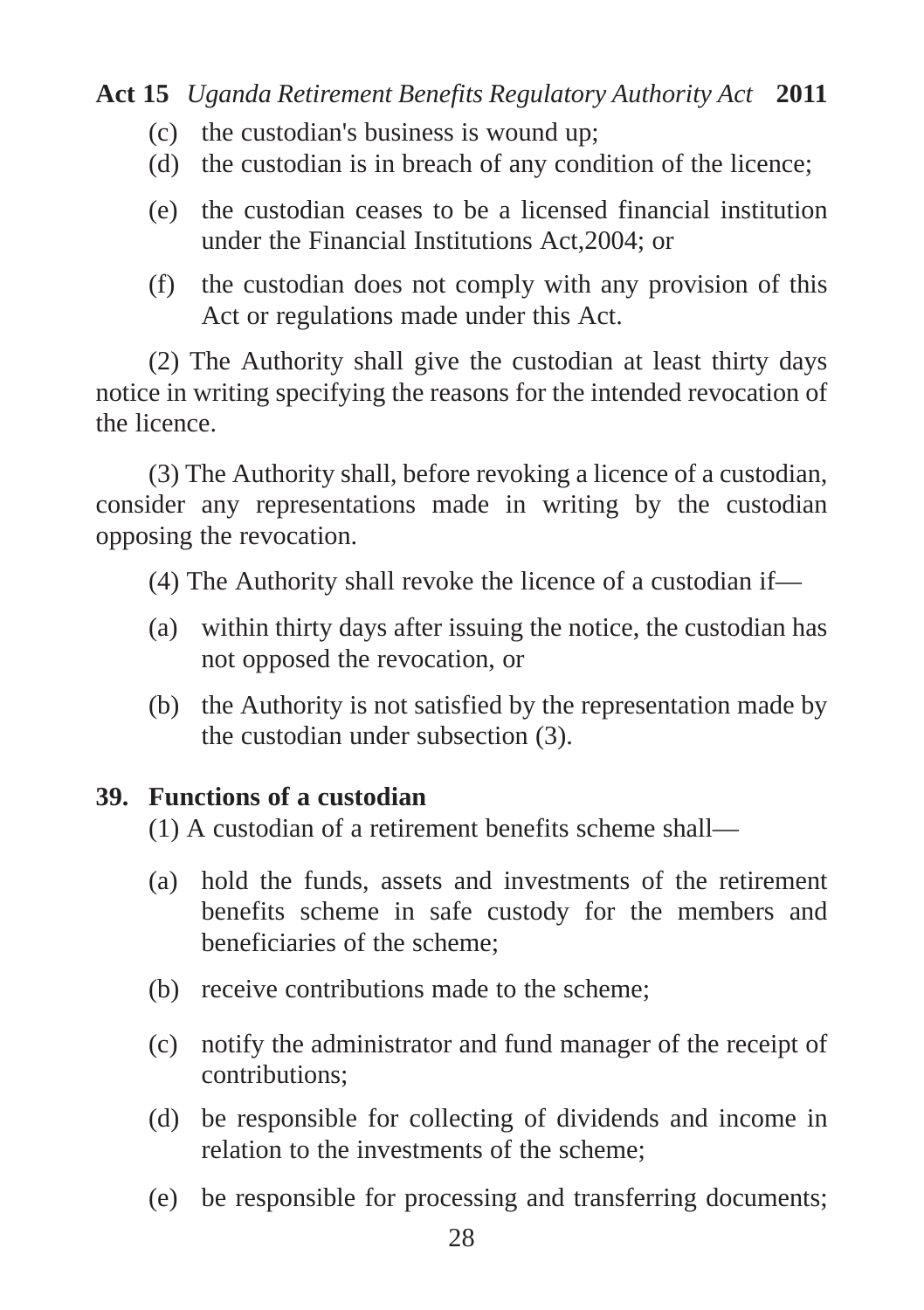(g) report to the Authority on matters relating to the assets and investments of the scheme.

(2) A custodian shall not use the funds or assets in its custody to meet its own financial obligations.

(3)A custodian of a retirement benefits scheme shall not act as a trustee, administrator or fund manager of the same retirement benefits scheme.

(4) The provisions of subsection (3) shall apply to any sub custodian, assignee or related party of the custodian.

#### *Trustees*

## **40. Licensing of trustee**

A person shall not act as a trustee of a retirement benefits scheme unless he or she has a licence issued in accordance with this Act.

## **41. Application and grant of licence of trustee**

(1) An application for a licence to act as a trustee of a retirement benefits scheme shall be in the prescribed form and shall—

- (a) state whether the applicant has the adequate professional, technical knowledge, experience or operational ability to perform the functions of a trustee;
- (b) contain or be accompanied by any other information that the Authority may require for the purpose of determining the application;
- (c) contain the address of a place in Uganda for the service on the applicant of any notice or document required or authorised to be served on the applicant under this Act; and
- (d) be accompanied by the prescribed fee.
- (2) The Authority may grant a licence to an applicant who meets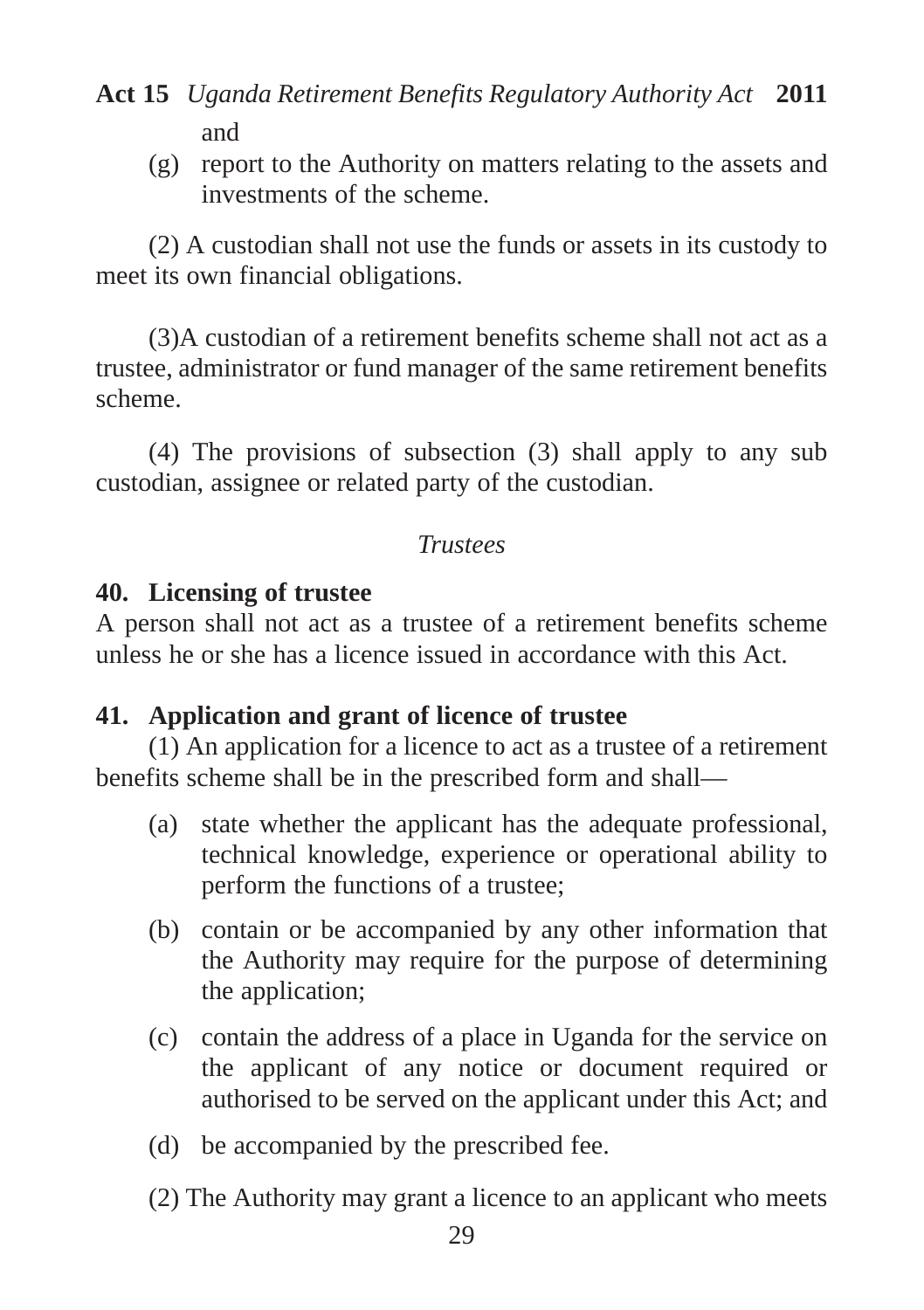the requirements specified in subsection (1). **Act 15** *Uganda Retirement Benefits Regulatory Authority Act* **2011**

(3) The Authority shall publish in the Gazette and in a newspaper with wide circulation, a list of all licensed trustees, at least once in every year.

(4) A person who acts as a trustee of a retirement benefits scheme without a licence issued under this Act commits an offence and is liable on conviction to a fine not exceeding one thousand currency points or imprisonment not exceeding six years or both.

## **42. Refusal of licence of trustee**

(1) The Authority may refuse to grant a licence to an applicant if the Authority is satisfied that—

- (a) the information contained in the application is false in any material particular;
- (b) the applicant is not a fit and proper person as prescribed in Part II of Schedule 3;
- (c) the applicant has ever been a trustee of a retirement benefits scheme whose licence was revoked by the Authority due to any fault either fully or partially of the applicant; or
- (d) the applicant does not meet the requirements specified in section  $41(1)$ .

(2) Where the Authority refuses to grant a licence to an applicant, the Authority shall notify the applicant of its decision and specify the reasons for the refusal in writing.

## **43. Restrictions on licence of trustee**

A person shall not be licensed as a trustee of a retirement benefits scheme if he or she—

- (a) has been sentenced to imprisonment by a court of competent jurisdiction for six months or more;
- (b) is declared bankrupt or insolvent, or has entered into an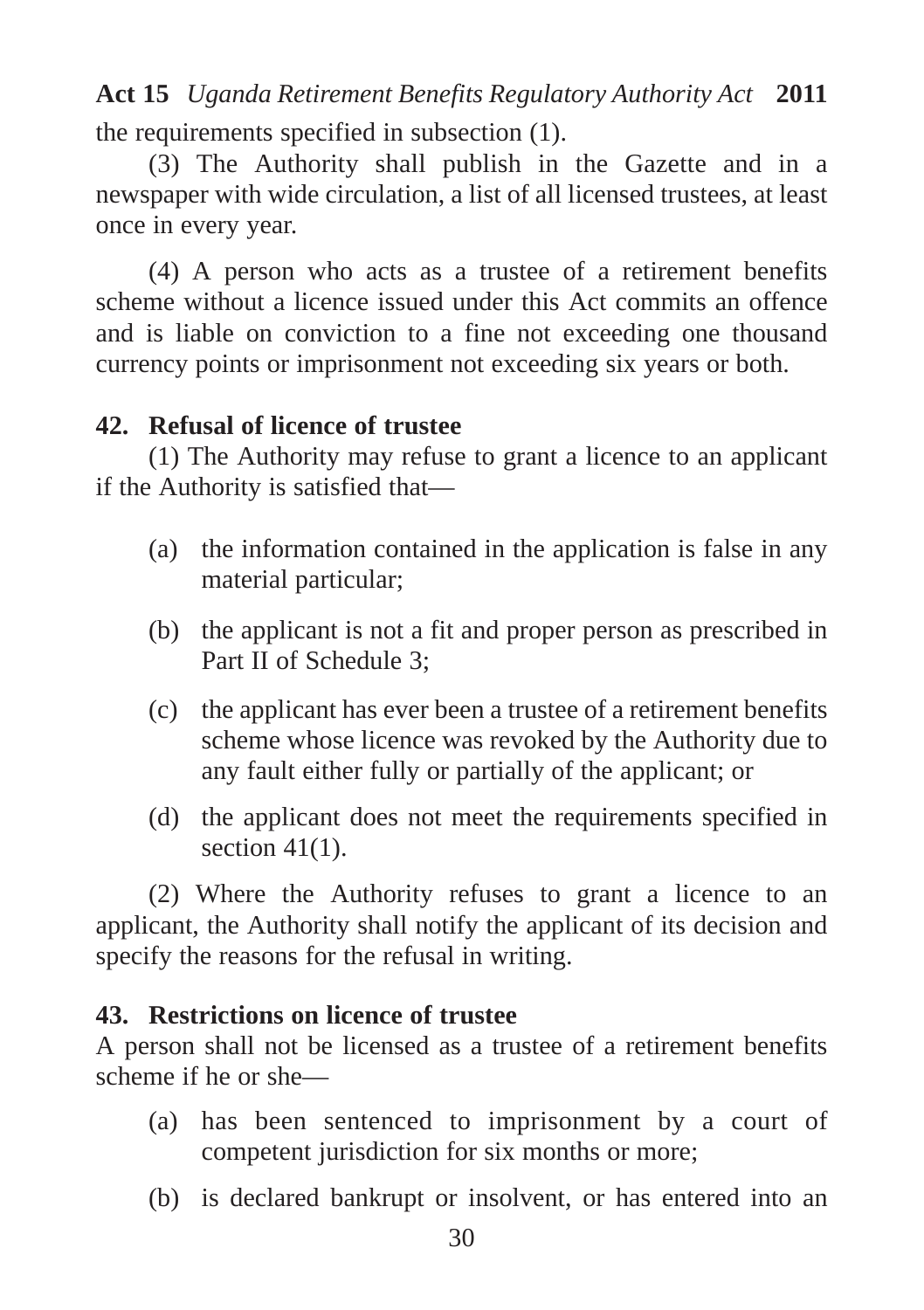# arrangement with his or her creditors; **Act 15** *Uganda Retirement Benefits Regulatory Authority Act* **2011**

- (c) was previously involved in the management or administration of a retirement benefits scheme whose licence has been revoked under this Act, due to his or her fault either fully or partially;
- (d) is disqualified under any other written law, or his or her holding office as such is determined by the Authority as being, in any way, detrimental to the retirement benefits scheme; or
- (e) is not a fit and proper person as prescribed in Schedule 3.

#### **44. Validity of licence of trustee**

(1) A licence issued to a trustee shall be valid for one year and may be renewed upon payment of the prescribed fee.

(2) An application for the renewal of a licence under subsection (1) shall be made at least three months before the expiry of the licence.

#### **45. Revocation of licence of trustee**

(1) The Authority may revoke the licence of a trustee if—

- (a) the Authority discovers, after the licence has been issued, that the trustee made a false statement in relation to the application;
- (b) an event occurs which renders the trustee ineligible to perform his or her functions as a trustee;
- (c) the trustee is declared bankrupt or insolvent, or enters into an arrangement with his or her creditors;
- (d) the trustee is in breach of any condition of the licence;
- (e) the trustee is disqualified by virtue of section 43;
- (f) the trustee ceases to be a fit and proper person as prescribed in Part II of Schedule 3; or
- (g) the trustee does not comply with any provision of this Act,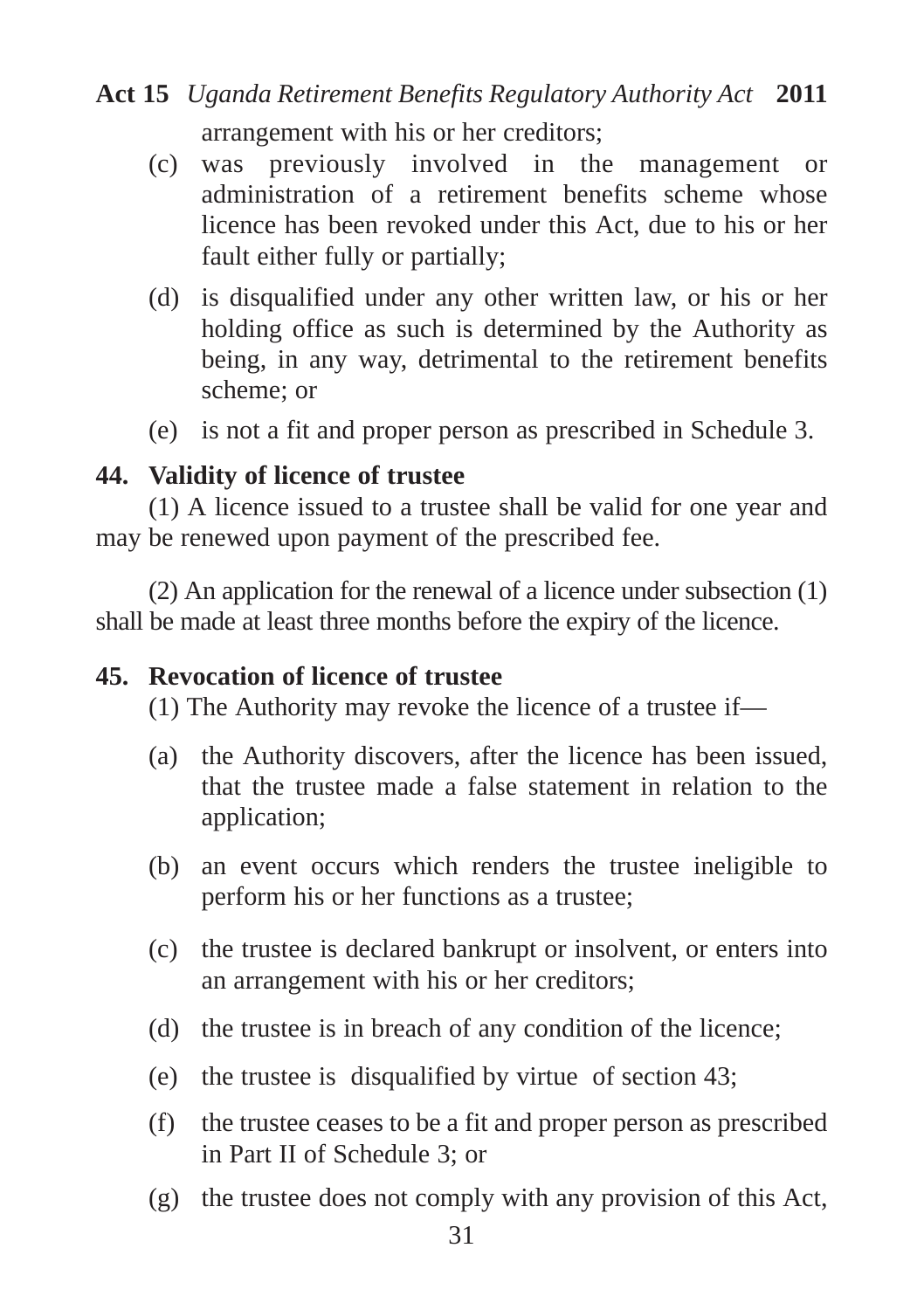or any regulations made under this Act.

(2) The Authority shall give the trustee at least thirty days notice in writing specifying the reasons for the intended revocation of the licence.

(3) The Authority shall, before revoking a licence of a trustee, consider any representations made in writing by the trustee opposing the revocation.

(4) The Authority shall revoke the licence of a trustee if—

- (a) within thirty days after issuing the notice, the trustee has not opposed the revocation; or
- (b) the Authority is not satisfied by the representation made by the trustee under subsection (3).

#### **46. Functions of a trustee**

(1) A trustee of a retirement benefits scheme shall—

- (a) manage and oversee the operation of the retirement benefit scheme in accordance with this Act and regulations made under this Act;
- (b) provide for the proper investment of scheme funds in accordance with this Act and Regulations made under this Act;
- (c) make arrangements for the payment of benefits in accordance with the scheme rules;
- (d) keep financial and membership records of the scheme;
- (e) open and maintain bank accounts necessary for the exercise of the functions of the scheme;
- (f) appoint a custodian, fund manager, administrator or an actuary; and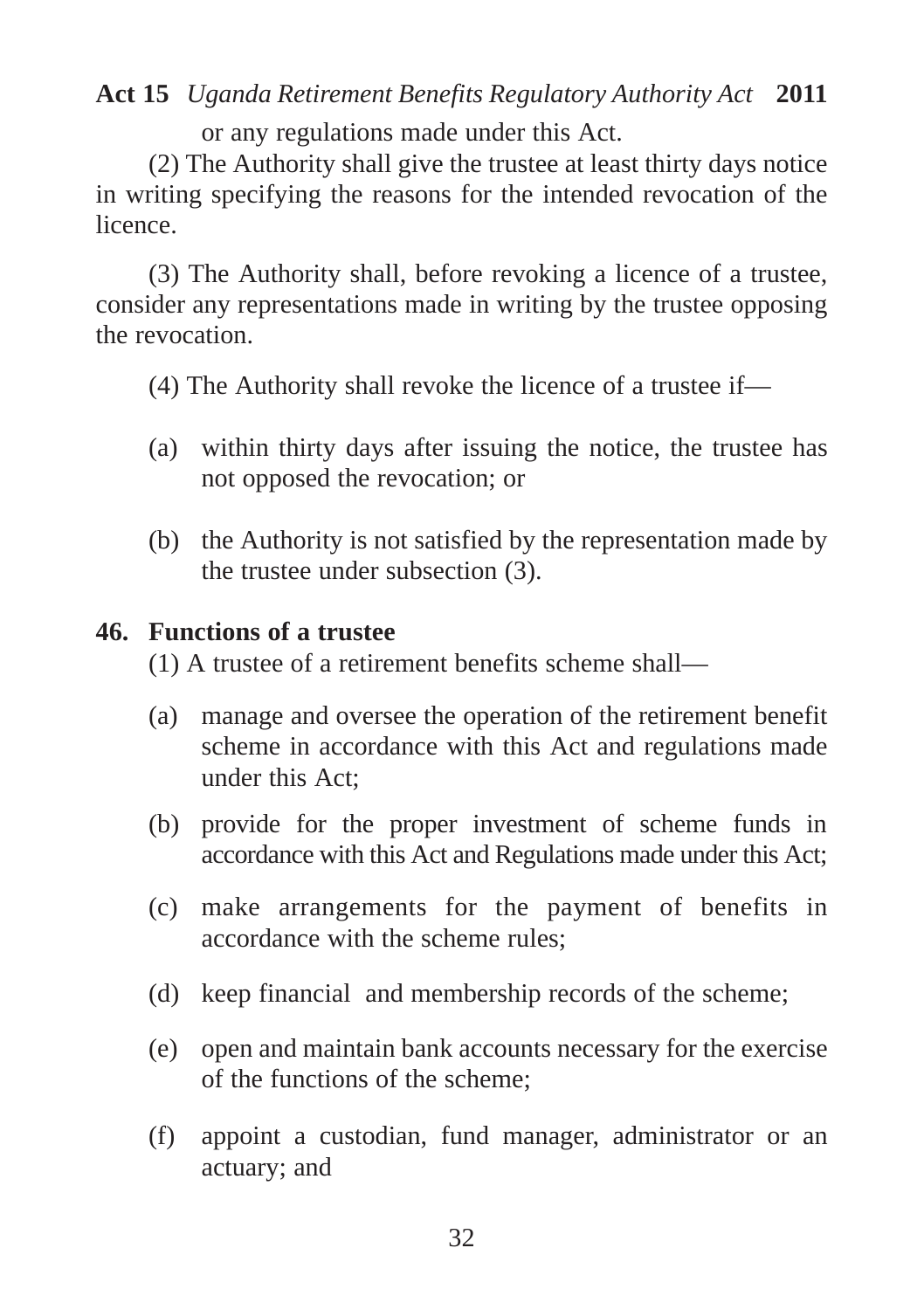(g) appoint an auditor to audit the accounts of the scheme.

(2) A trustee shall perform his or her functions in accordance with sound financial principles and shall ensure, as far as possible, that the revenue of the retirement benefits scheme is sufficient to meet expenditure properly charged to revenue.

(3) A trustee shall not act as an administrator, custodian, actuary or fund manager of the same retirement benefits scheme.

(4) The provisions of subsection (3) shall apply to any assignee or related party of the trustee.

#### *Administrators*

## **47. Licensing of administrator**

(1) A person shall not act as an administrator of a retirement benefits scheme unless he or she has a licence issued in accordance with this Act.

(2) The provisions of subsection(1) shall not apply to a natural person who is an employee of a scheme.

## **48. Application and grant of licence of administrator**

(1) An application for a licence to act as an administrator shall be in the prescribed form and shall—

- (a) state whether the applicant has the adequate professional, technical knowledge, experience or operational ability to perform the functions of an adminstrator;
- (b) contain or be accompanied by any other information that the Authority may require for the purpose of determining the application;
- (c) contain the address of a place in Uganda for the service on the applicant of any notice or document required or authorised to be served on the applicant under this Act; and
- (d) be accompanied by the prescribed fee.
- (2) The Authority may grant a licence to an applicant who meets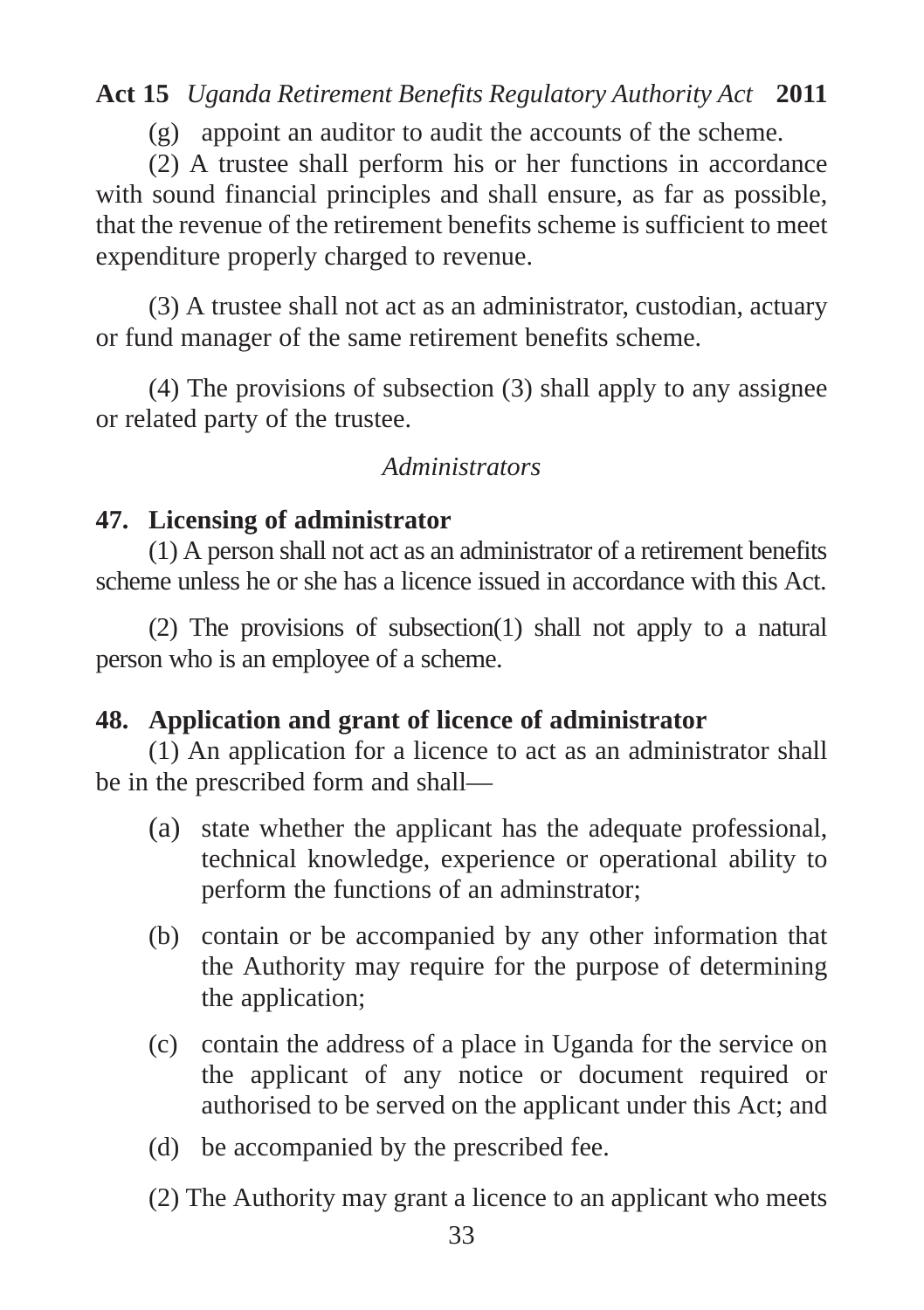the requirements specified in subsection (1). **Act 15** *Uganda Retirement Benefits Regulatory Authority Act* **2011**

(3) The Authority shall publish in the Gazette and in a newspaper with wide circulation, a list of all licensed administrators, at least once in every year.

(4) A person who acts as an administrator of a retirement benefits scheme without a licence issued under this Act commits an offence and is liable on conviction to a fine not exceeding one thousand currency points or imprisonment not exceeding six years, or both.

## **49. Refusal to grant licence of administrator**

(1) The Authority may refuse to grant a licence to an applicant if the Authority is satisfied that—

- (a) the information contained in the application is false in any material particular;
- (b) the applicant is not a fit and proper person as prescribed in Part II of Schedule 3;
- (c) the applicant has ever been an administrator of a retirement benefits scheme whose licence was revoked by the Authority due to any fault either fully or partially of the applicant; or
- (d) the applicant does not meet the requirements specified in section 48 (1).

(2) Where the Authority refuses to grant a licence to an applicant, the Authority shall notify the applicant of its decision and specify the reasons for the refusal in writing.

## **50. Restrictions on licensing of administrator**

A person shall not be issued a licence as an administrator of a retirement benefits scheme if he or she—

- (a) has been sentenced to imprisonment by a court of competent jurisdiction for six months or more;
- (b) is declared bankrupt or insolvent, or has entered into an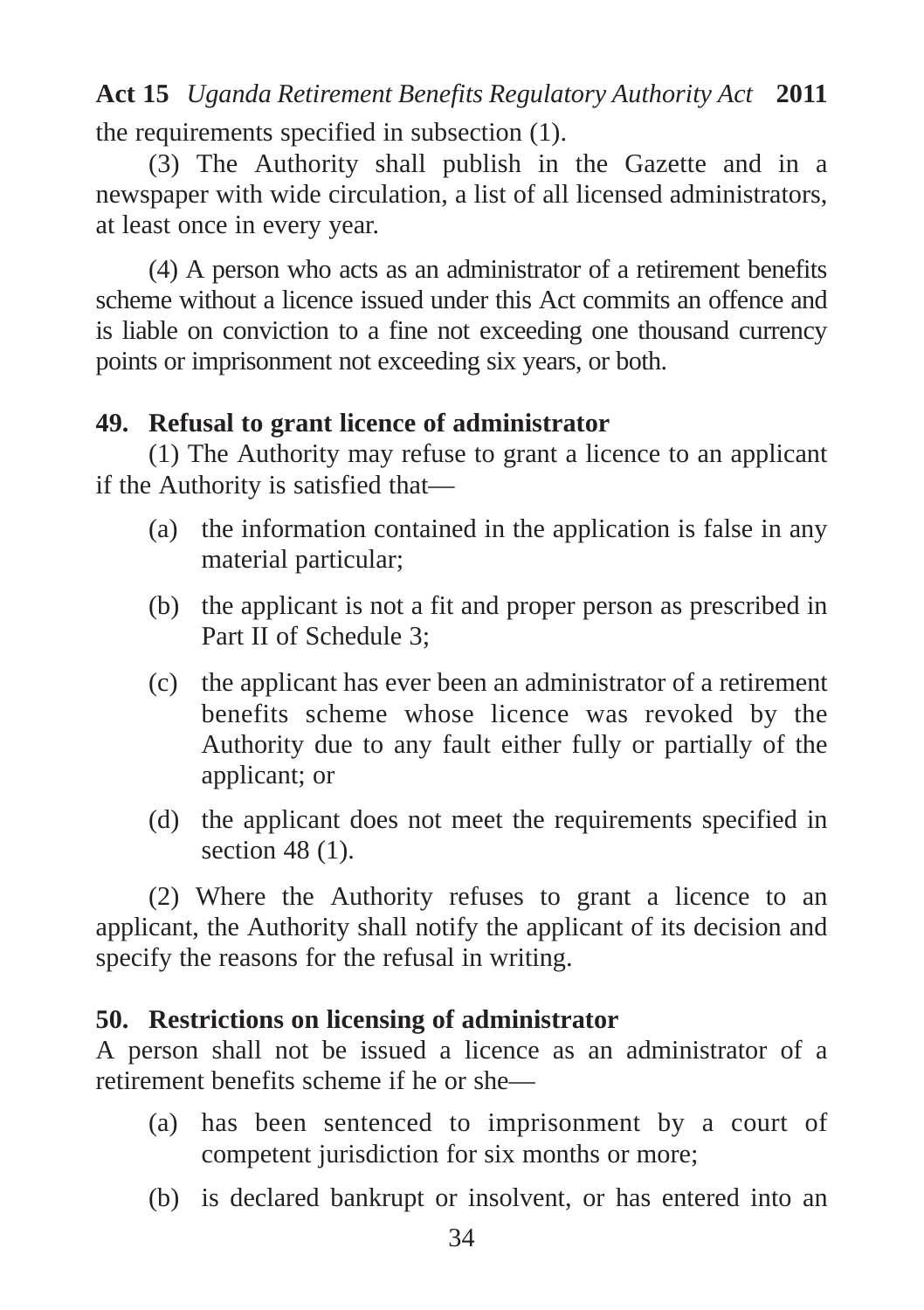# arrangement with his or her creditors; **Act 15** *Uganda Retirement Benefits Regulatory Authority Act* **2011**

- (c) was previously involved in the management or administration of a retirement benefits scheme whose licence has been revoked under this Act, due to any fault either fully or partially of the applicant;
- (d) is disqualified under any other written law, or his or her holding office as such is determined by the Authority as being, in any way, detrimental to the retirement benefits scheme; or
- (e) is not a fit and proper person as prescribed in Part II of Schedule 3.

## **51. Validity of licence of administrator**

(1) A licence issued to an administrator shall be valid for one year and may be renewed upon payment of the prescribed fee.

(2) An application for the renewal of a licence under subsection (1) shall be made at least three months before the expiry of the licence.

## **52. Revocation of licence of administrator**

The Authority may revoke the licence of an administrator if—

- (a) the Authority discovers, after the licence has been issued, that the administrator made a false statement in relation to the application;
- (b) an event occurs which renders the administrator ineligible to perform his or her functions as administrator;
- (c) the administrator is declared bankrupt or insolvent, or enters into an arrangement with his or her creditors ;
- (d) the administrator is in breach of any condition of the licence;
- (e) the administrator is disqualified by virtue of section 50;
- (f) the administrator ceases to be a fit and proper person as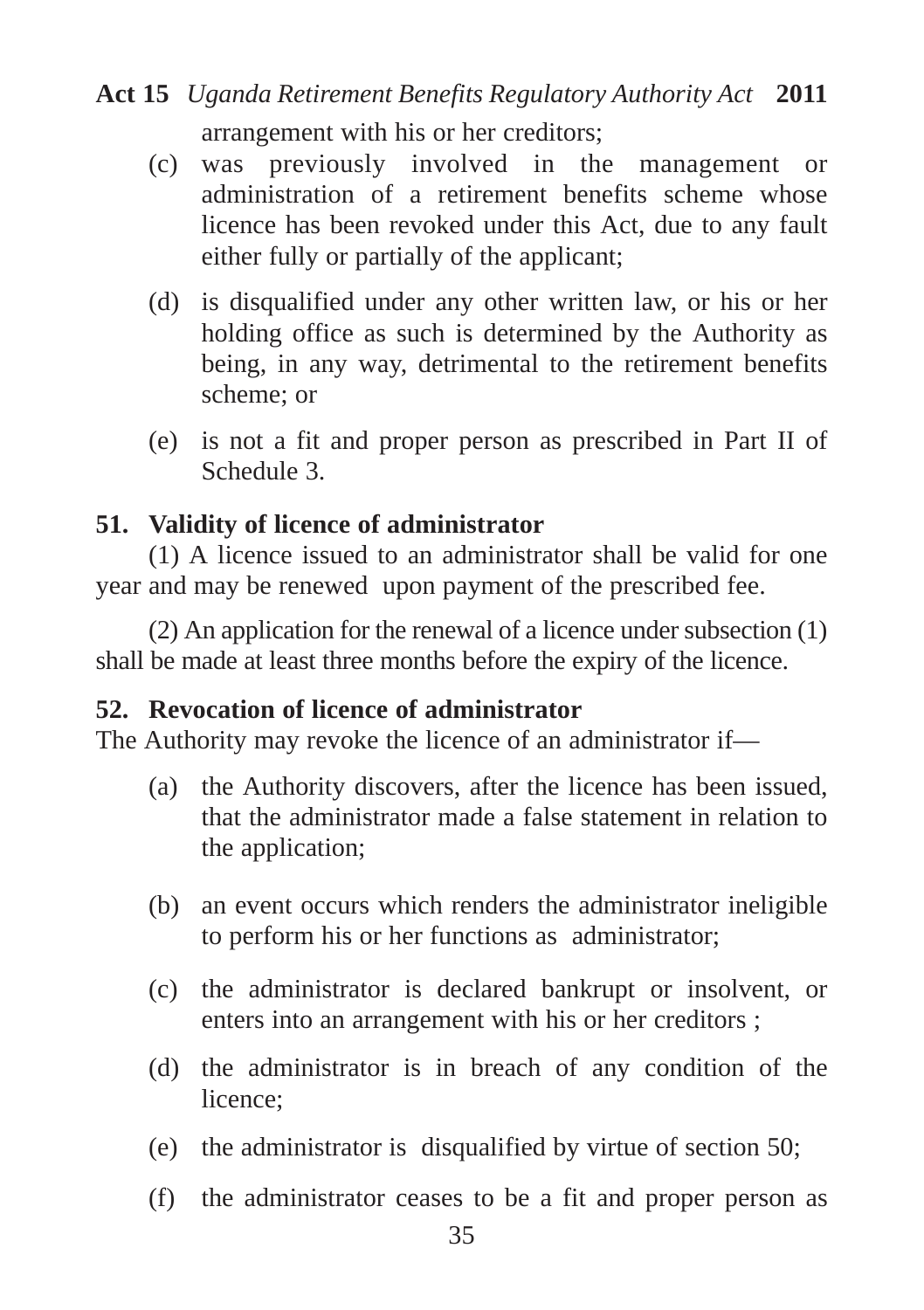prescribed in Part II of Schedule 3; or

(g) the administrator does not comply with any provision of this Act, or regulations made under this Act.

(2) The Authority shall give the administrator at least thirty days notice in writing specifying the reasons for the intended revocation of the licence.

(3) The Authority shall, before revoking a licence of an administrator, consider any representations made in writing by the administrator opposing the revocation.

(4) The Authority shall revoke the licence of an administrator if—

- (a) within thirty days after issuing the notice, the administrator has not opposed the revocation, or
- (b) the Authority is not satisfied by the representation made by the administrator under subsection (3).

## **53. Functions of administrator**

(1) An administrator of a retirement benefits scheme shall—

- (a) keep the records of the scheme;
- (b) process receipts and invoices;
- (c) produce quarterly and annual accounts for audit;
- (d) organise and arrange for meetings ; and
- (e) prepare annual benefit statements and trustee reports.

(2) An administrator of a retirement benefits scheme shall not act as a custodian, trustee or fund manager of the same retirement benefits scheme.

(3) The provisions of subsection (2) shall apply to any assignee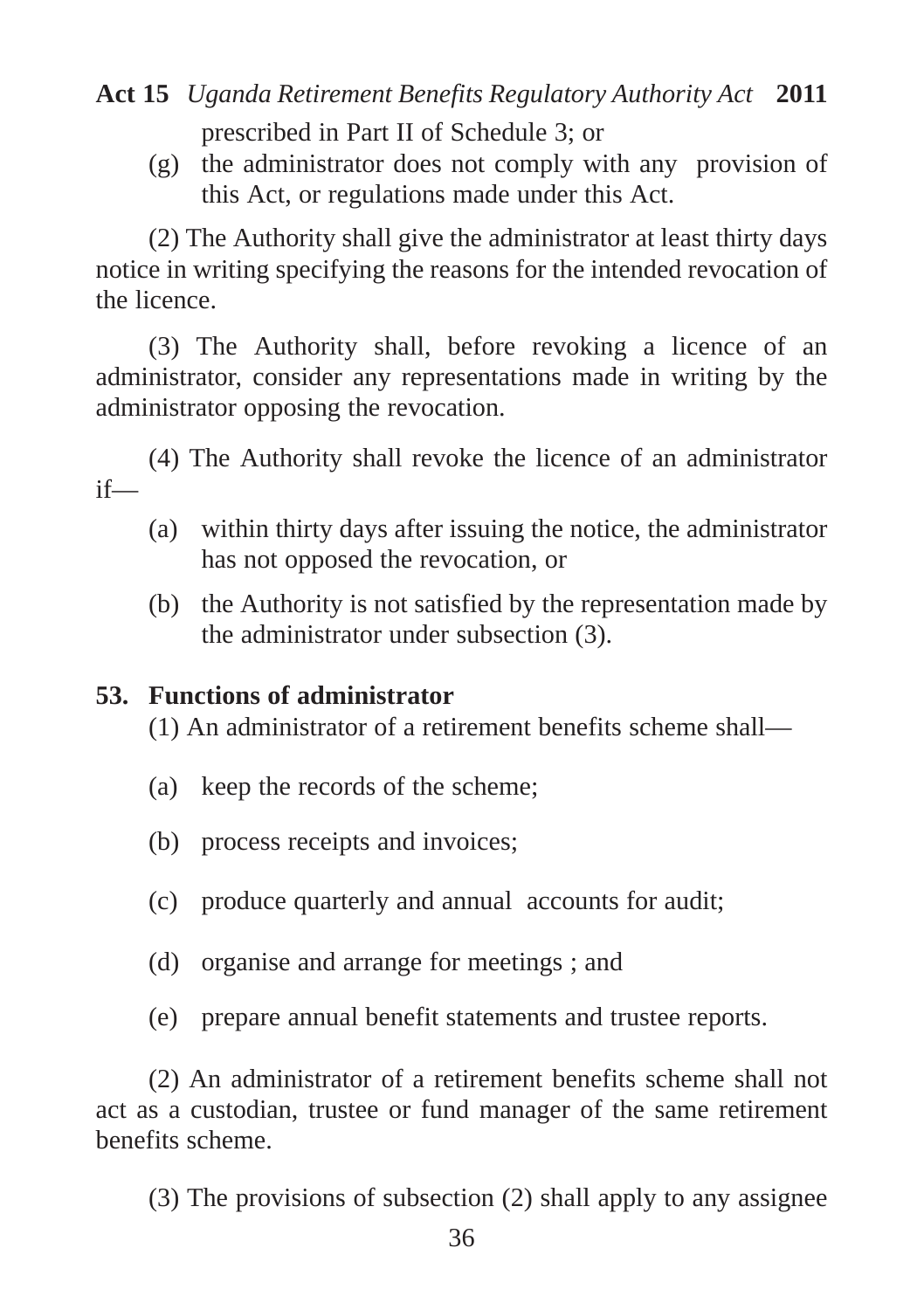or related party of the administrator. **Act 15** *Uganda Retirement Benefits Regulatory Authority Act* **2011**

*Fund managers*

## **54. Licensing of fund managers**

A person shall not act as a fund manager of a retirement benefits scheme unless he or she has a licence issued in accordance with this Act.

## **55. Application and grant of licence of fund manager**

(1) An application for a licence as a fund manager of a retirement benefits scheme shall be in the prescribed form and shall—

- (a) state whether the applicant has the adequate professional, technical and operational ability to perform the functions of a fund manager;
- (b) contain or be accompanied by any other information that the Authority may require for the purpose of determining the application;
- (c) contain the address of a place in Uganda for the service on the applicant of any notice or document required or authorised to be served on the applicant under this Act; and
- (d) be accompanied by the prescribed fee.

(2) The Authority may grant a licence to an applicant who meets the requirements specified in subsection (1).

(3) The Authority shall publish in the Gazette and in a newspaper with wide circulation, a list of all licensed fund managers, at least once in every year.

(4) A person who acts as a fund manager of a retirement benefits scheme without a licence issued under this Act commits an offence and is liable on conviction to a fine not exceeding one thousand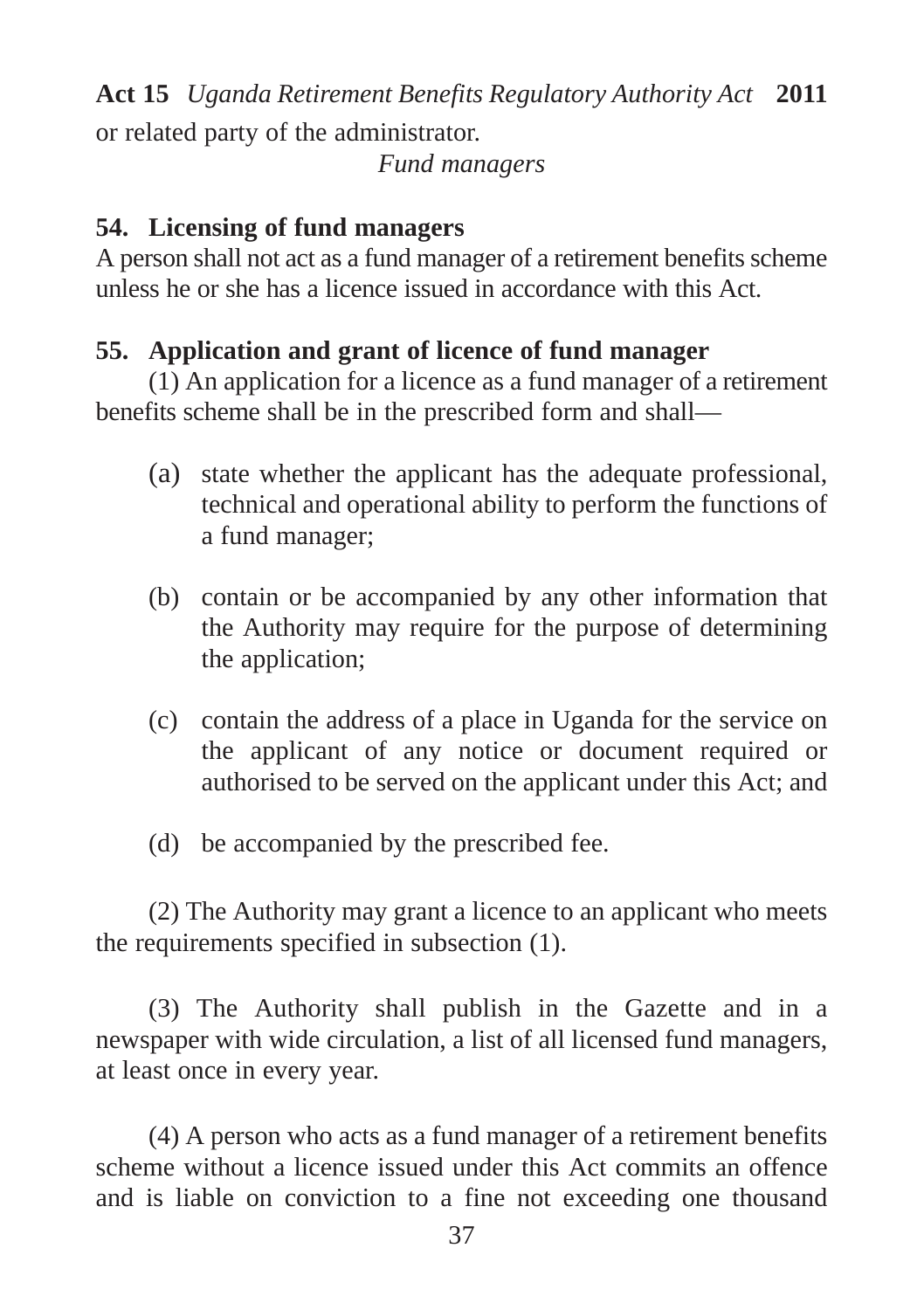currency points or imprisonment not exceeding six years, or both.

#### **56. Refusal to grant licence of fund manager**

(1) The Authority may refuse to grant a licence to an applicant if the Authority is satisfied that—

- (a) the information contained in the application is false in any material particular;
- (b) the applicant is not a fit and proper person as prescribed in Part II of Schedule 3;
- (c) the applicant has ever been a fund manager of a retirement benefits scheme whose licence was revoked by the Authority due to any fault either fully or partially of the applicant; or
- (d) the applicant does not meet the requirements specified in section 55 (1).

(2) Where the Authority refuses to grant a licence to an applicant, the Authority shall notify the applicant of its decision and specify the reasons for the refusal in writing.

## **57. Restrictions on licence of fund manager**

A person shall not be licensed as a fund manager of a retirement benefits scheme if he or she—

- (a) has been sentenced to imprisonment by a court of competent jurisdiction for six months or more;
- (b) is declared bankrupt or insolvent, or has entered into an arrangement with his or her creditors;
- (c) was previously involved in the management or administration of a retirement benefits scheme whose licence has been revoked under this Act due to his or her fault either fully or partially;
- (d) is disqualified under any other written law, or his or her holding office as such is determined by the Authority as being, in any way, detrimental to the retirement benefits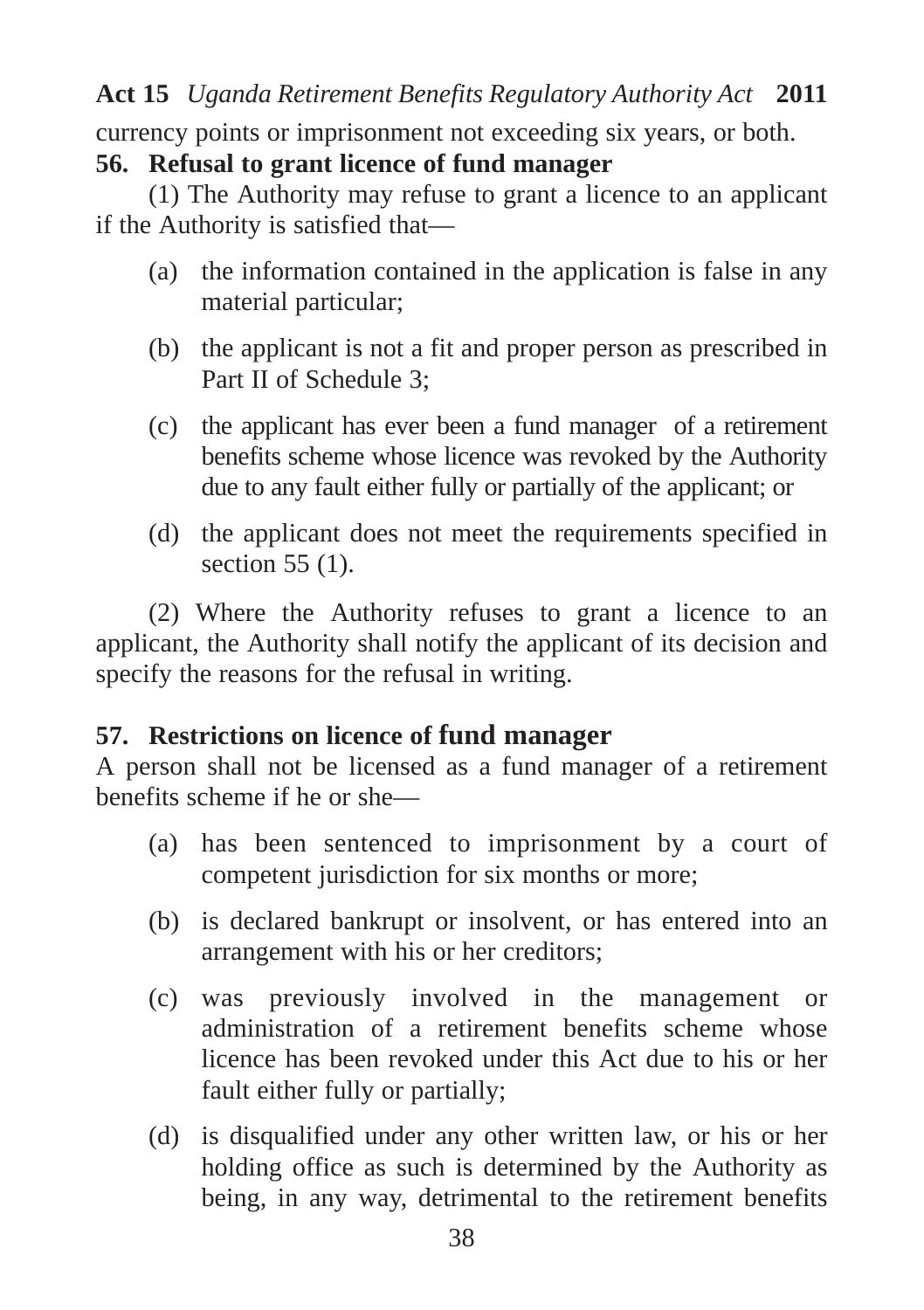(e) is not a fit and proper person as prescribed in Part II of Schedule 3.

## **58. Validity of licence of fund manager**

(1) A licence issued to a fund manager shall be valid for one year and shall be renewed annually upon payment of the prescribed fee.

(2) An application for the renewal of a licence under subsection (1) shall be made at least three months before the expiry of the licence.

## **59. Revocation of licence of fund manager**

(1) The Authority may revoke the licence of a fund manager if—

- (a) the Authority discovers, after the licence has been issued, that the fund manager made a false statement in relation to the application;
- (b) any event occurs which renders the fund manager ineligible to perform his or her functions as a trustee;
- (c) the fund manager is declared bankrupt or insolvent, or enters into an arrangement with his or her creditors;
- (d) the fund manager is in breach of any condition of the licence;
- (e) the fund manager is disqualified by virtue of section 57;
- (f) the fund manager ceases to be a fit and proper person as prescribed in Part II of Schedule 3; or
- (g) the fund manager does not comply with any provision of this Act, or any regulations made under this Act.

(2) The Authority shall give the fund manager at least thirty days notice in writing specifying the reasons for the intended revocation of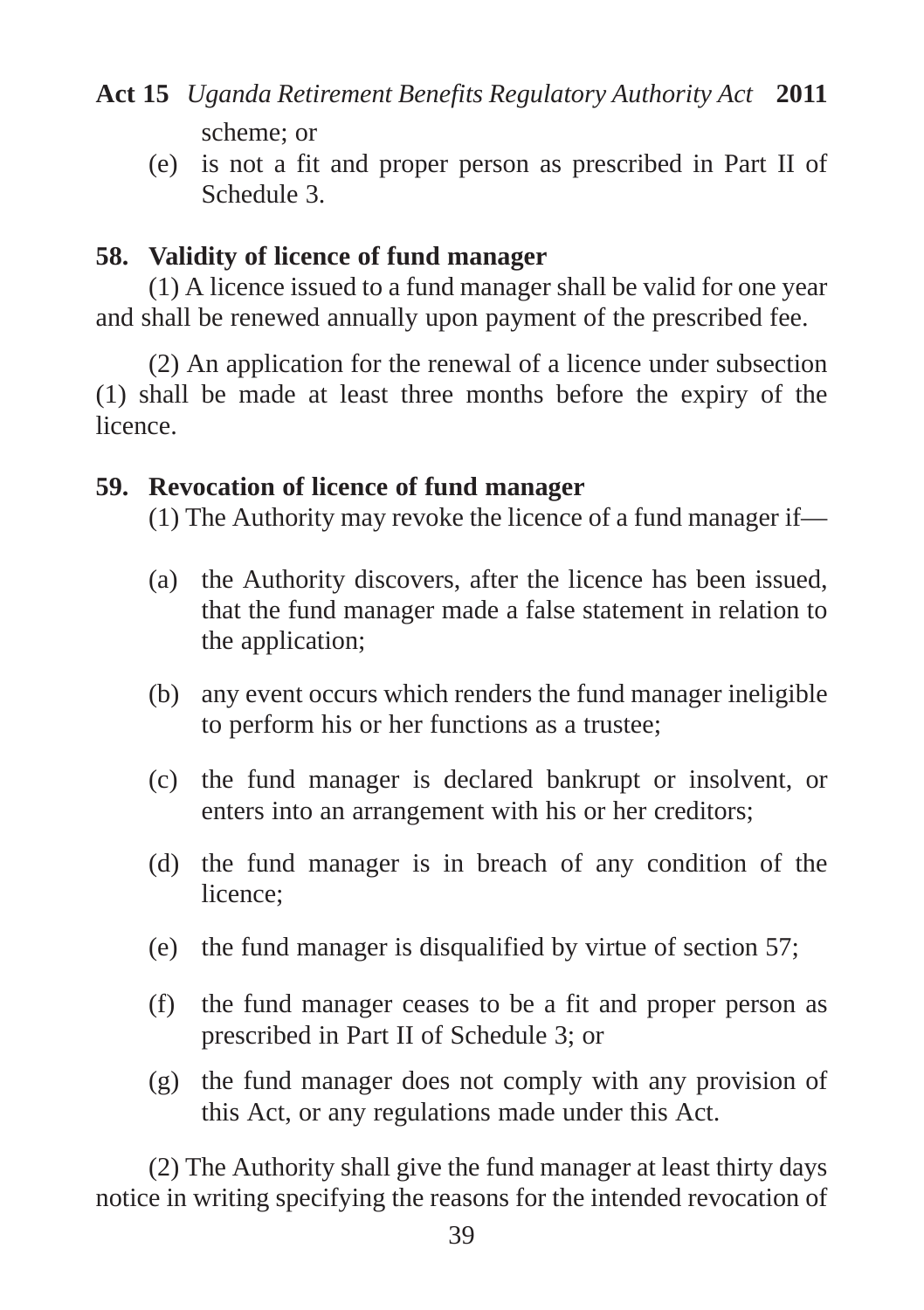the licence. **Act 15** *Uganda Retirement Benefits Regulatory Authority Act* **2011**

(3) The Authority shall, before revoking a licence of a fund manager, consider any representations made in writing by the fund manager opposing the revocation.

(4) The Authority shall revoke the licence of a fund manager if—

- (a) within thirty days after issuing the notice, the fund manager has not opposed the revocation; or
- (b) the Authority is not satisfied by the representation made by the fund manager under subsection (3).

## **60. Functions of a fund manager**

(1) A fund manager of a retirement benefits scheme shall—

- (a) be responsible for management of funds and other assets of the retirement benefits scheme for purposes of investment in accordance with the scheme's investment policy and the scheme rules;
- (b) provide advisory services on the investment of the scheme funds and disseminating information concerning the assets available for investment of scheme funds.

(2) A fund manager of a retirement benefits scheme shall not act as a custodian, trustee or administrator of the same retirement benefits scheme.

(3) The provisions of subsection (2) shall apply to any assignee or related party of the fund manager.

## **61. General obligations of custodian, trustee, administrator or fund manager**

A custodian, trustee, administrator or fund manager of a retirement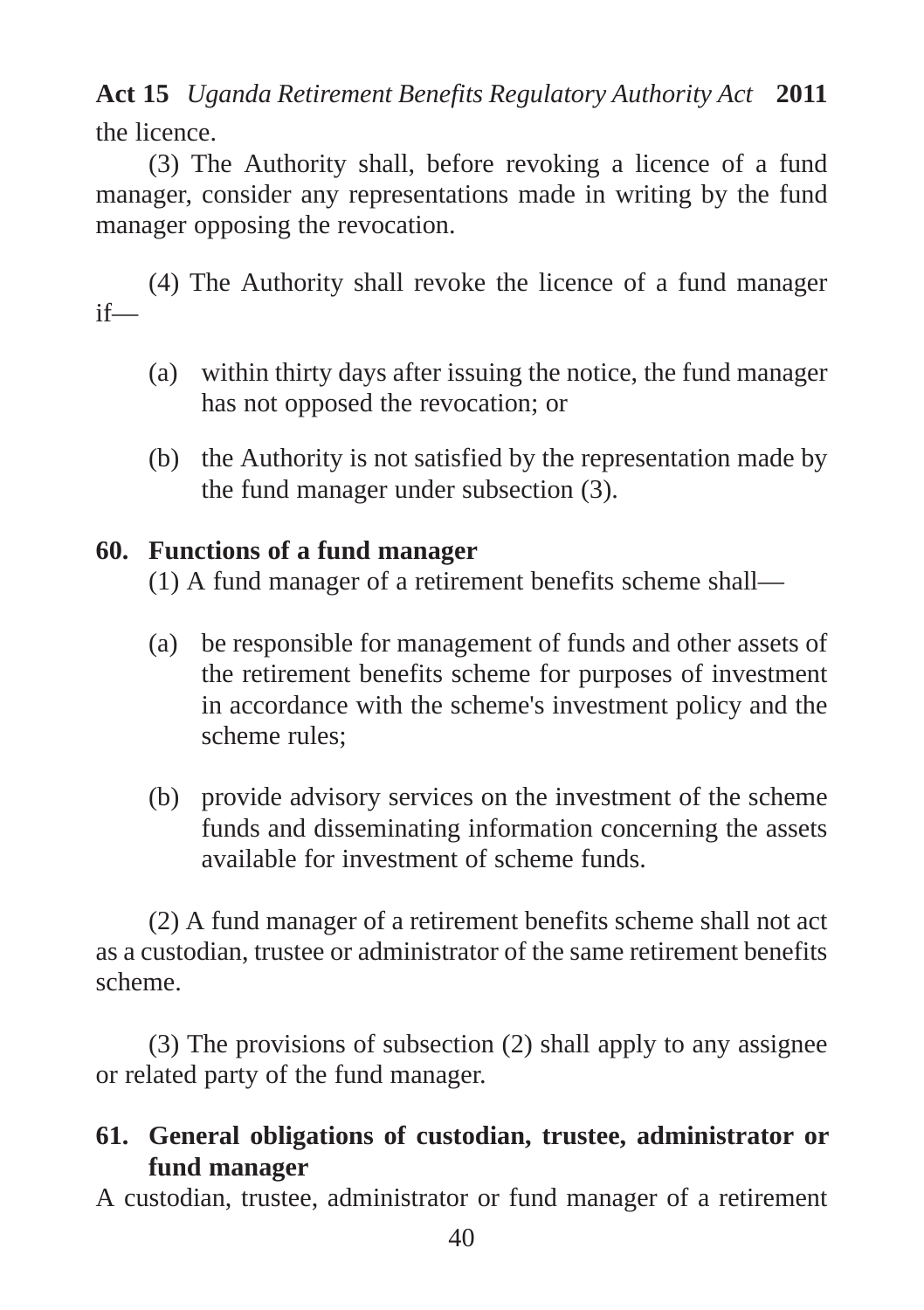benefits scheme shall— **Act 15** *Uganda Retirement Benefits Regulatory Authority Act* **2011**

- (a) ensure that the scheme is at all times managed in accordance with the scheme rules, instructions of trustees and any regulations made under this Act;
- (b) take reasonable care to ensure that the management of the scheme is carried out in the best interests of the members and beneficiaries of the scheme;
- (c) report to the Authority, as soon as reasonably practicable—
	- (i) any unusual occurrence which in his or her view could jeopardise the rights of the members or beneficiaries of the scheme; or
	- (ii) any contribution supposed to be paid into the scheme which remains due for more than thirty days from the date of payment.

#### *Register*

#### **62. Register**

(1) The Authority shall keep a register containing entries in respect of—

- (a) all licensed retirement benefits schemes;
- (b) licensed custodians, trustees, administrator and fund managers;
- (c) any other information as may be directed in writing by the Board.

(2) The Authority shall keep all records of information entered in the register for a period of seven years.

(3) The Authority shall—

(a) keep an electronic version of the register which shall be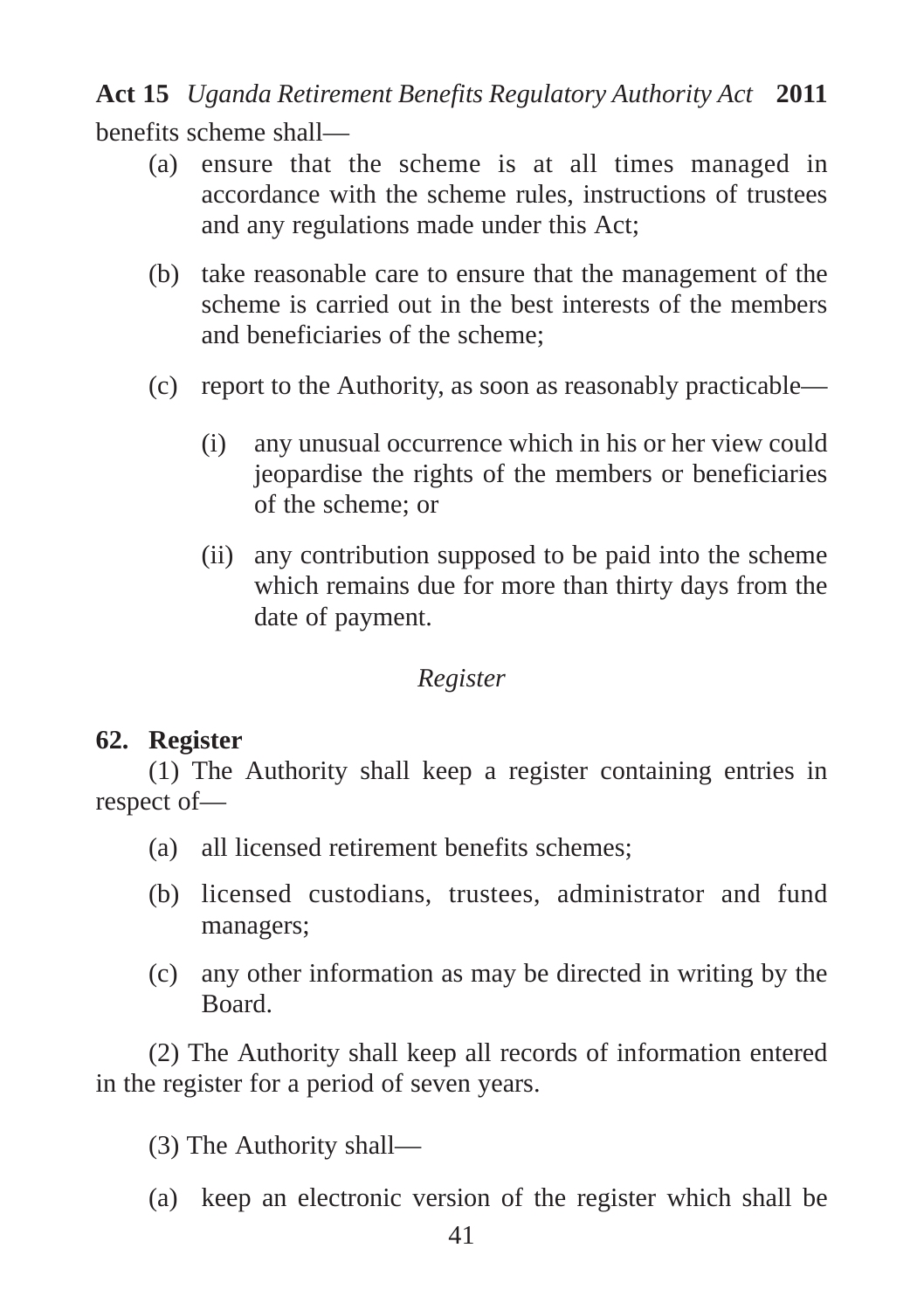- accessible to the public; **Act 15** *Uganda Retirement Benefits Regulatory Authority Act* **2011**
	- (b) publish an updated register in the print media;
	- (c) ensure that the register is open for inspection by any person;
	- (d) protect the right of access to the register by any person; and
	- (e) make guidelines as to the inspection, and copying of the register.

PART VI—ACCOUNTS, RECORDS AND INVESTMENT OF FUNDS OF RETIREMENT BENEFITS SCHEMES

#### **63. Bank accounts**

(1) A trustee of a retirement benefits scheme shall open and maintain bank accounts necessary for the exercise of the functions of the retirement benefits scheme and shall pay into them—

- (a) all contributions of members of the retirement benefits scheme; and
- (b) all other monies received by the trustee in the exercise of his or her functions under this Act.

(2) Monies received by the trustee under subsection (1) (a) and under subsection (b) shall be kept in separate accounts.

## **64. Audit of accounts**

(1) The accounts of a retirement benefits scheme shall be audited by an auditor appointed by the trustee of the retirement benefits scheme with the approval of the Board.

(2) A member, trustee, custodian, administrator or fund manager of the retirement benefits scheme shall not be appointed as an auditor under subsection (1).

(3) A trustee shall, within four months after the end of each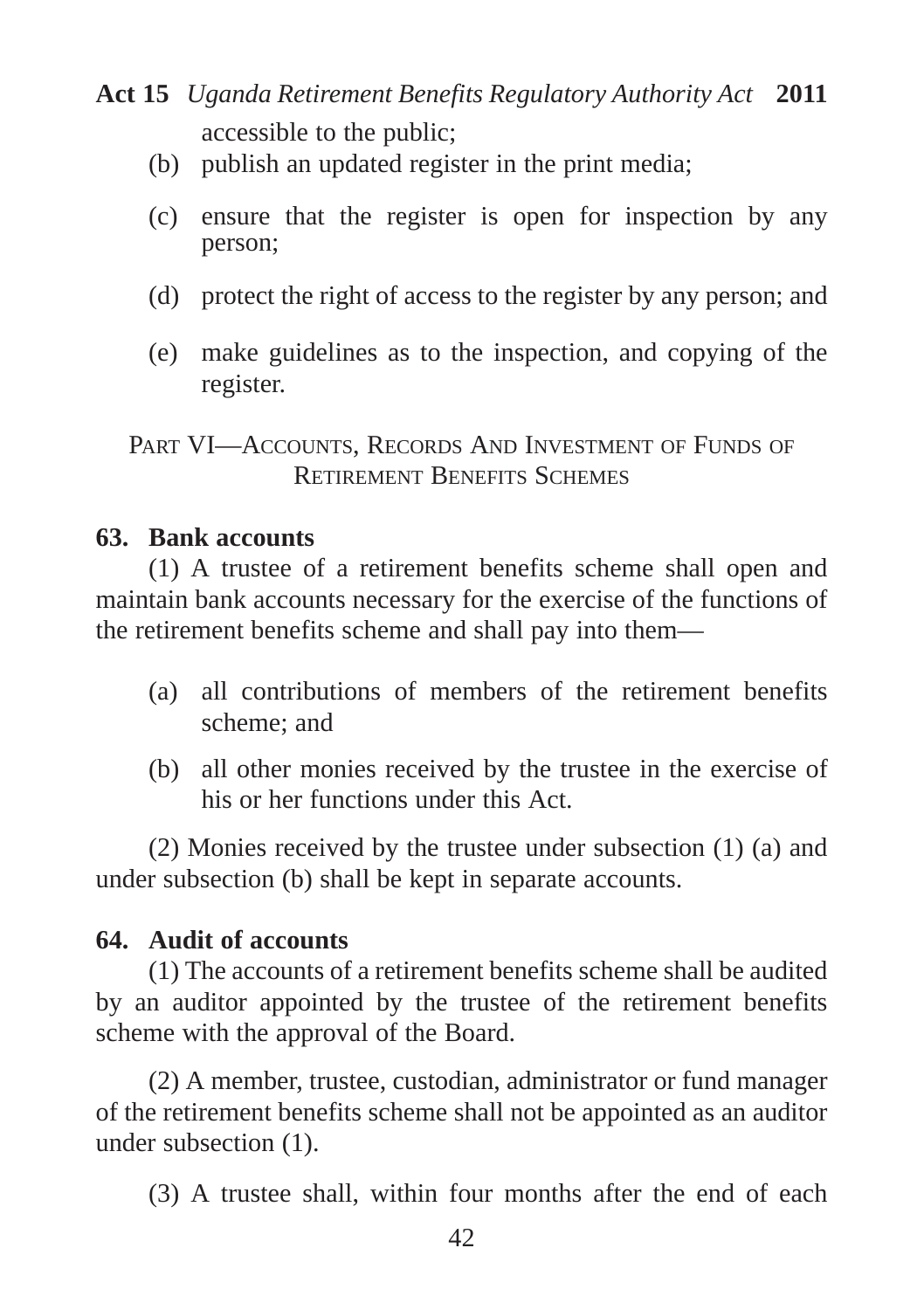financial year, submit a copy of the audited accounts of the retirement benefits scheme to the Authority.

(4) A trustee who contravenes this section commits an offence and is liable, on conviction, to a fine not exceeding five thousand currency points, or to imprisonment not exceeding three years, or to both.

## **65. Publication of audited accounts**

(1) A trustee of a retirement benefits scheme shall exhibit, throughout the year in a conspicuous place at its office, a copy of its audited annual financial statements with the auditor's opinion.

(2) A retirement benefits scheme whose membership is open to the public shall within four months after the end of each financial year publish in the mass media of wide circulation, in such form as the Authority may by notice in writing prescribe, a copy of its annual financial statements together with the auditor's report.

# **66. Records and annual report**

(1) A trustee shall keep proper books of accounts and records of the transactions of the retirement benefits scheme for a period of not less than ten years.

(2) The trustee shall, within four months after the end of each financial year, submit to the Authority, an annual report on the transactions of the retirement benefits scheme during the preceding year, which shall include, among other things, an audited financial statement and such other information as the Authority may require.

# **67. Investment of funds**

(1) Every retirement benefits scheme shall have a prudent investment policy of the funds of the scheme so as to maintain the capital funds of the scheme and generally to secure adequate rates of return on the investment.

(2) Notwithstanding the provisions of any other written law, the investment policy of a scheme shall be implemented subject to any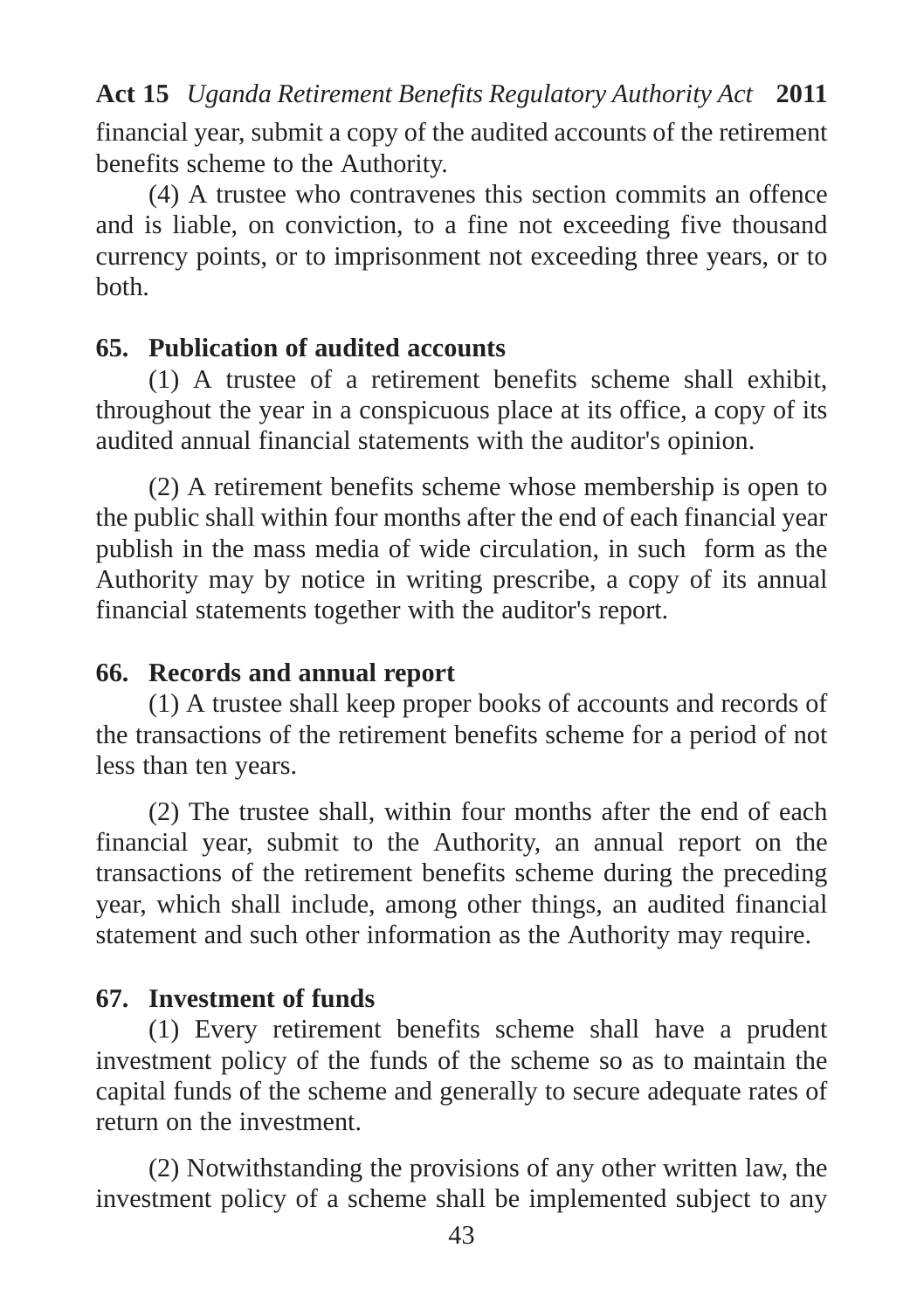regulations the Minister may, in consultation with the Board, make for that purpose. **Act 15** *Uganda Retirement Benefits Regulatory Authority Act* **2011**

(3) There shall be submitted to the Chief Executive Officer, in respect of every scheme, a statement of all investments of the retirement benefits scheme, in such a manner and at such intervals as may be prescribed.

## **68. Restriction on use of scheme funds**

(1) The funds of a retirement benefits scheme shall not—

- (a) be used for speculative investments;
- (b) be lent to any person, except through securities sold on the open market;
- (c) be invested with a bank, non-banking financial institution, insurance company, building society or other institution with a view to securing loans or mortgages, at a preferential rate of interest or for any other consideration to the trustee, custodian, administrator or fund manager of the retirement benefits scheme;
- (d) used to make direct or indirect loans to any person;
- (e) be used as security for loans;
- (f) invested outside East Africa; or
- (g) invested contrary to any guidelines prescribed for that purpose.

(2) Notwithstanding subsection (1), a prescribed proportion of the benefits accruing to a member in a retirement benefits scheme may be assigned and used by the member to—

(a) secure a mortgage or a loan for purchasing a residential house from any institution and on such terms as may be prescribed in regulations made under this Act;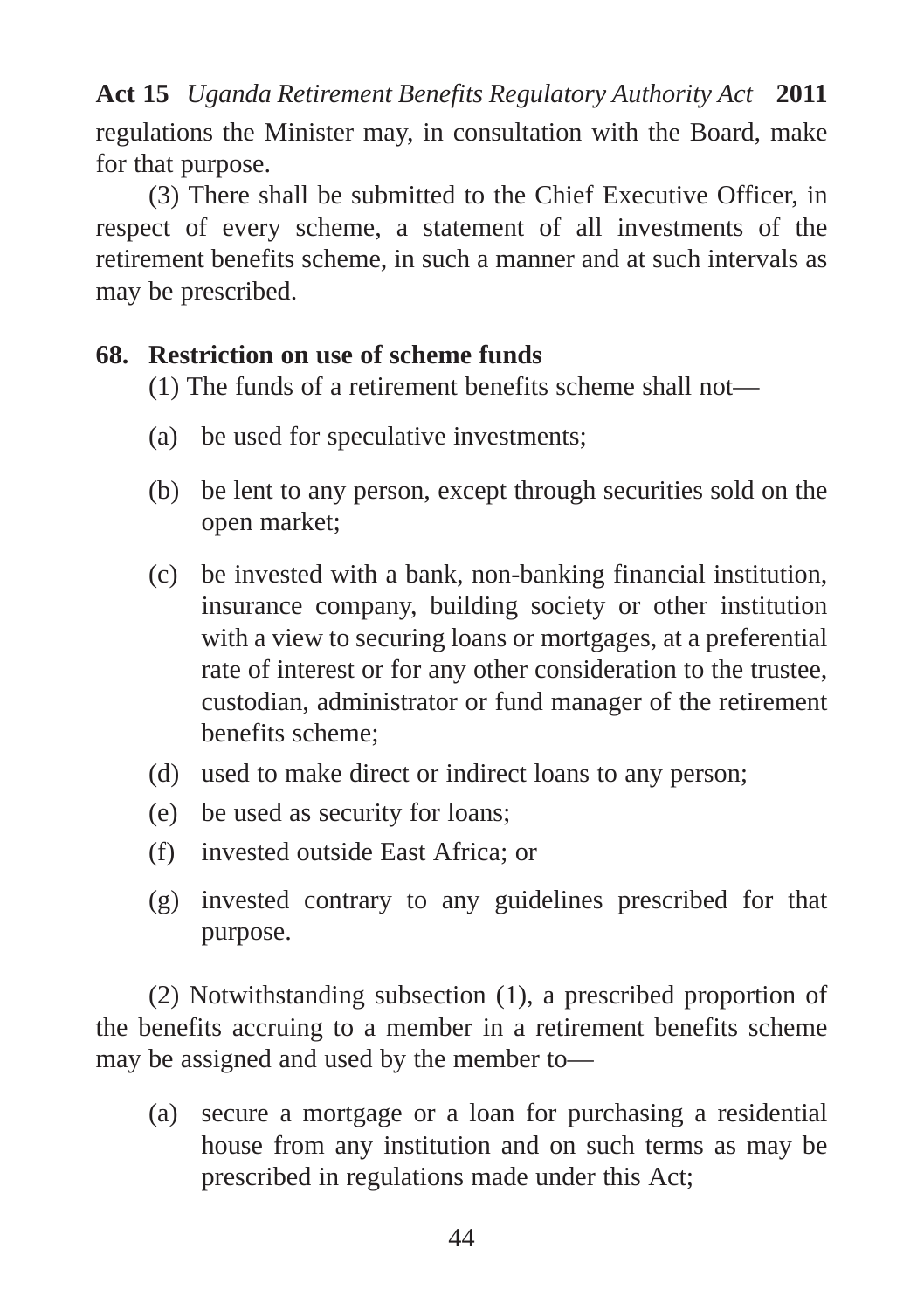(b) pay for medical treatment in respect of the member, on recommendation of the Uganda medical Board.

(3) The Authority may suspend or disqualify a trustee, custodian, administrator or fund manager of a retirement benefits scheme who contravenes this section from participating in the management, custody or administration of the funds of the retirement benefits scheme.

```
PART VII—PAYMENT OF CONTRIBUTION, ACTUARIAL VALUATIONS
        AND FIDUCIARY
```
## **69. Payment of contribution**

(1) An employer shall, pay contributions in respect of his or her employee into a retirement benefits scheme licensed under this Act.

(2) An employer shall remit the contribution in respect of his or her employee to the retirement benefits scheme before the fifteenth day of the following month.

(3) An employer who fails to remit the contributions within the prescribed time, commits an offence and is liable to make the remittance already due, and in addition pay a fine of not less than ten percent of the total contribution that remains unpaid for each month or part of each month the default continues.

## **70. Protection of member's contribution**

Notwithstanding anything to the contrary contained in any other written law, where a judgment or order against a member of a retirement benefits scheme is made, no execution or attachment or process of any nature shall be issued in respect of the contributions or funds of the member.

## **71. Actuarial valuation**

(1) A trustee of a defined retirement benefits scheme shall, at least once in every three years, appoint a dully accredited actuary to value the resources and liabilities of the scheme and evaluate the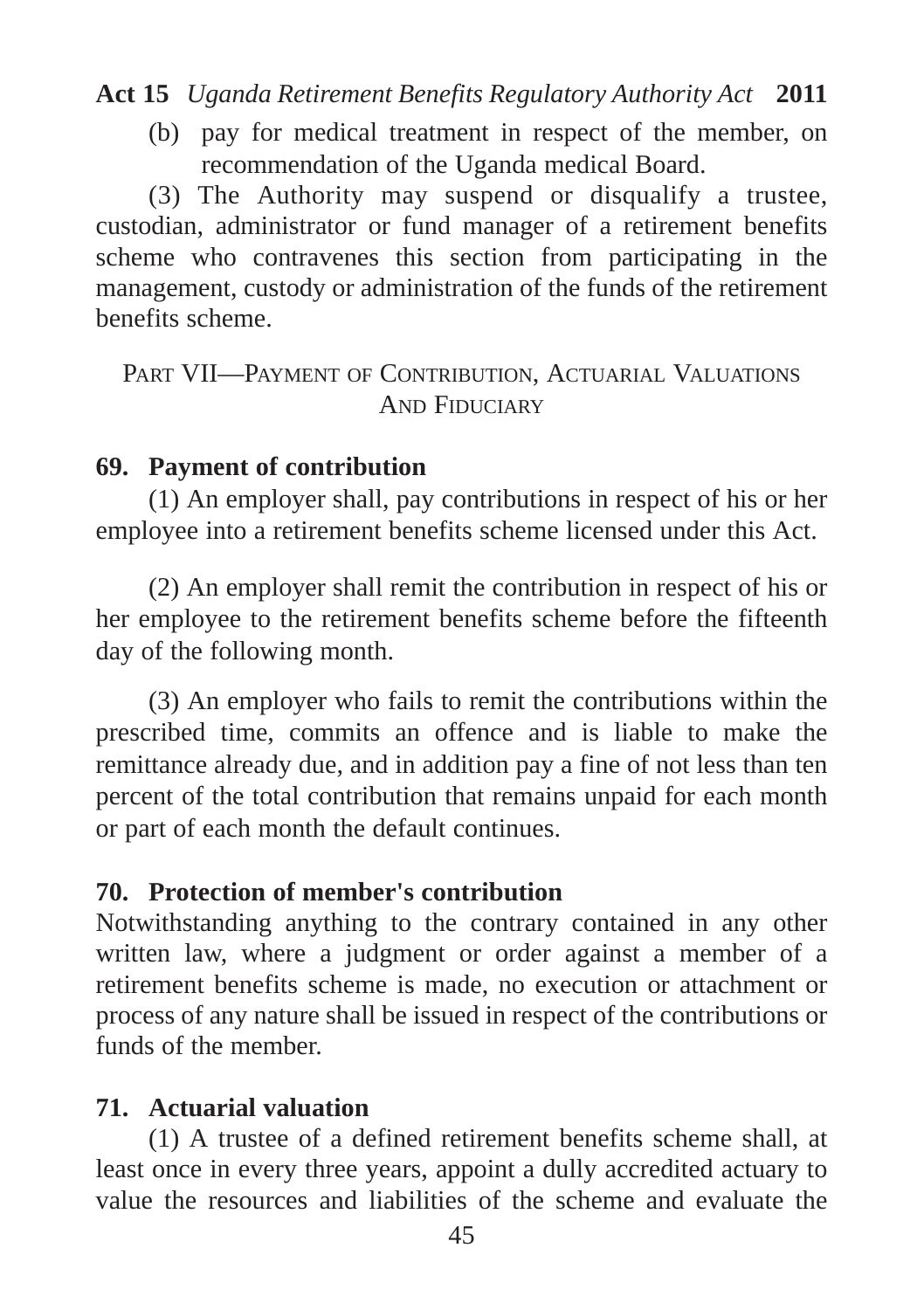financial consequences of any risk undertaken by the trustee on behalf of the retirement benefits scheme.

(2) Notwithstanding subsection (1), the Authority may, in exceptional circumstances, require a trustee of a defined retirement benefits scheme to cause the resources and liabilities of the scheme to be evaluated by an actuary appointed by the trustees with the approval of the Authority at the expense of the scheme.

(3) The trustee shall, within three months after an actuarial evaluation is done submit a report of the actuarial valuation to the Authority.

## **72. Fiduciary**

For the purposes of this Act, a fiduciary is defined as any person responsible for—

- (a) the control, administration or management of a retirement benefits scheme;
- (b) the application or interpretation of scheme rules in the determination of benefits of members or beneficiaries of a retirement benefits scheme; or
- (c) the management of assets or investment of funds of a retirement benefits scheme.

## **73. Duties of a fiduciary**

(1) A fiduciary shall—

- (a) act with due care, skill, diligence, good faith and prudence, and shall avoid misleading and deceptive acts or representations;
- (b) act in the best interest of the scheme members and beneficiaries;
- (c) ensure that all decisions regarding the scheme comply with scheme rules made under this Act; and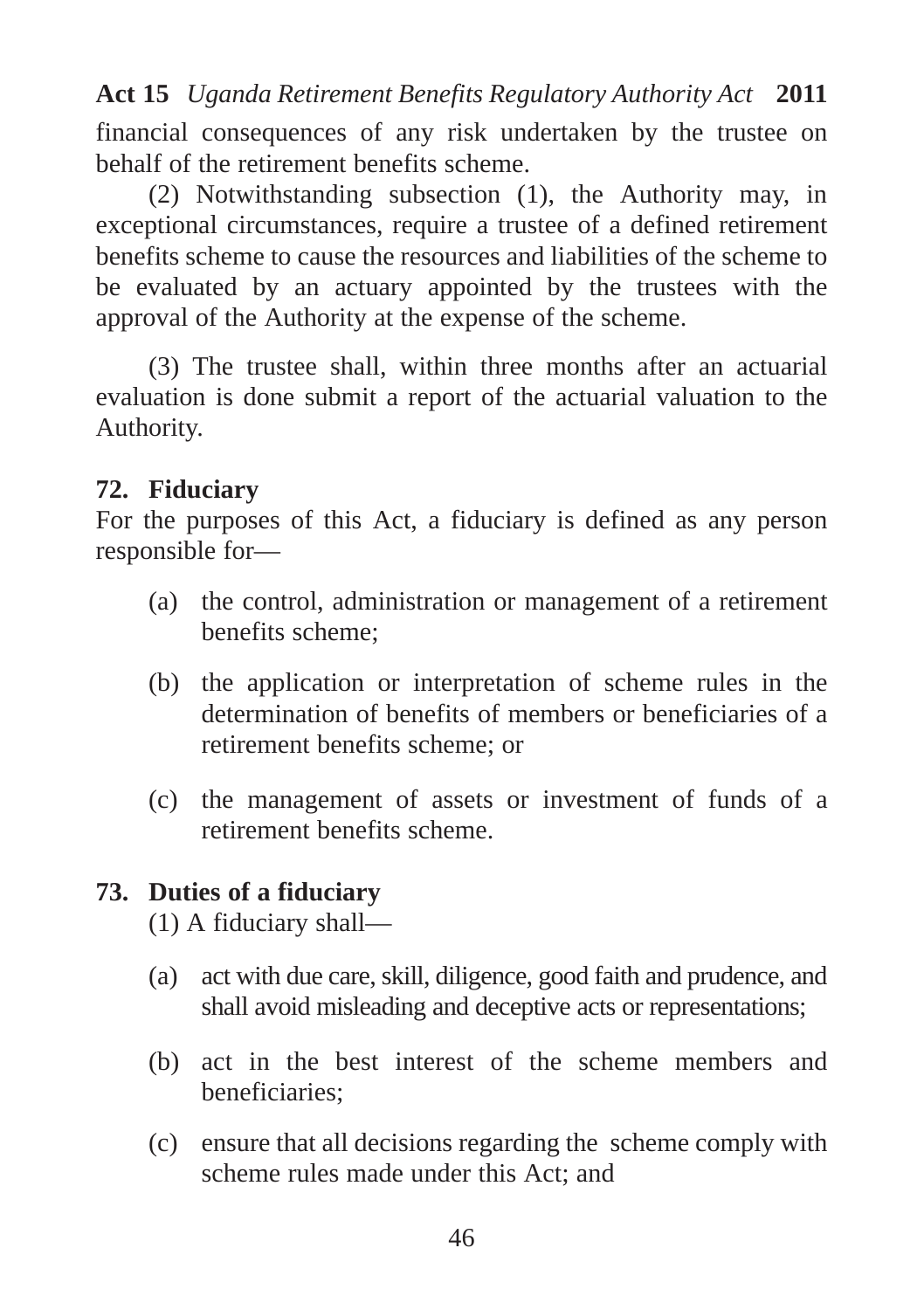(d) act with impartiality in respect of all members and beneficiaries of the scheme.

(2) Notwithstanding subsection (1), a fiduciary shall perform his or her functions in accordance with this Act and regulations made under this Act and may obtain expert advice from actuaries, lawyers, auditors, investment advisers, financial experts or information technology professionals.

## **74. Unsafe and unsound practices**

(1) Where, in the opinion of the Authority, a custodian, trustee, administrator, fund manager or fiduciary of a retirement benefits scheme omits to perform or commits an act which the Authority considers to be an unsafe or unsound practice detrimental to the scheme, the Authority shall in writing direct the trustee, custodian, administrator, fund manager or fiduciary to refrain from omitting or committing the act.

(2) A custodian, trustee, administrator, fund manager or fiduciary of a retirement benefits scheme who contravenes a direction of the Authority issued under subsection (1) commits an offence and is liable, on conviction, to a fine not exceeding five hundred currency points or imprisonment not exceeding three years, or both.

PART VIII—APPOINTMENT OF INSPECTOR AND INTERIM ADMINISTRATOR

#### *Inspector*

## **75. Appointment of inspector**

The Board shall appoint an inspector to inspect the books of accounts, records, returns and any document or premises of a retirement benefits scheme custodian, fund manager and administrator licensed under this Act.

## **76. Powers of inspector**

(1) An inspector may, by notice in writing, require any person who is or has at any time been a custodian, trustee, administrator,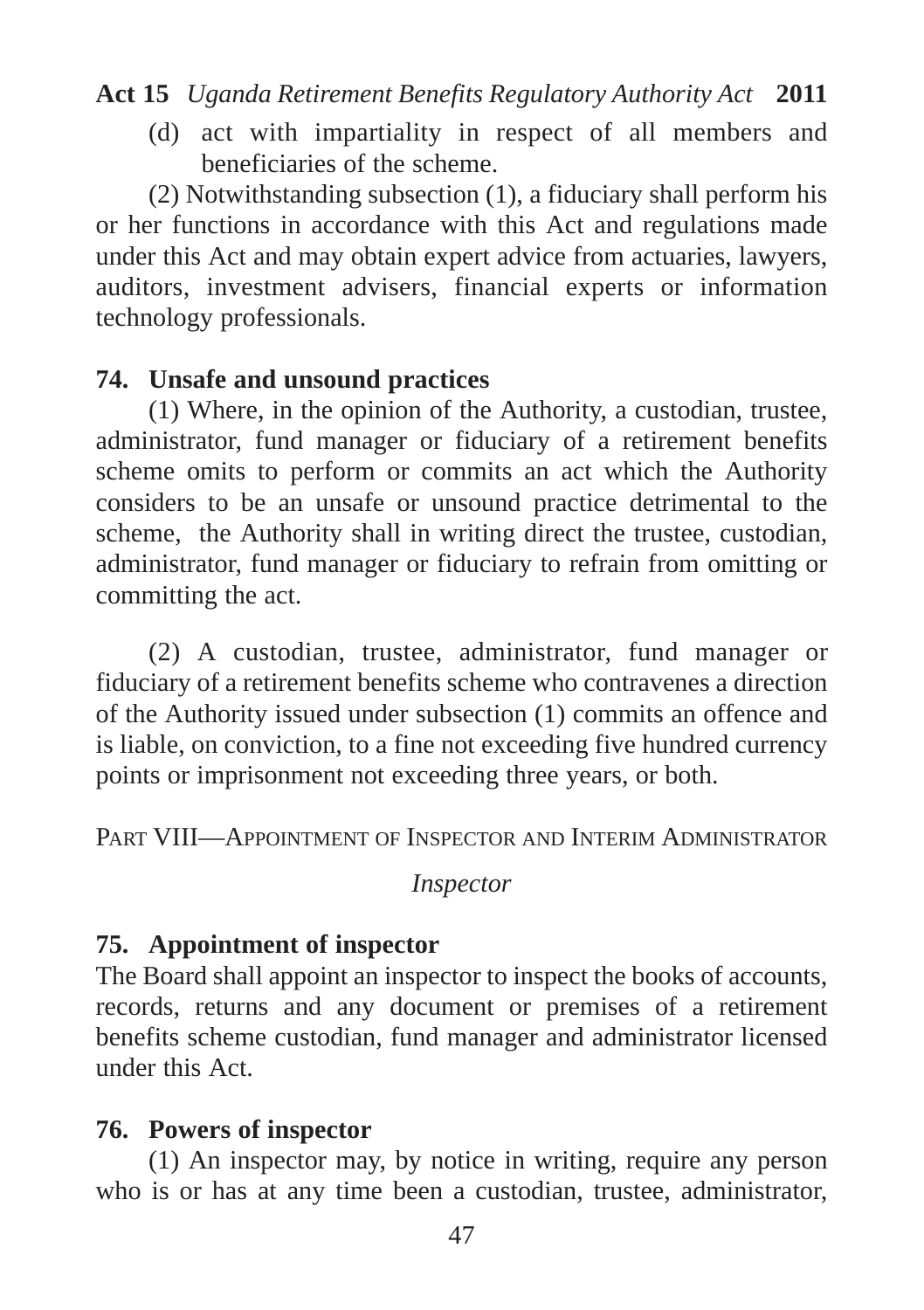fund manager, employee or agent of a retirement benefits scheme being inspected, to—

- (a) produce any books of accounts, records, returns or other documents relating to the affairs of the scheme for inspection;
- (b) appear before the inspector for examination in regard to his or her participation in the scheme; or
- (c) give all reasonable assistance for purposes of the inspection.

(2) The books of accounts and any documents shall not be removed from the premises in the course of inspection.

(3) Notwithstanding subsection (2), an inspector shall be availed with certified copies of any books, accounts and other documents required for the purposes of his or her report.

(4) Information obtained in the course of the inspection shall be treated as confidential and shall be used solely for the purposes of this Act.

(5) A person who—

- (a) without any lawful justification or excuse refuses or fails to give an inspector, access to any property, books of account, records, returns, document or information requested for under subsection (1);
- (b) knowingly presents to the inspector a false or fabricated document or makes a false statement with intent to deceive or mislead the inspector;
- (c) without reasonable excuse, refuses or fails to comply with any order or direction of the inspector;

commits an offence and is liable on conviction to a fine not exceeding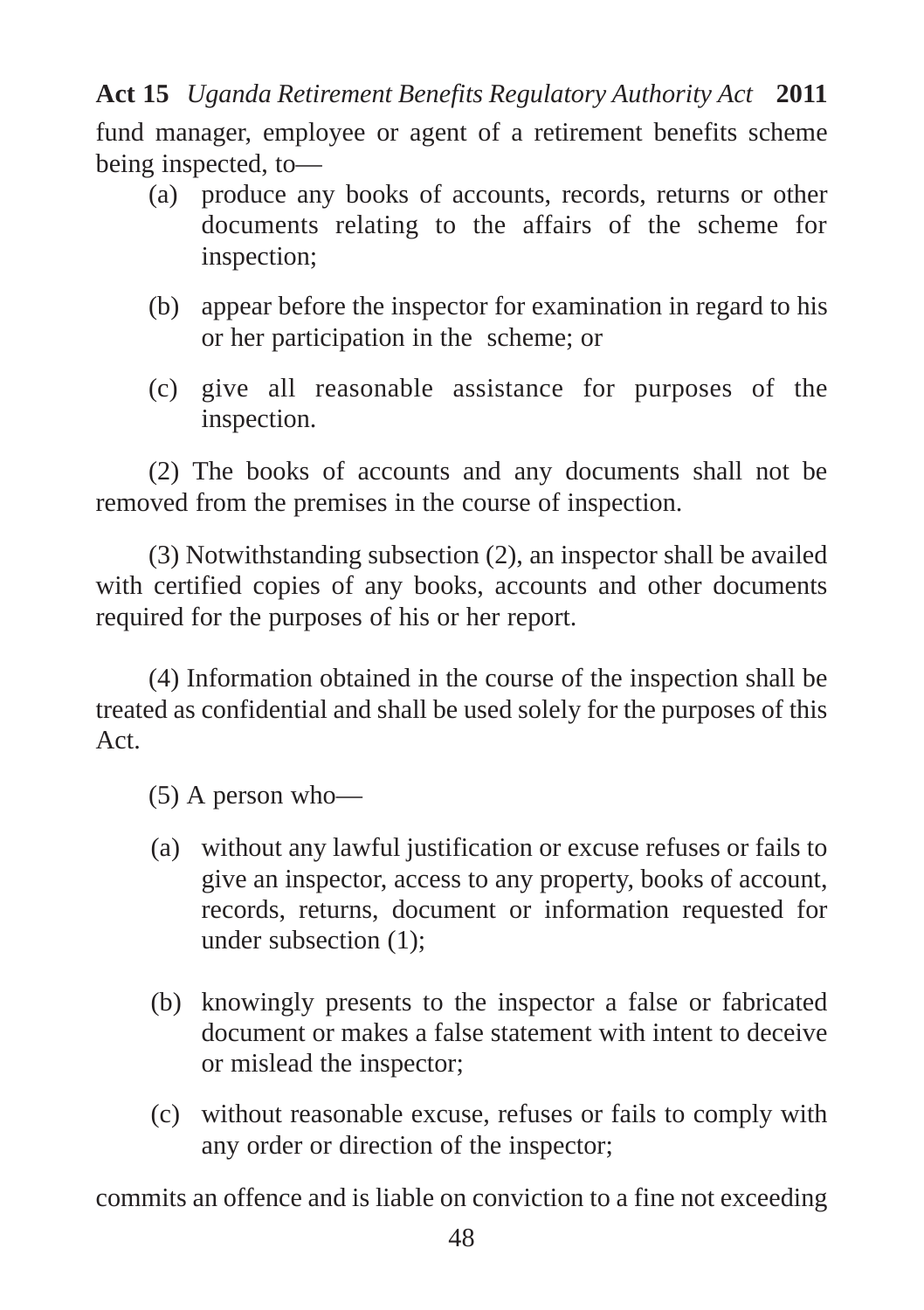five hundred currency points or to imprisonment not exceeding three years, or both.

#### **77. Report of inspector**

(1) An inspector appointed under section 75 shall submit his or her report to the Authority.

(2) The report of the inspector shall draw attention to any breach of the requirements of this Act and regulations made under this Act, any mismanagement or lack of management skills of the fund manager and any other matter revealed or discovered in the course of the inspection warranting, in the opinion of the inspector, remedial action or further investigation.

#### *Interim administrator*

#### **78. Appointment of interim administrator**

(1) The Authority shall appoint an interim administrator if—

- (a) if the trustees of a retirement benefits scheme fail to submit to the Authority an annual report of the transactions of the retirement benefit scheme required under section 66(2) for over six months after the end of the financial year to which they relate;
- (b) if the trustees are found to have submitted or provided any accounts, returns, statements, books, records, correspondences, documents or other information relating to the funds of the scheme which are false or misleading
- (c) the inspector's report reveals a fact which, in the opinion of the Authority, warrants the appointment of an interim administrator in order to protect the interests of members and beneficiaries of the retirement benefits scheme or as a matter of public interest; or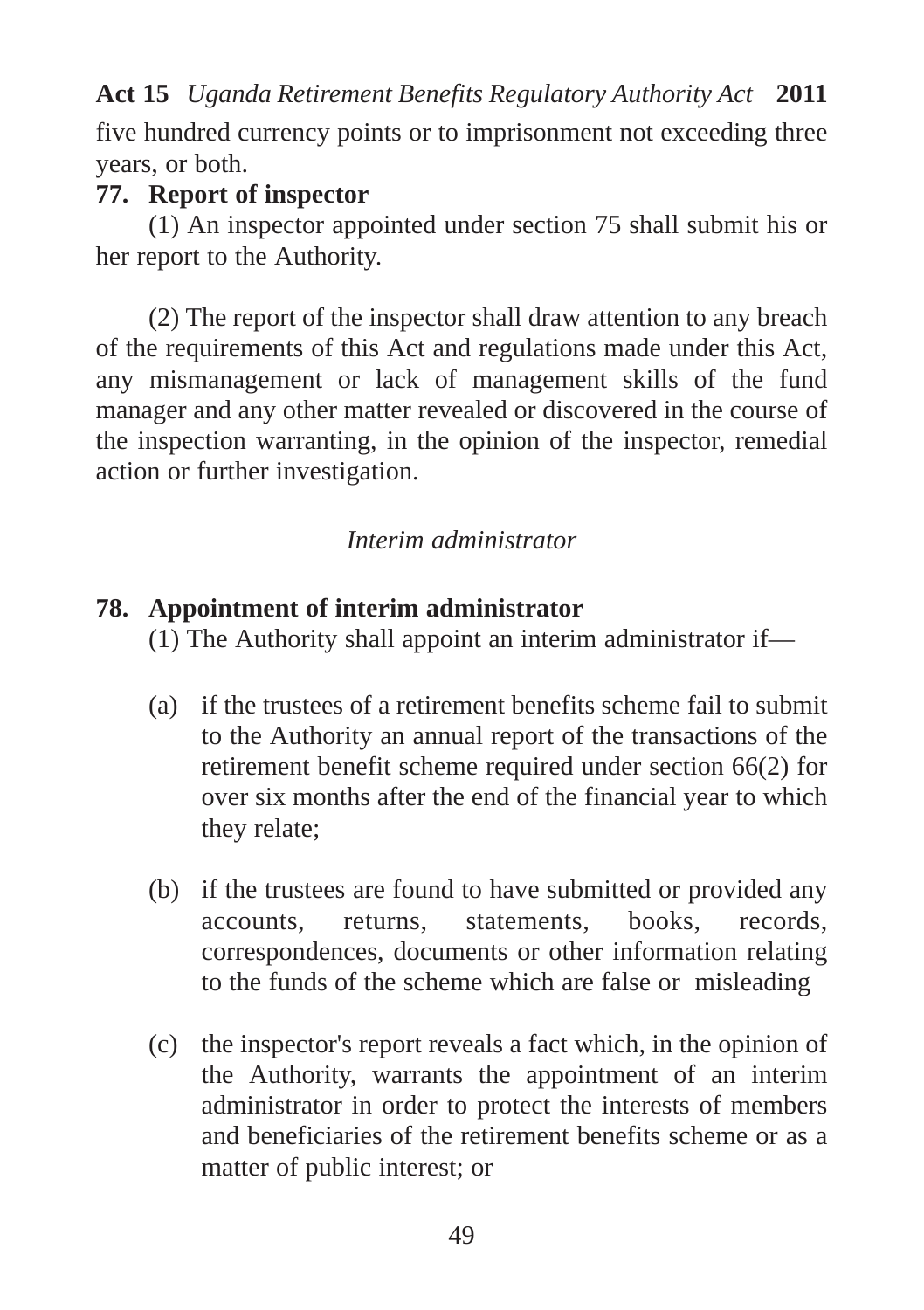(d) the licence of a custodian, trustee, administrator or fund manager is revoked by the Authority under this Act.

(2) An interim administrator shall assume the management, control and conduct of the affairs and business of the custodian, trustee, administrator or fund manager, as the case may be, to exercise all the functions of the custodian, trustee, administrator or fund manager to the exclusion of the custodian, trustee, administrator or fund manager.

(3) The appointment of an interim administrator shall be for a period, not exceeding twelve months, as the Authority may specify in the instrument of appointment.

(4) An interim administrator shall upon assuming the management, control and conduct of the affairs and business of the custodian, trustee, administrator or fund manager discharge his or her duties with diligence and in accordance with sound actuarial and financial principles and in particular, with due regard to the interests of members and beneficiaries of the retirement benefits scheme.

## **79. Duties of interim administrator**

An interim administrator shall be responsible for—

- (a) tracing, preserving and securing all the assets and property of the retirement benefits scheme;
- (b) recovering all debts and money due to and owing to the retirement benefits scheme;
- (c) evaluating the solvency and the liquidity of the retirement benefits scheme;
- (d) determining the adequacy of the capital, reserves and the management of the retirement benefits scheme;
- (e) recommending to the Authority any restructuring or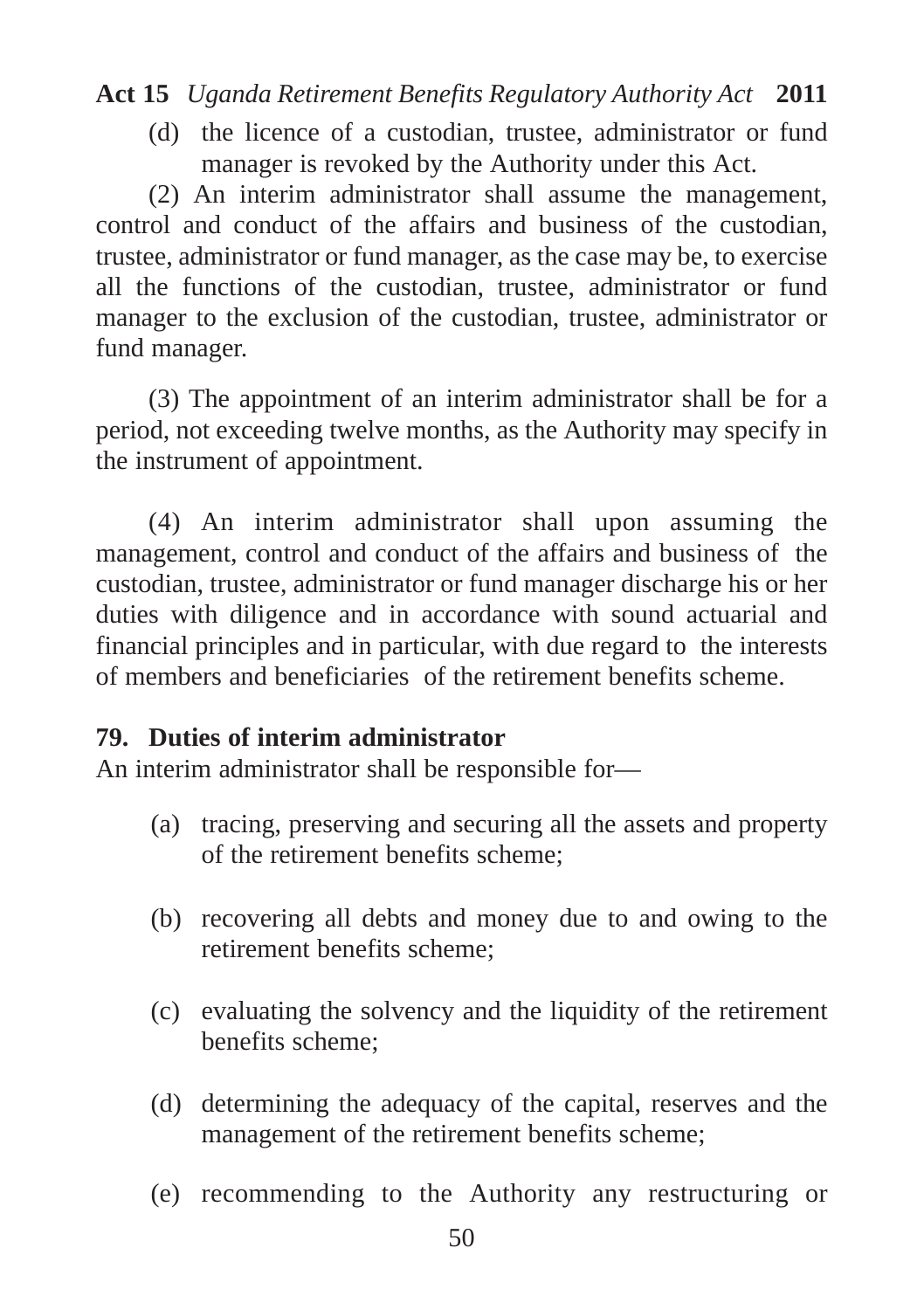- reorganisation which he or she considers necessary for the proper management of the retirement benefits scheme; **Act 15** *Uganda Retirement Benefits Regulatory Authority Act* **2011**
	- (f) obtaining records, books of accounts, statements, documents or information relating to the retirement benefits scheme from any former trustee, custodian, administrator or fund manager or an employee of the retirement benefits scheme; and
	- (g) performing any function as the Authority may in writing, direct in accordance with this Act.

## **80. Report of interim administrator**

(1) An interim administrator shall, within twelve months after the date of his or her appointment, prepare and submit to the Authority a report of—

- (a) the financial position and the management of the retirement benefits scheme;
- (b) recommendations as to whether the retirement benefits scheme is capable of being revived or not; or
- (c) whether the retirement benefits scheme's licence should be revoked.

(2) The Chief Executive Officer shall, upon receipt of the report of an interim administrator, make appropriate recommendations to the Board which shall make a decision on the matter.

# **81. Protection of interim administrator from liability**

An interim administrator or a person acting on his or directions is not personally liable for any act or omission done or omitted to be done in good faith in the exercise of his or her duties under this Act.

PART IX—RETIREMENT BENEFITS APPEALS TRIBUNAL

# **82. Appeals.**

(1) Any member of a retirement benefits scheme who is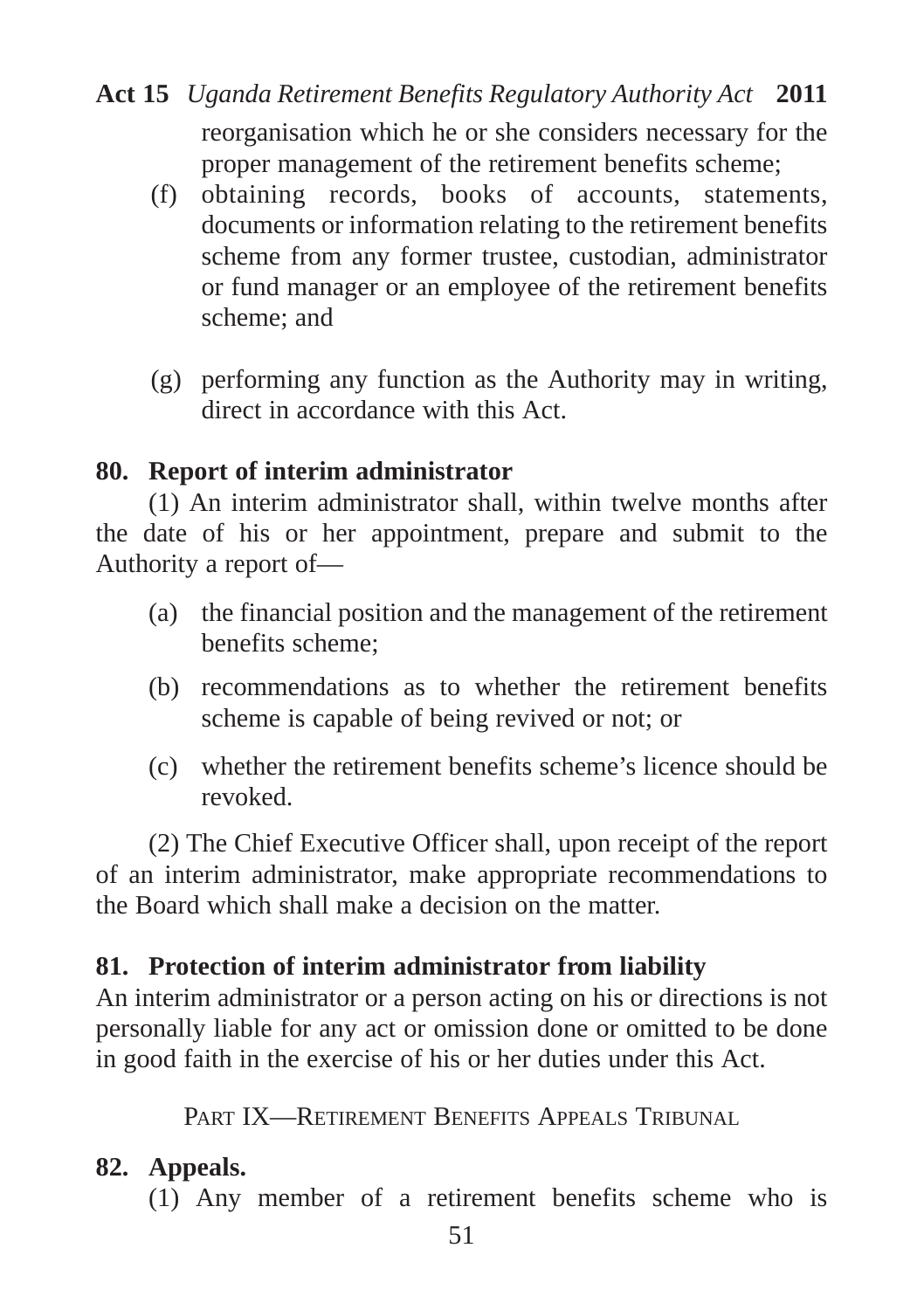aggrieved by a decision of the administrator, fund manager, custodian or trustee of the scheme may appeal to the Authority for review.

(2) A copy of the appeal under this section shall be served on the fund manager, trustees or custodian of the scheme.

(3) A person aggrieved by a decision of the Authority in subsection (1) may appeal to the Tribunal.

(4) Where any dispute arises between any person and the Authority as to the exercise of the powers conferred upon the Authority by this Act, either party may appeal to the Tribunal in such manner as may be prescribed by regulations made under this Act.

#### **83. Establishment of the Retirement Benefits Appeals Tribunal**

(1) There is established the Retirement Benefits Appeals Tribunal for the purpose of hearing appeals under this part.

(2) The Tribunal shall be an adhoc forum consisting of a chairperson and four other members who shall be appointed by the Minister upon such terms and conditions as may be prescribed by regulations made under this Act.

(3) The chairperson of the Tribunal shall be a person qualified to be a judge of the High Court.

(4) The chairperson shall be appointed by the Minister, in consultation with the Judicial Service Commission.

(5) A person to be appointed a member of the Tribunal shall be a person with knowledge and experience in administration of retirement benefits schemes, banking, insurance, investment management, finance, law, or actuarial studies.

(6) A person shall not qualify for appointment as a member of the Tribunal unless the person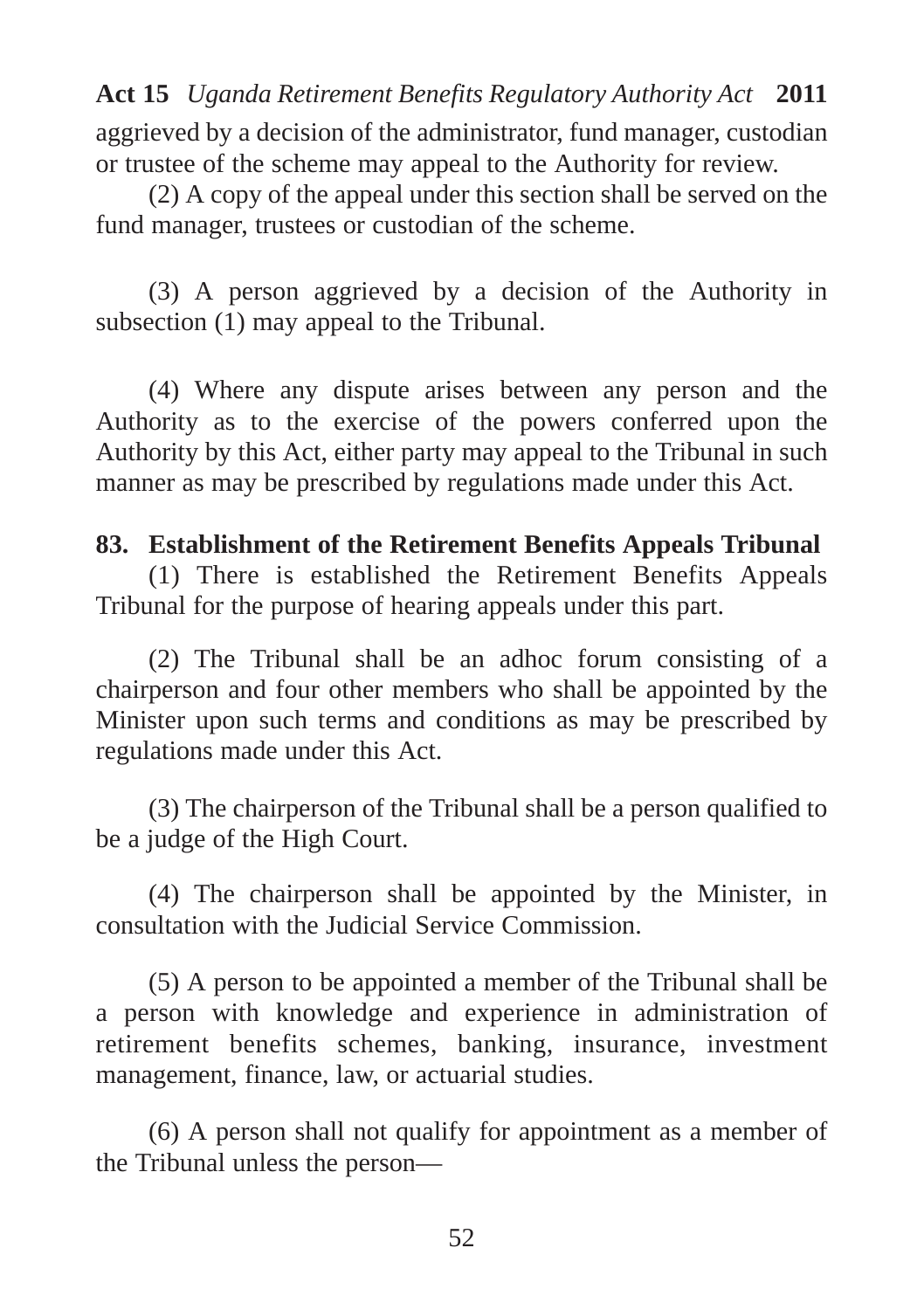(a) is of high moral character and proven integrity;

(b) has not been convicted of an offence of moral integrity;

(c) is of sound mind; and

(d) has not been declared bankrupt.

(7) The members of the Tribunal shall be appointed by the Minister from the private sector.

(8) The quorum of the Tribunal for purposes of a hearing under this section shall be the Chairperson and any two members.

(9) The expenses incidental to the administration of the tribunal shall borne by the Authority.

## **84. Powers of the Appeals Tribunal.**

(1) On hearing an appeal, the Tribunal shall—

- (a) take evidence on oath;
- (b) proceed in the absence of a party who has had reasonable notice of the proceeding;
- (c) adjourn the hearing of the proceeding from time to time;
- (d) make an order as to costs against any party, which shall be enforceable like an order of the High Court; or
- (e) issue a commission or request to examine witnesses abroad.

(2) For the purpose of the hearing of a proceeding before the Tribunal, the Tribunal shall have powers of the High Court to summon a person to appear before it—

- (a) to give evidence; or
- (b) to produce books, documents or things in the possession, custody or control of the person named in the summons that are mentioned in the summons.

(3) Where a Tribunal considers it desirable for the purposes of avoiding expenses or delay, or for any other special reason, it may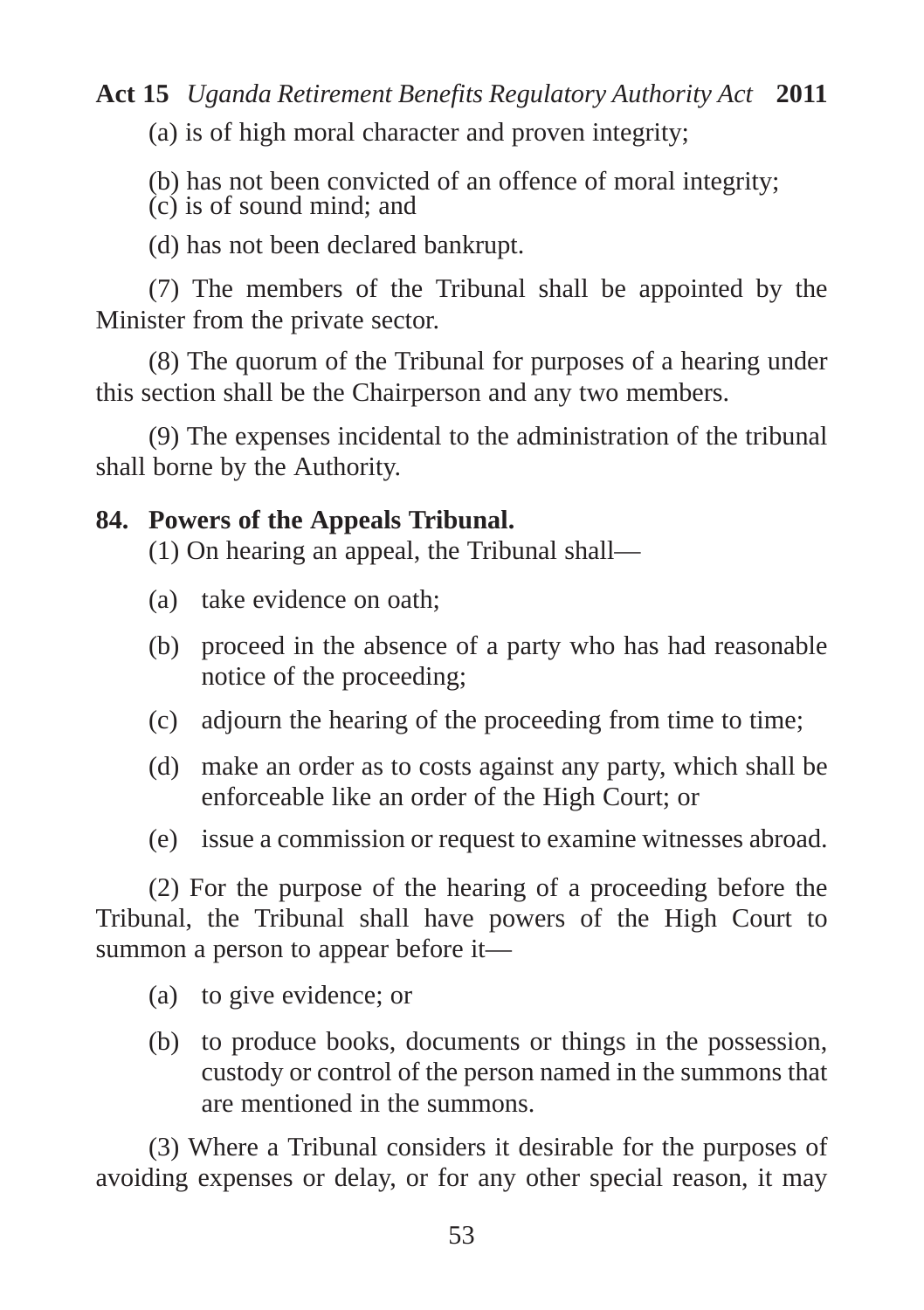receive evidence by affidavit and administer interrogations and require the persons to whom interrogations are administered to make a full and true reply to the interrogations.

(4) All summons, notices or other documents issued under the hand of the chairperson of the Tribunal shall be deemed to be issued by the Tribunal.

## **85. Appeals to the High Court from decisions of a Tribunal.**

(1) A party to a proceeding before a Tribunal may, within thirty days after being notified of the decision or within such further time as the High Court may allow, lodge a notice of appeal with the registrar of the High Court.

(2) The party who intends to appeal against a decision of the Tribunal shall serve a copy of the notice of appeal on the other party to the proceedings before the Tribunal.

#### **86. Rules.**

The Minister shall, in consultation with the Judicial Service Commission, make rules for the effective operation and management of the Tribunal.

PART X-OFFENCES AND PENALTIES

#### **87. Offences and penalties**

(1) A person commits an offence who—

- (a) without lawful justification or excuse, wilfully obstructs the Authority or any person authorised by the Authority in the performance of his or her functions under this Act;
- (b) without reasonable excuse, refuses or fails to comply with any order or direction of the Authority;
- (c) without any lawful justification or excuse, refuses or fails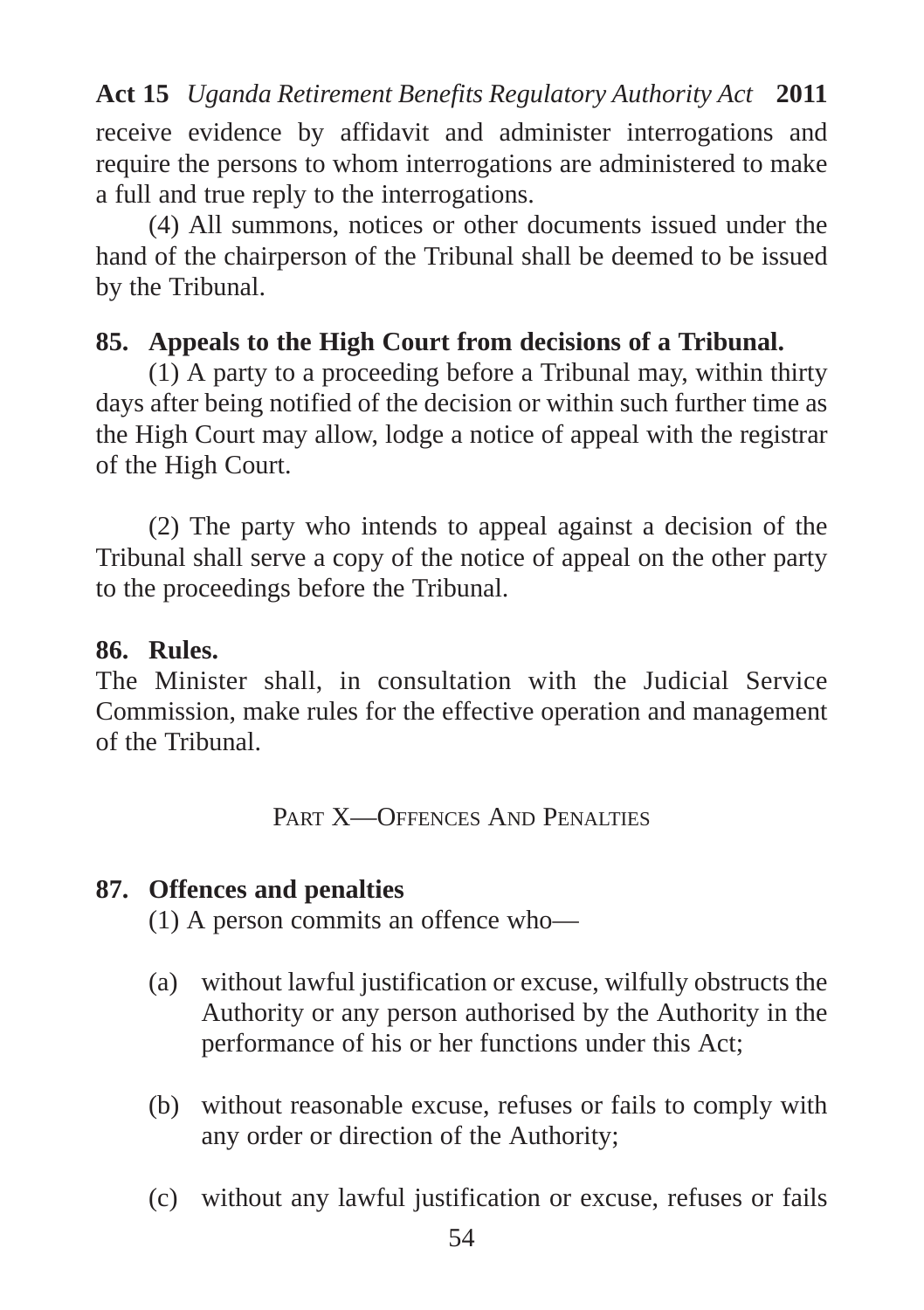- to give to the Authority or any person authorised by the Authority, access to any books, records, returns or any papers, documents, records or information; or **Act 15** *Uganda Retirement Benefits Regulatory Authority Act* **2011**
	- (d) knowingly presents to the Authority or any person authorised by the Authority a false or forged document or makes a false statement with intent to deceive or mislead the Authority or any person authorised by the Authority.

(2) A person commits an offence, who, being an employee of the Authority—

- (a) misuses any information obtained when performing his or her duties under this Act; or
- (b) colludes with any trustee, custodian, administrator, fund manager or other public officer in the conduct of their duties under this Act to omit or commit any act; where the omission or commission leads to loss of funds of the Authority.

(3) A person convicted of an offence under this section is liable, on conviction, to a fine not exceeding five hundred currency points or imprisonment not exceeding three years, or both.

## **88. General penalty**

Any person who—

- (a) contravenes any provision of this Act which is expressly stated to be an offence but for which no penalty is prescribed; or
- (b) fails to comply with any direction given by the Authority under this Act,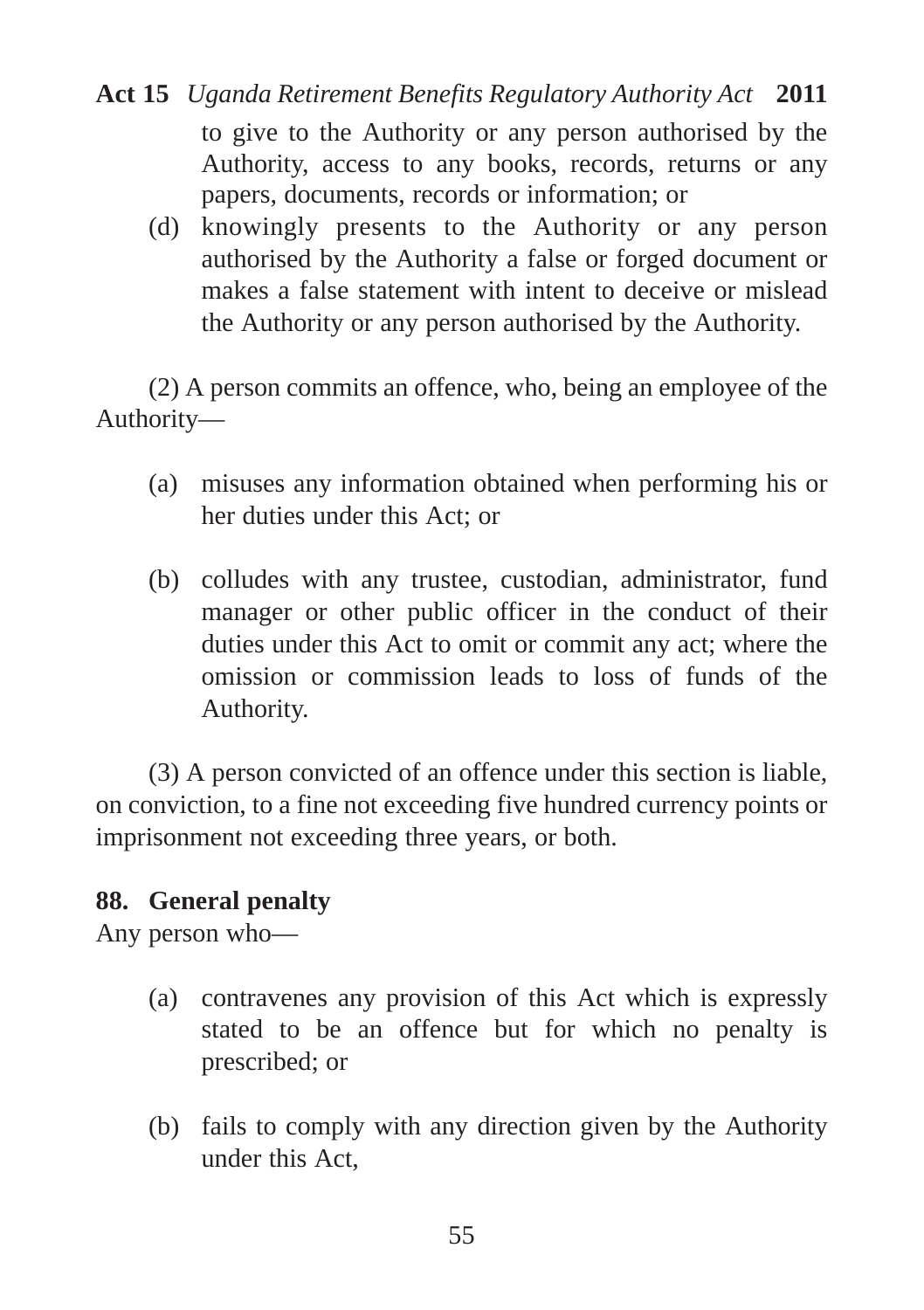commits an offence and shall be liable, on conviction, to a fine not exceeding twenty four currency points, or to imprisonment for a term not exceeding one year, or to both.

PART XI-MISCELLANEOUS

## **89. Protection from liability**

The Chief Executive Officer, a member of the Board and an employee of the Authority or a person acting on the directions of such a person is not personally liable for any act or omission done or omitted to be done in good faith in the exercise of the functions of the Authority.

## **90. Service of documents**

A notice or document may be served on the Authority by delivering it at the office of the Authority, or by sending it by registered post to the office of the Authority.

## **91. Regulations**

(1) The Minister shall in consultation with the Board by statutory instrument, make regulations generally for giving effect to the provisions of this Act and for its due administration.

(2) Without prejudice to the general effect of subsection (1), regulations under this section may—

- (a) prescribe the procedure for application for a licence to establish and operate a retirement benefits scheme;
- (b) prescribe the procedure for establishing a retirement benefits scheme as irrevocable trust under this Act;
- (c) provide for the procedure for licensing of custodians, trustees, administrators and fund managers of retirement benefits schemes;
- (d) prescribe the forms to be used for the purposes of this Act;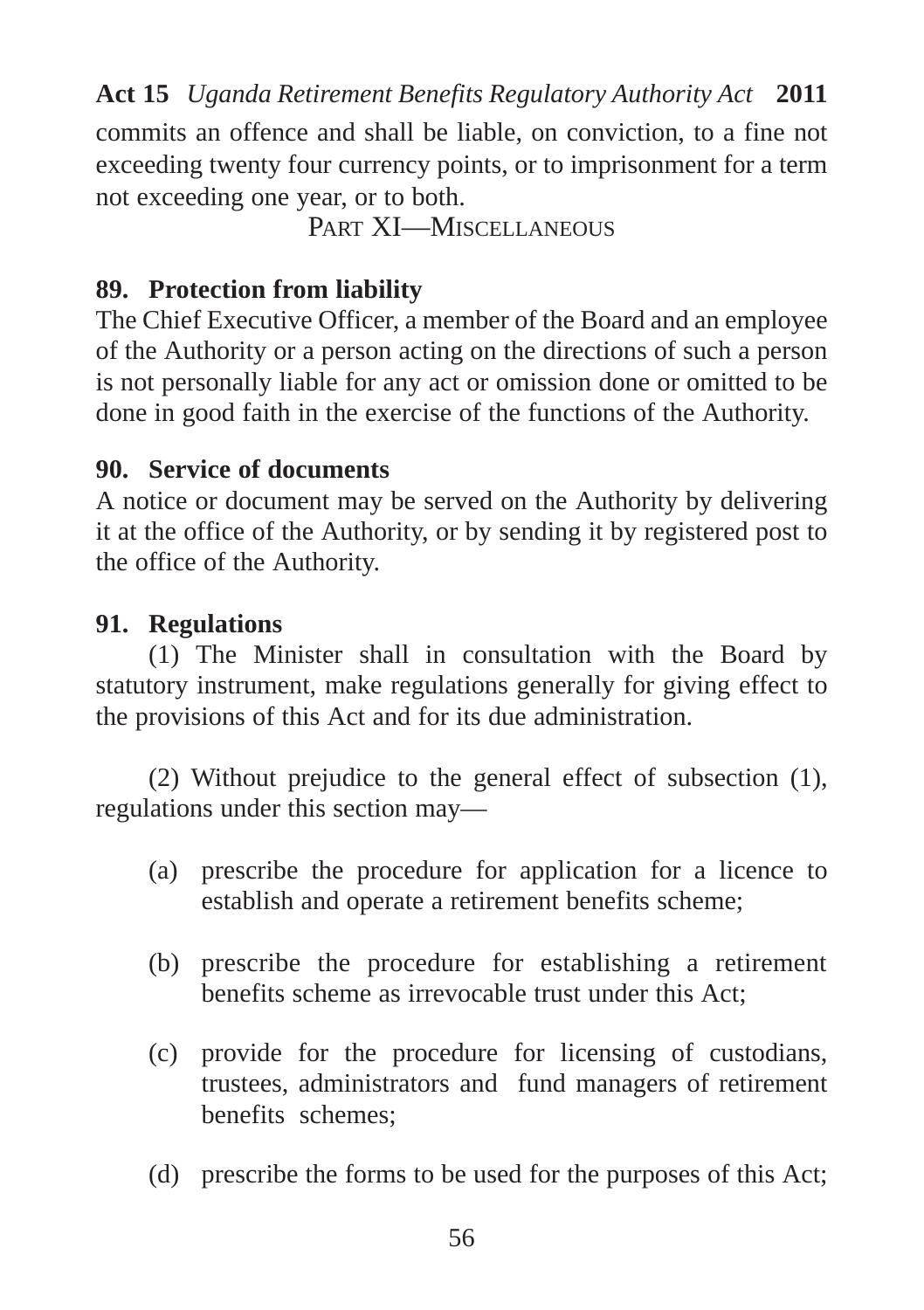- (e) provide for any matter relating to the establishment, operation, regulation and supervision of retirement benefits schemes;
- (f) prescribe the fees payable under this Act;
- (g) prescribe investment policy guidelines for retirement benefits schemes;
- (h) prescribe administrative sanctions;
- (i) exempt any person or class of persons from the application of any provision of this Act;
- (j) prescribe any matter or thing required to be prescribed under this Act; or
- (i) prescribe guidelines for the portability of scheme funds from one retirement benefit scheme to another retirement benefit scheme.

(3) Regulations made under this section may, in respect of any contravention of any of the regulations—

- (a) prescribe a penalty of a fine not exceeding seventy five currency points or imprisonment not exceeding one year, or both;
- (b) in the case of a continuing contravention, prescribe an additional penalty not exceeding fifty currency points in respect of each day on which the offence continues; and
- (c) prescribe a higher penalty not exceeding one hundred and fifty currency points in respect of a second or subsequent contravention.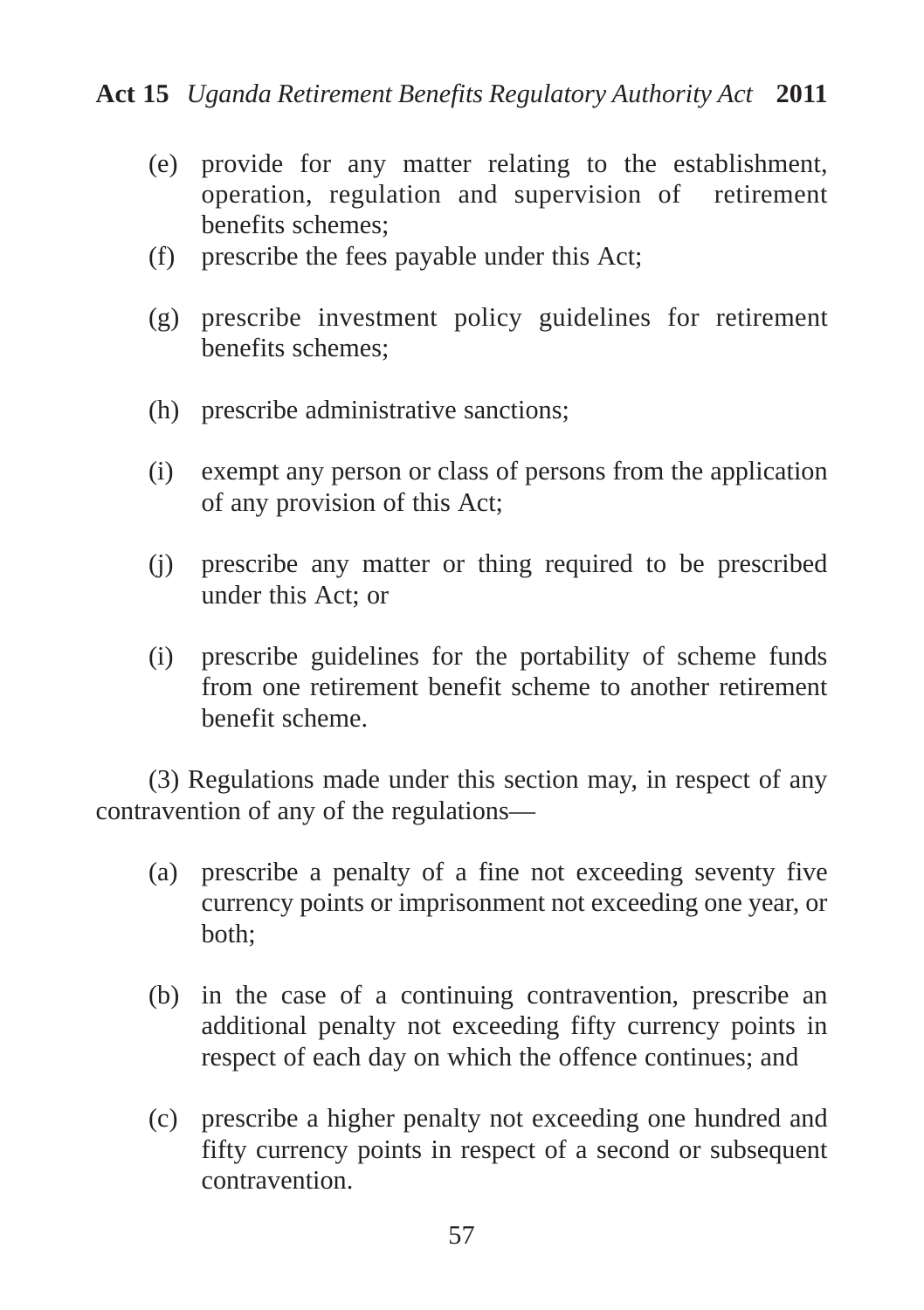## **92. Amendment of Schedules**

The Minister may, with the approval of Parliament, by statutory instrument, amend Schedules 2 and 3 of this Act.

#### **93. Guidelines**

The Authority may issue guidelines for the better carrying out of its object and functions under this Act.

## **94. Protection of existing pension rights or other retirement benefits**

(1) For the avoidance of doubt, nothing in this Act affects the right of any person to pension or any other retirement benefit under any written law in force immediately before the coming into force of this Act.

(2) Any person who on the coming into force of this Act, is entitled to receive pension or any other retirement benefit in accordance with any written law relating to payment of pension or other retirement benefit, shall continue to receive that pension or retirement benefit.

## **95. Supremacy of this Act**

(1) This Act takes precedence over all existing Acts relating to establishment, operation, management, and regulation of retirement benefits schemes, and where there is a conflict between this Act and any other written law other than the Constitution, this Act shall prevail.

(2) Any thing duly done under the authority of this Act for the purpose of giving effect to the Government's policy on retirement benefits schemes shall have effect notwithstanding any other enactment.

(3) Any written law which conflicts with this Act shall be amended to bring it in conformity with the Act.

## **96. Licensing of existing retirement benefit schemes, custodian, trustee, administrator or fund manager**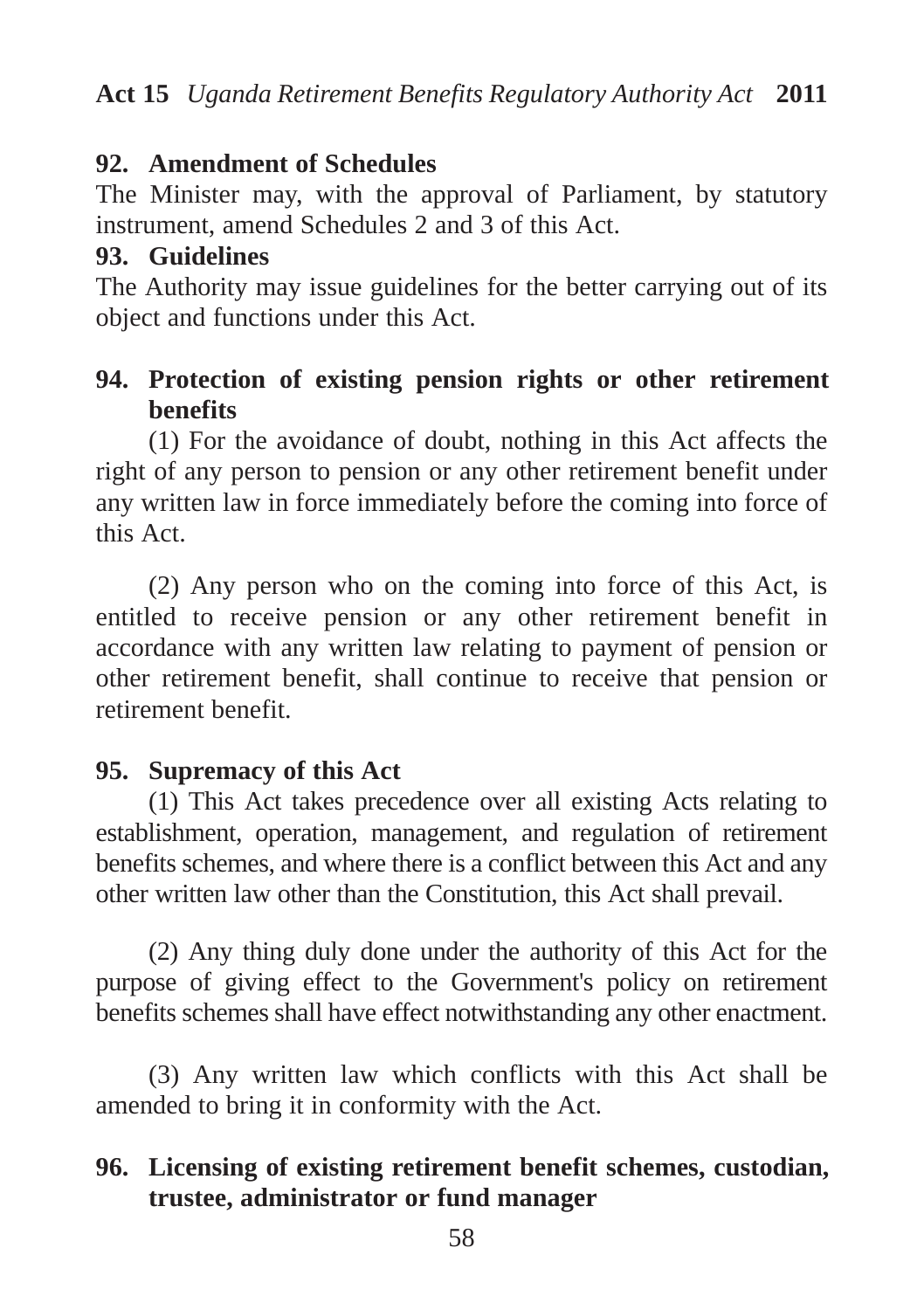(1) All retirement benefits schemes existing immediately before the coming into force of this Act shall, within twelve months after the coming into force of this Act, apply to the Authority for a licence in accordance with this Act.

(2) Any person who, immediately before the coming into force of this Act, is a custodian, trustee, administrator or fund manager of a retirement benefits scheme shall, within twelve months after coming into force of this Act, apply to the Authority for a licence in accordance with this Act.

**SCHEDULES.**

 $\overline{\phantom{a}}$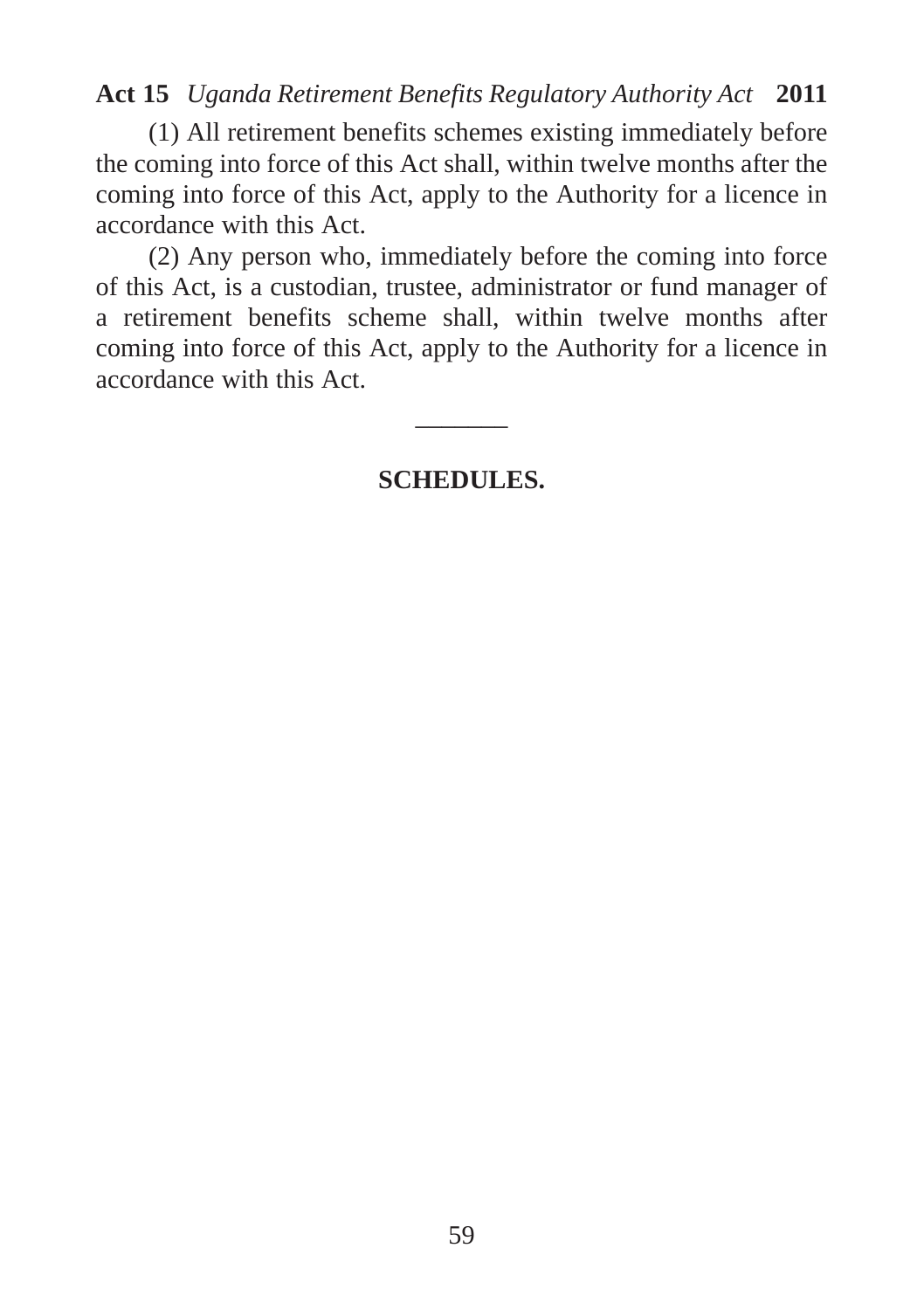#### SCHEDULE 1

*Section 2 and 92*

#### CURRENCY POINT

A currency point is equivalent to twenty thousand shillings.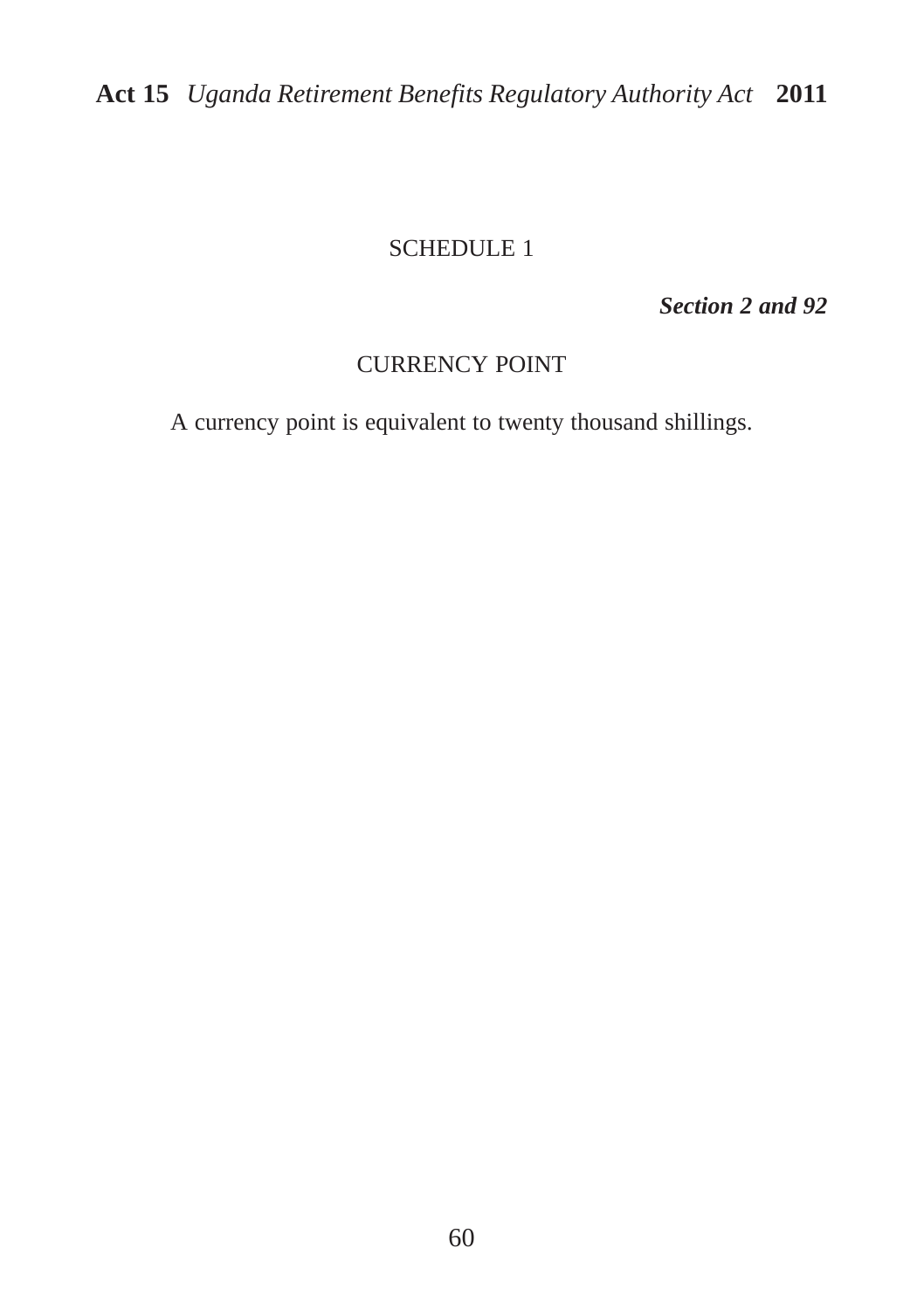#### SCHEDULE 2

*Section 12 and 92*

#### MEETINGS OF THE BOARD

#### **1. Meetings of the Board**

(1) The Chairperson shall convene every meeting of the Board at times and places as the Board may determine, and the Board shall meet for the discharge of business at least four times in every year.

(2) The Chairperson may, at any time, convene a special meeting of the Board and shall also call a meeting within fourteen days, if requested to do so in writing by at least four members of the Board.

(3) Notice of a Board meeting shall be given in writing to each member at least fourteen working days before the day of the meeting.

(4) The Chairperson shall preside at every meeting of the Board and in the absence of the Chairperson; the members present shall appoint a member from among themselves to preside at that meeting.

#### **2. Quorum**

(1) The quorum for a meeting of the Board is five members.

(2) All decisions at a meeting of the Board shall be by a majority of the votes of the members present and voting and in case of an equality of votes, the person presiding at the meeting shall have a casting vote in addition to his or her deliberative vote.

#### **3. Minutes of meetings.**

(1) The Board shall cause to be recorded and kept, minutes of all meetings of the Board in a form approved by the Board.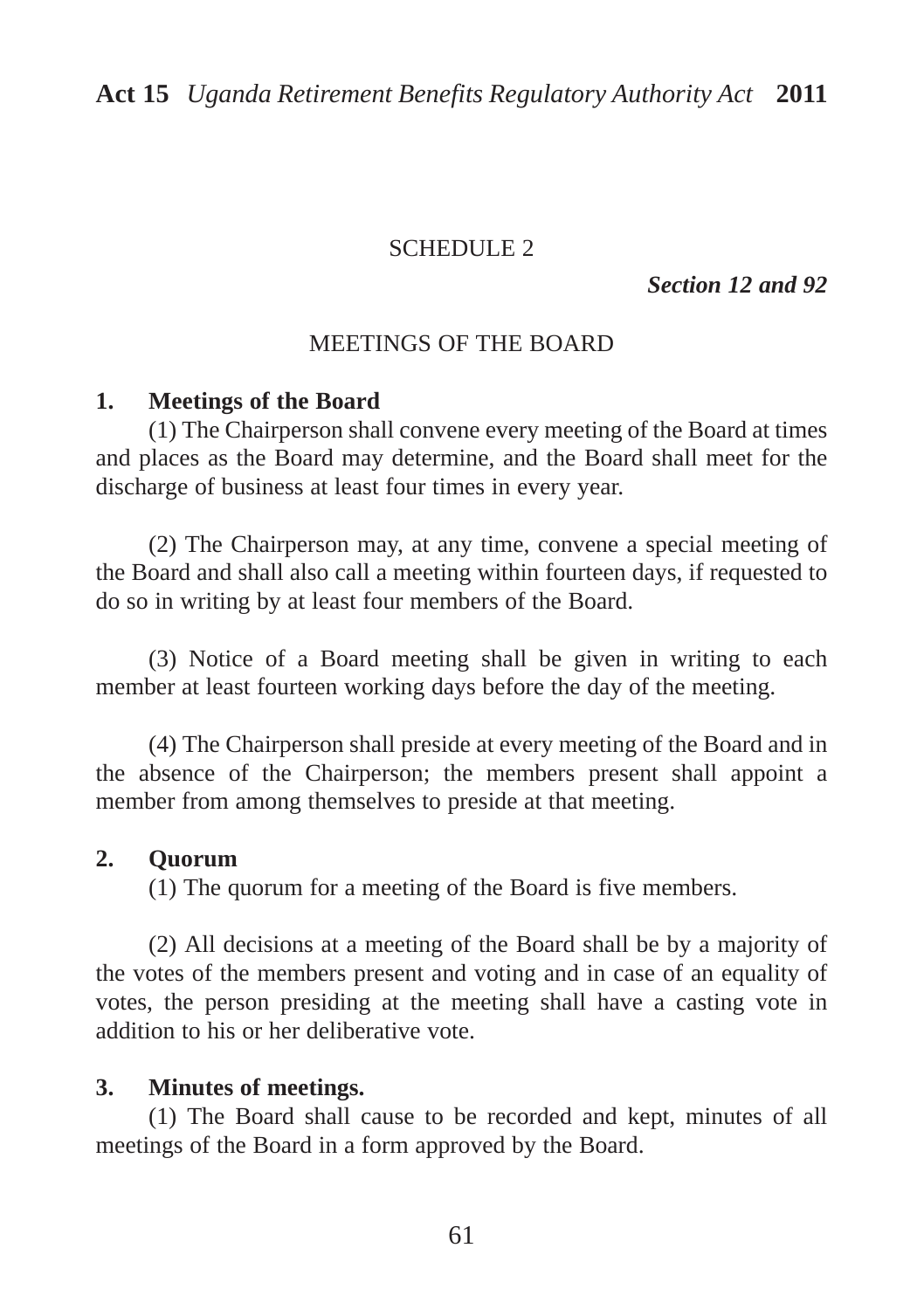(2) The minutes recorded under this paragraph shall be submitted to the Board for confirmation at its next meeting following that to which the minutes relate and when so confirmed, shall be signed by the Chairperson and the Secretary to the Board, in the presence of the members present at the latter meeting.

#### **4. Power to co-opt**

(1) The Board may invite any person who, in the opinion of the Board, has expert knowledge concerning the functions of the Board, to attend and take part in the proceedings of the Board.

(2) A person attending a meeting of the Board under this section may take part in any discussion at the meeting on which his or her advice is required but shall not have any right to vote at that meeting.

#### **5. Validity of proceedings not affected by vacancy**

The validity of any proceedings of the Board shall not be affected by a vacancy in its membership or by any defect in the appointment or qualification of a member or by reason that a person not entitled, took part in its proceedings.

#### **6. Disclosure of interest of members**

(1) A member of the Board who is in any way directly or indirectly interested in a contract made or proposed to be made by the Board, or in any other matter which falls to be considered by the Board, shall disclose the nature of his or her interest at a meeting of the Board.

(2) A disclosure made under subparagraph (1) shall be recorded in the minutes of that meeting.

(3) A member who makes a disclosure under subparagraph (1) shall not—

- (a) be present during any deliberation of the Board with respect to that matter; or
- (b) take part in any decision of the Board with respect to that matter.

(4) For purposes of determining whether there is a quorum, a member withdrawing from a meeting or who is not taking part in a meeting under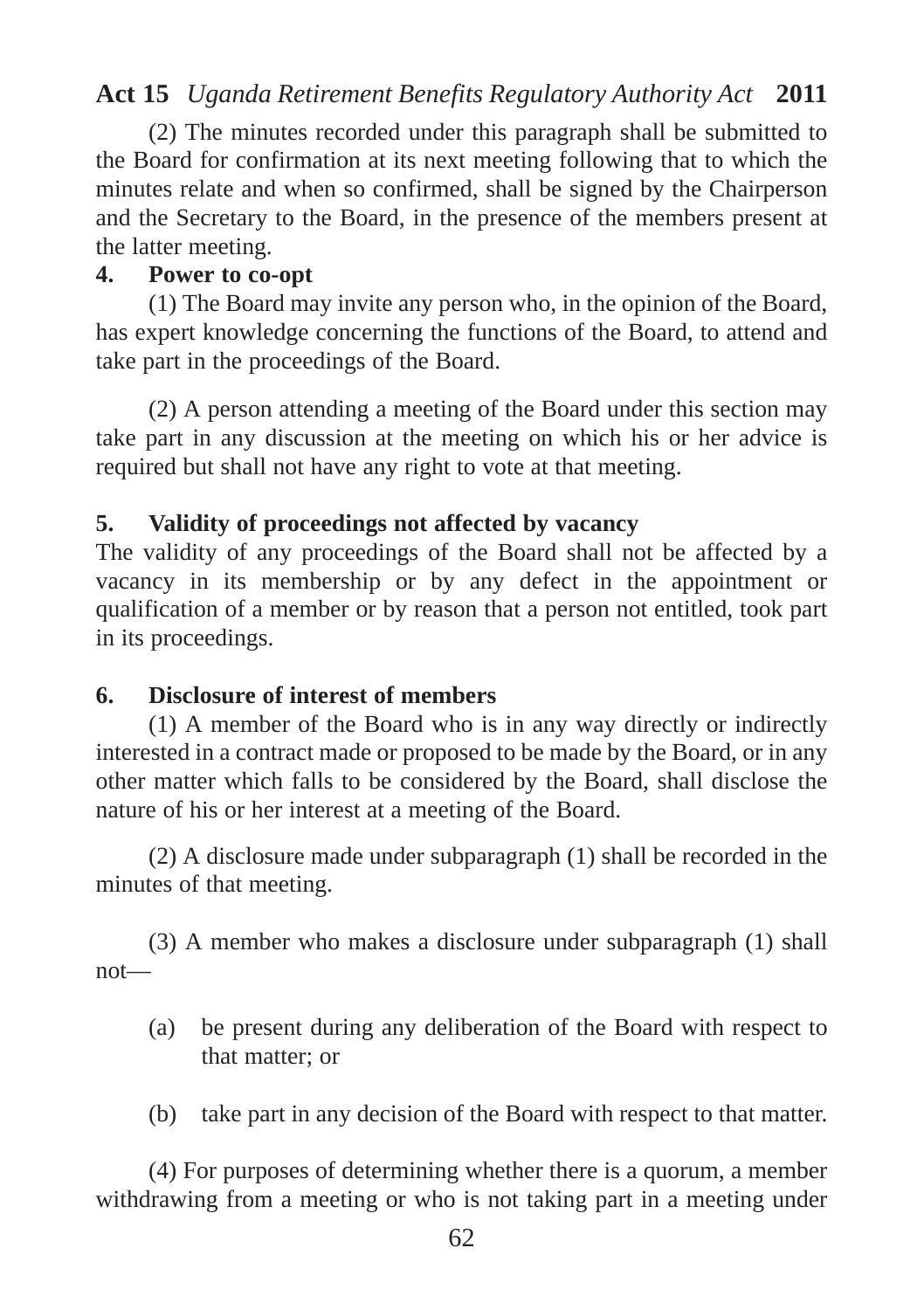subparagraph (3) shall be treated as being present.

#### **7. Board may regulate its procedure**

Subject to this Act, the Board may regulate its own procedure or any other matter relating to its meetings.

SCHEDULE 3

## **CRITERIA FOR DETERMINING A FIT AND PROPER PERSON**

## **PART - I**

*Section 8(5) and 92*

## **CRITERIA FOR DETERMINING WHETHER A PERSON IS A FIT AND PROPER PERSON TO BECOME A MEMBER OF THE BOARD**

#### **Qualities for professional suitability**

1. In order to determine, for the purposes of this Act, the professional and moral suitability of a person proposed to be appointed as a member of the Board, the Minister shall have regard to the following qualities, in so far as they are reasonably determinable, in respect of the person concerned—

- (a) his or her general probity;
- (b) his or her competence and soundness of judgment for the fulfillment of the responsibilities of the office in question;
- (c) the diligence with which the person concerned is fulfilling or likely to fulfill those responsibilities; and
- (d) whether the functions of the Board are, or are likely to be in any way threatened by his or her holding that position.

#### **Previous conduct and activities**

2. For the purposes of and without prejudice to the general effect of paragraph (1), the Minister may have regard to the previous conduct and activities of the person concerned in business or financial matters and, in particular, to any evidence that the person-

- (a) has been convicted of the offence of fraud or any other offence of which dishonesty or violence is an element;
- (b) has contravened any law designed for the protection of members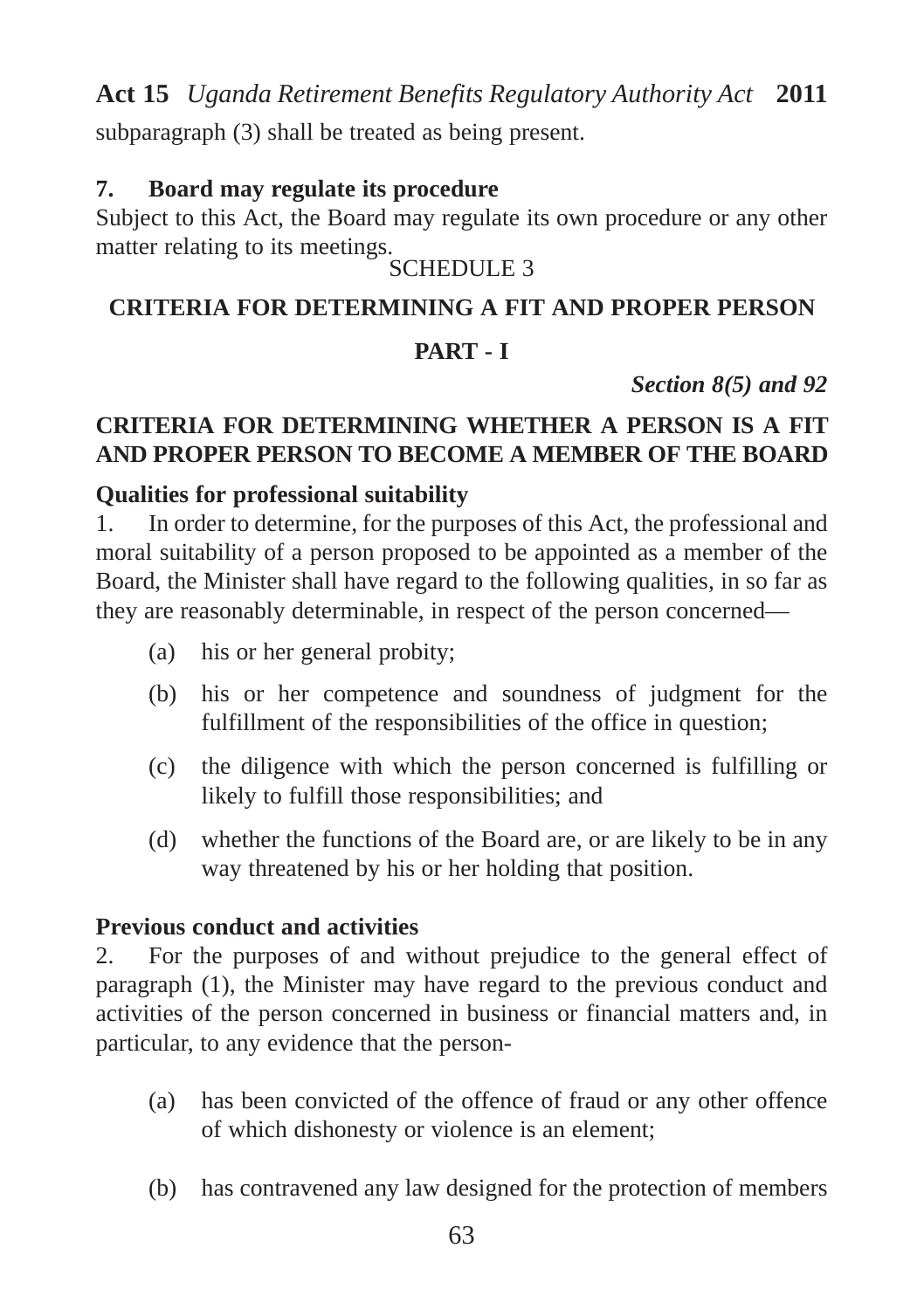of the public against financial loss due to the dishonesty or incompetence of, or malpractice by, persons engaged in the provision of banking, insurance, investment or other financial services or the management of companies or against financial loss due to the conduct of a discharged or undischarged bankrupt;

- (c) has taken part in any business practice that in the opinion of the Minister, was deceitful or oppressive, fraudulent, prejudicial or otherwise improper whether unlawful or not, or which otherwise reflect discredit on his or her method of conducting business; or
- (d) has engaged or taken part in or been associated with any other business practices or otherwise conducted himself or herself in such manner as to cause doubt on his or her competence and soundness of judgement.

#### **Additional information**

3. The Minister may request any person to furnish additional information as may be necessary in determining the professional suitability of a person.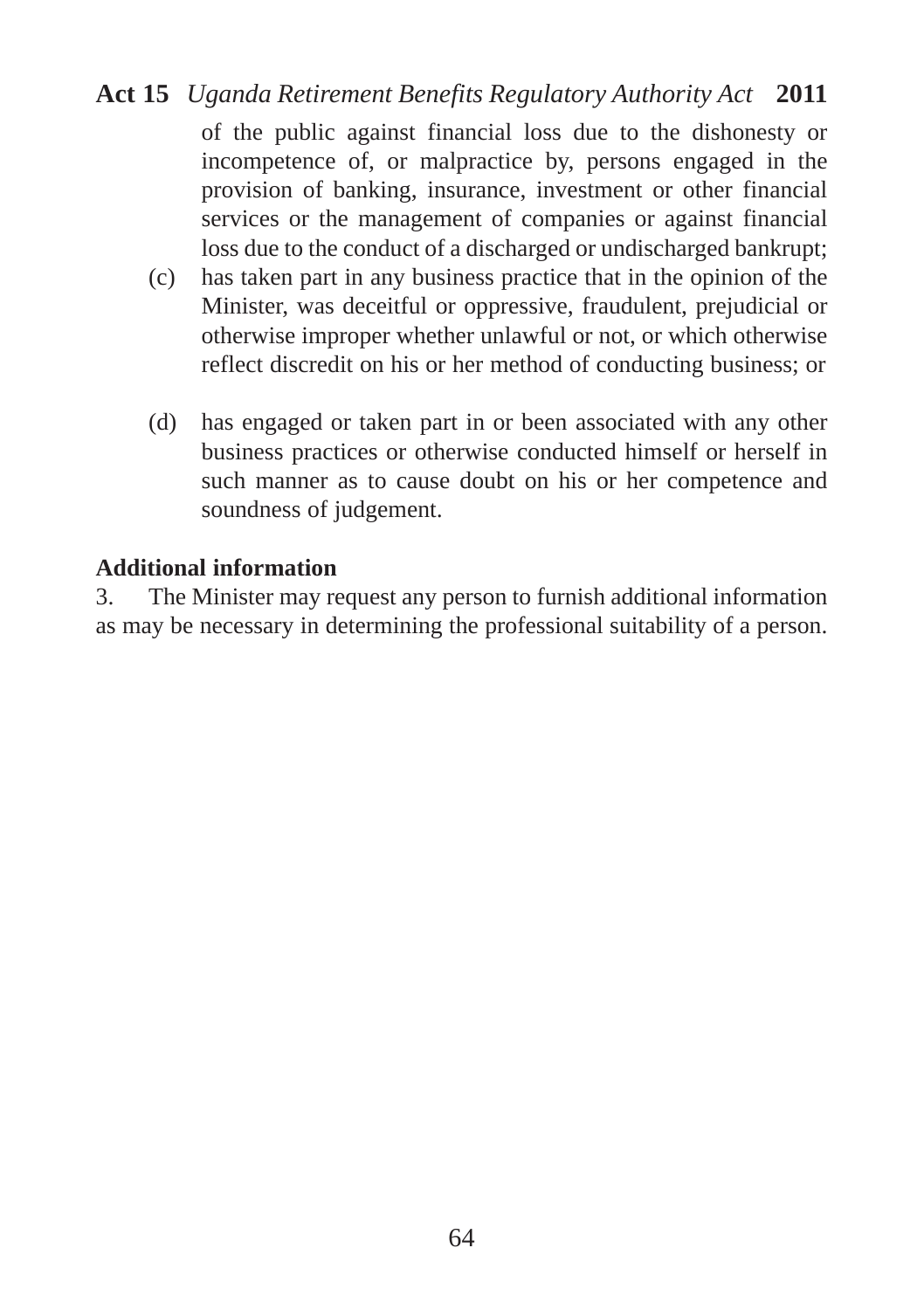#### **PART - II**

## *Sections 30(4) (c), 42(1) (b), 43(e), 45(1)(f) 49(1) (b), 50(e), 52(f), 56(1) (b), 57(e), 59(f) and 92.*

#### **CRITERIA FOR DETERMINING A FIT AND PROPER PERSON FOR PURPOSES OF ESTABLISHING A RETIREMENT BENEFIT SCHEME, ACTING AS A TRUSTEE, ADMINISTRATOR OR FUND MANAGER OF A RETIREMENT BENEFITS SCHEME.**

#### **Qualities for professional suitability**

1. In order to determine, for the purposes of this Act the professional suitability of a person proposing to establish or operate a retirement benefits scheme, a person applying for a licence to act as a trustee, administrator or fund manager of a retirement benefits scheme, the Authority shall have regard to the following qualities, in so far as they are reasonably determinable, of the person concerned—

- (a) his or her general probity;
- (b) his or her competence and soundness of judgment for the fulfilment of the responsibilities of the office in question;
- (c) the diligence with which he or she is likely to fulfil those responsibilities; and
- (d) his or her qualifications and experience.

#### **Previous conduct and activities**

2. For the purposes of and without prejudice to the generality of paragraph 1, the Authority may have regard to the previous conduct and activities of the person concerned in business or financial matters, and in particular to any evidence that the person—

(a) has been convicted of the offence of fraud, or any other offence of which dishonesty is an element; or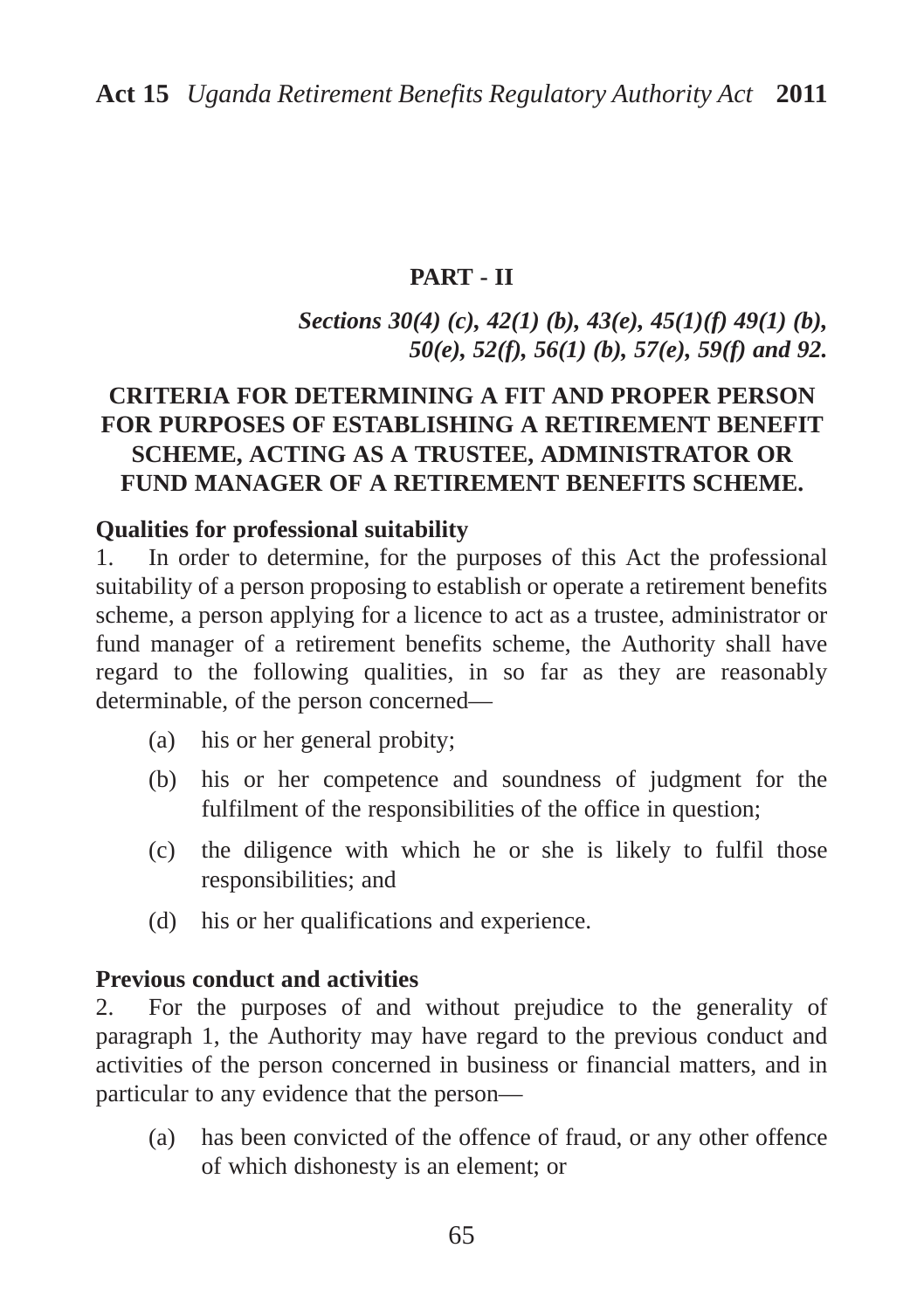(b) has contravened the provisions of any Act designed for the protection of members of the public against financial loss due to dishonesty, incompetence or malpractice by persons engaged in the provision of banking, insurance, investment or other financial services.

#### **Additional information**

3. The Authority may request any person to furnish additional information as may be necessary in determining the professional suitability of a person proposing to establish or operate a retirement benefits scheme, a person applying for a licence to act as a trustee, administrator or fund manager of a retirement benefits scheme.